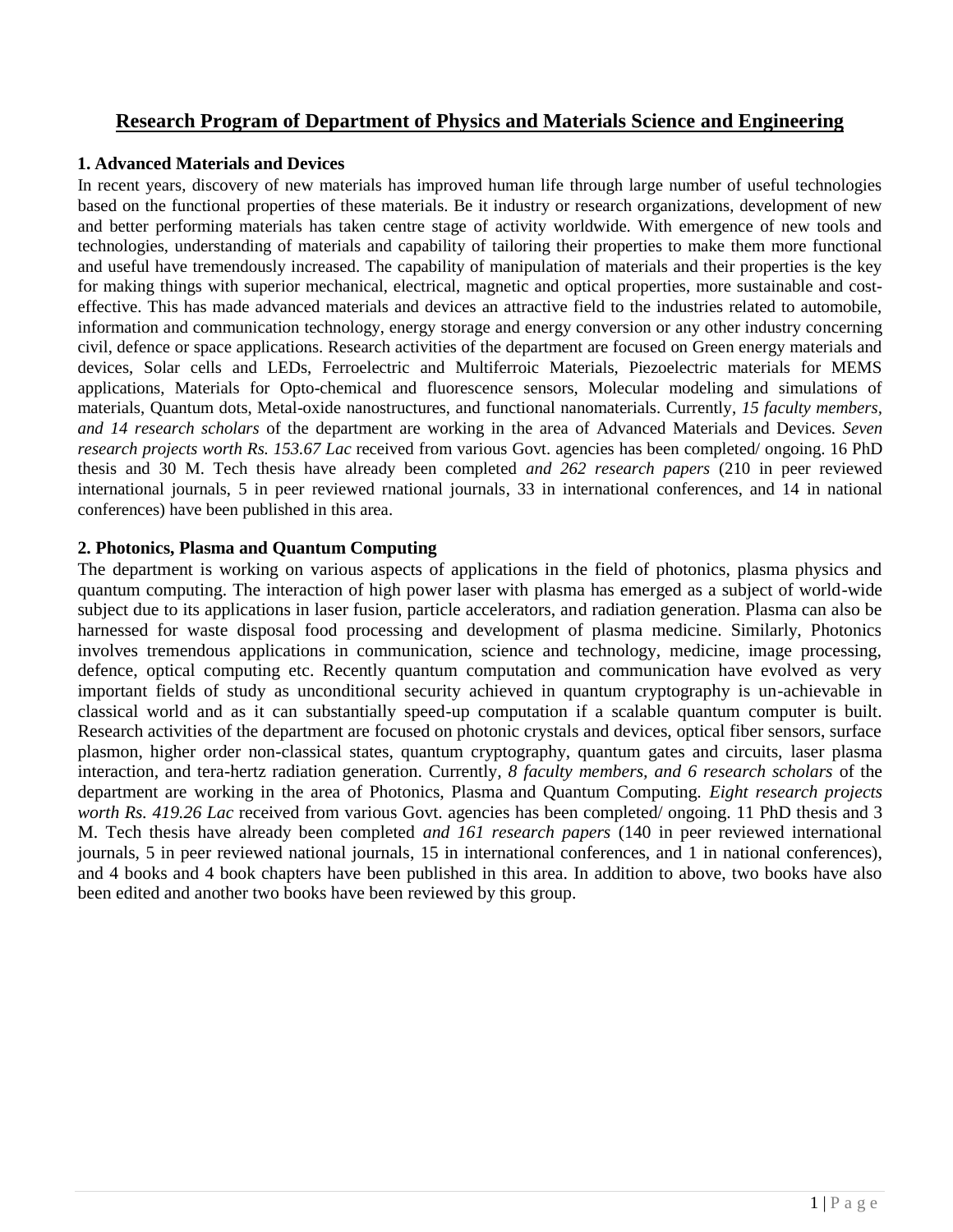### **Research Profile of Department of Physics and Materials Science and Engineering**

|   | <b>Thrust Areas</b>  | <b>Faculty</b>      | <b>Research Grant</b> * | <b>Research</b>       | <b>Research Publications</b> <sup>@</sup> |
|---|----------------------|---------------------|-------------------------|-----------------------|-------------------------------------------|
|   |                      |                     |                         | Students <sup>#</sup> |                                           |
| ❖ | Nanoscience          | Prof. S C Katyal    | Received ₹ 153.67       | Currently             | <b>International Journals: 211</b>        |
|   | and                  | Prof. D K Rai       | Lac received            | Working: 14           | National Journals: 05                     |
|   | Nanomaterials        | Prof. S P Purohit   | various Govt.           | Ph.D. Degree          | Peer Reviewed<br>Conference               |
|   | $\div$ Energy        | Dr. R K Dwivedi     | Agencies. Project       | Awarded: 16           | Publications: 46                          |
|   | Materials and        | Dr. P Chowdhury     | Completed:05            |                       |                                           |
|   | Devices              | Dr. N Goswami       | Project ongoing: 02     |                       |                                           |
| ❖ | Advanced             | Dr. Vikas Malik     |                         |                       |                                           |
|   | Materials            | Dr. Manoj Kumar     |                         |                       |                                           |
|   | $\div$ Atomic<br>and | Dr. A P S Chauhan   |                         |                       |                                           |
|   | Molecular            | Dr. S Chhoker       |                         |                       |                                           |
|   | Physics              | Dr. B C Joshi       |                         |                       |                                           |
|   | ❖ MEMS<br>and        | Dr. H. Pandey       |                         |                       |                                           |
|   | Applications         | Dr. Dinesh Tripathi |                         |                       |                                           |
|   |                      | Dr. Anuj Kumar      |                         |                       |                                           |
|   |                      | Dr. Manoj Tripathi  |                         |                       |                                           |

## **GROUP-1 Advanced Materials & Devices**

## **GROUP-2 Photonics, Plasma and Quantum Computing**

|   | <b>Thrust Areas</b>    | <b>Faculty</b>  | <b>Research Grant</b> ® | <b>Research</b>       | <b>Research Publications</b> <sup>®</sup> |
|---|------------------------|-----------------|-------------------------|-----------------------|-------------------------------------------|
|   |                        |                 |                         | Students <sup>#</sup> |                                           |
|   | $\div$ Laser<br>plasma | Prof. A Pathak  | Received ₹ 419.26       | Currently             | International Journals: 140               |
|   | interaction            | Dr. N K Sharma  | Lac received            | Working: 06           | National Journals: 05                     |
| ❖ | Photonic crystals      | Dr. Vivek Sajal | various Govt.           | Ph.D. Degree          | Peer Reviewed<br>Conference               |
|   | and devices            | Dr. S K Awasthi | Agencies. Project       | Awarded: 11           | Publications: 21                          |
|   | ❖ Optical<br>fiber     | Dr. Amit Verma  | Completed:04            |                       | Books: 04                                 |
|   | sensor                 | Dr. P Kumar     | Project ongoing: 04     |                       | <b>Book Chapters: 04</b>                  |
|   | ❖ Surface Plasmons     | Dr. A Varshney  |                         |                       | Books edited: 02                          |
| ❖ | Terahertz              | Dr. A. Panwar   |                         |                       | Books reviewed: 02                        |
|   | radiation              |                 |                         |                       |                                           |
|   | generation             |                 |                         |                       |                                           |
|   | $\div$ Higher<br>order |                 |                         |                       |                                           |
|   | non-classical          |                 |                         |                       |                                           |
|   | states                 |                 |                         |                       |                                           |
| ❖ | Quantum                |                 |                         |                       |                                           |
|   | communication          |                 |                         |                       |                                           |
| ❖ | Quantum<br>gates       |                 |                         |                       |                                           |
|   | and circuits           |                 |                         |                       |                                           |

\*Details of research project funds in **Annexure-I/PMSE**

@Details of research publication (journals, conference proceedings, books) in **Annexure-II/PMSE**

#Details of students involved in research work/project/assignment ongoing/completed at Ph.D., M.Tech. and B.Tech. level are summerized in **Annexure-III/PMSE**, **Annexure-IV/PMSE**, and **Annexure-V/PMSE** respectively.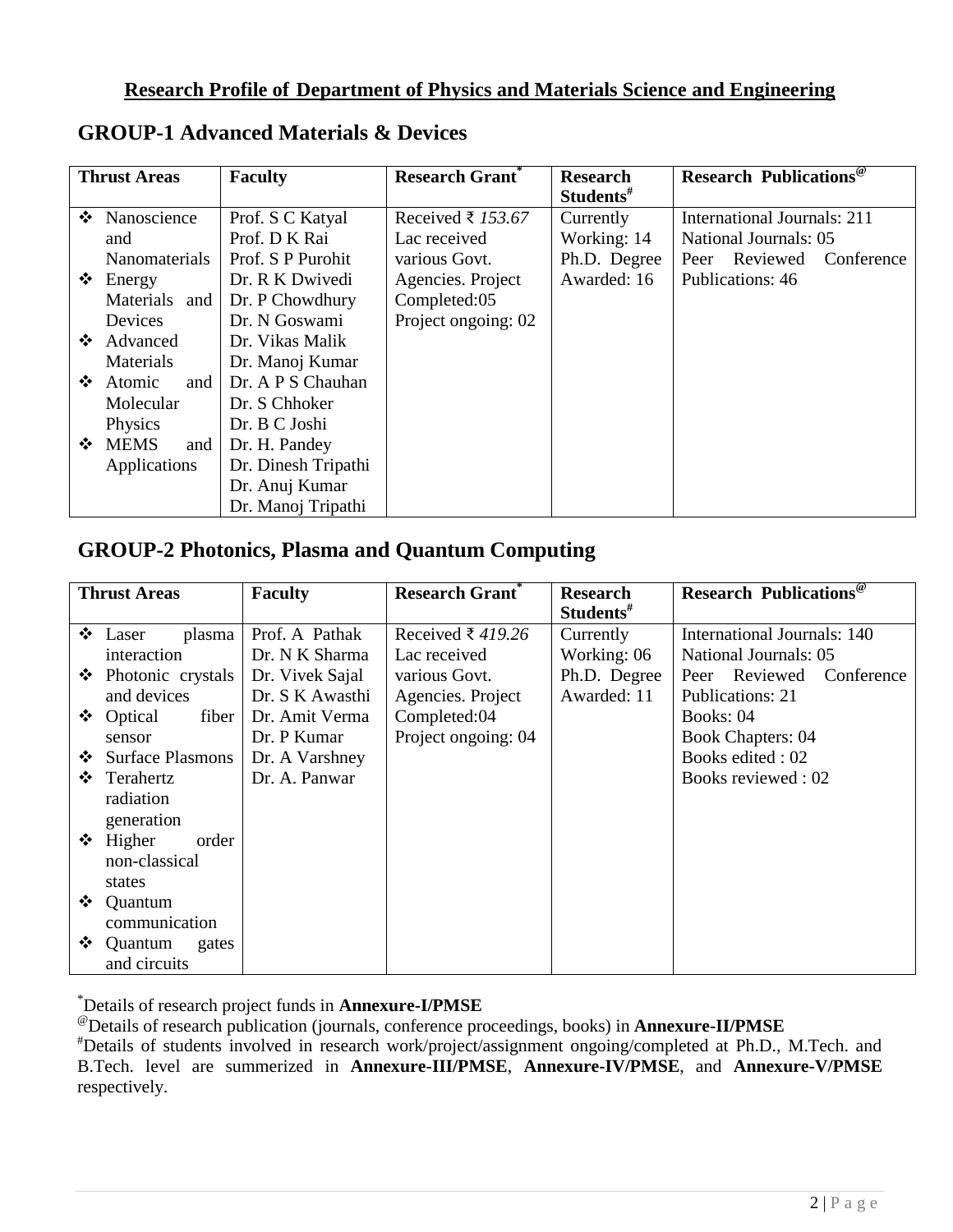# **FUNDED RESEARCH PROJECTS – Department of Physics and Materials Science and Engineering**

| S.  | Name of PI                              | <b>Duration</b> | <b>Sanctioned</b> | <b>Project Title</b>                                                                                                                       | <b>Funding</b>               | Completed/ |
|-----|-----------------------------------------|-----------------|-------------------|--------------------------------------------------------------------------------------------------------------------------------------------|------------------------------|------------|
| No. |                                         |                 | <b>Amount</b> (in |                                                                                                                                            | <b>Agency</b>                | Ongoing    |
|     |                                         |                 | Lac)              |                                                                                                                                            |                              |            |
| 1.  | Prof. Anirban Pathak                    | 2006-2009       | 2.16              | Theoretical study of single photon sources<br>used in quantum computing                                                                    | <b>DST</b>                   | Completed  |
| 2.  | Prof K.C.Mathur/<br>Prof. R. K. Dwivedi | 2008-2011       | 7.00              | Modernisation of Physics and Material<br>Science & Engineering Lab                                                                         | <b>AICTE</b><br>(MODR<br>OB) | Completed  |
| 3.  | Prof. R. K. Dwivedi                     | 2010-2012       | 16.12             | Investigations on Multifunctional<br>Properties in substituted Multiferroics                                                               | <b>DRDO</b>                  | Completed  |
| 4.  | Dr. Manoj Kumar                         | 2010-2014       | 11.58             | Synthesis and study of structural,<br>dielectric, magnetic and magnetoelectric<br>properties of multiferroic materials                     | <b>DST</b>                   | Completed  |
| 5.  | Dr. Papia Chowdhury                     | 2010-2014       | 9.36              | Bistability due to intr-amolecular and<br>inter-molecular charge transfer in different<br>environments                                     | <b>DST</b>                   | Completed  |
| 6.  | Prof. R. K. Dwivedi                     | 2011-2014       | 51.31             | <b>Investigations on Multifunctional</b><br>Properties of alkaline earth and rare earth<br>doped $BFe_{1-x}Ti_xO_3$ solid solutions        | <b>DST</b>                   | Completed  |
| 7.  | Prof. Anirban Pathak                    | 2011-2014       | 12.75             | Theoretical studies of higher order non-<br>classicality and its applications                                                              | <b>DST</b>                   | Completed  |
| 8.  | Prof. Anirban Pathak                    | 2016-2019       | 39.50             | Entangled and other nonclassical state and<br>their applications in the field of quantum<br>computation and communication                  | <b>DST</b>                   | Completed  |
| 9.  | Prof. Anirban Pathak                    | 2016-2019       | 34.07             | Design and cryptanalysis of protocols of<br>secure quantum communication                                                                   | <b>DRDO</b>                  | Completed  |
| 10. | Dr. Sandeep Chhoker                     | 2016-2019       | 11.00             | Structurally manipulated stannate<br>nanostructures for magnetic and<br>optoelectronic applications                                        | <b>DST</b>                   | Ongoing    |
| 11. | Dr. Navneet Kr.<br>Sharma               | 2017-2020       | 27.71             | Experimental investigations on surface<br>plasmon resonance based fiber optic<br>refractive index sensors                                  | <b>DRDO</b>                  | Ongoing    |
| 12. | Dr. Himanshu Pandey                     | 2018-2021       | 47.30             | Investigation of Novel Heusler Alloy Thin<br>films for Energy and Spintronic<br>Applications                                               | <b>SERB</b>                  | Ongoing    |
| 13. | Prof. Anirban Pathak                    | 2019-2021       | 40.91             | Design & Analysis of the Quantum<br>Cryptographic Schemes that can be<br>Implemented in the Metropolitan cities<br>using Optical Resources | <b>DRDO</b>                  | Ongoing    |
| 14. | Prof. Anirban Pathak                    | 2019-2022       | 222.16            | Designing of Devices and Protocols for<br>Quantum Hacking, Random Number<br>Generation and Secure Communication                            | <b>DST</b>                   | Ongoing    |
| 15. | Prof. Anirban Pathak                    | 2019-2021       | 40                | Generation of Entangled Photons and its<br>Applications to Quantum Computation<br>and Information Processing                               | <b>DST</b>                   | Ongoing    |
|     |                                         | Total           | 572.93            |                                                                                                                                            |                              |            |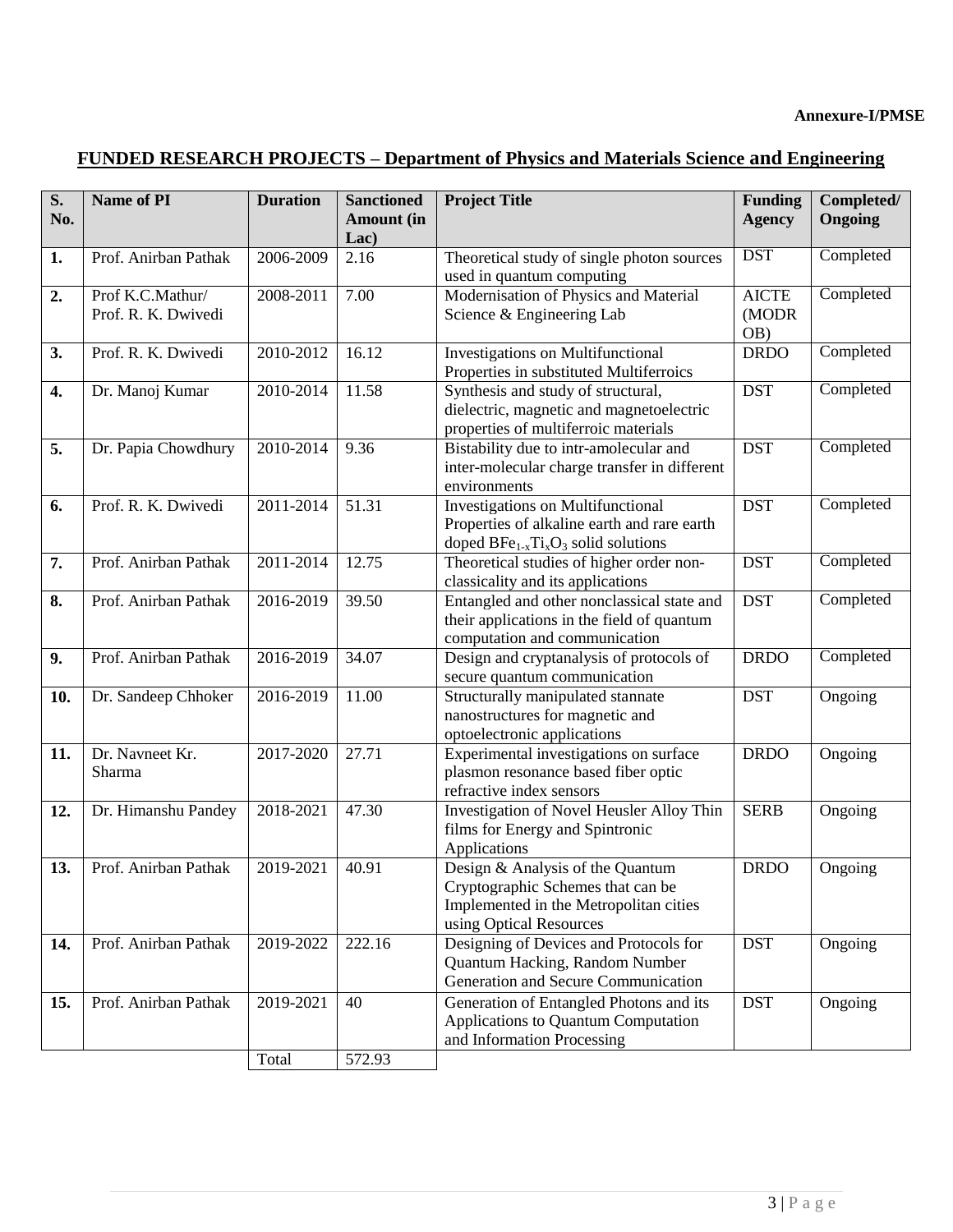## **Publications in International Journals**

- 1. S. Joshi, **M. Kumar**, **H. Pandey**, M. Singh and P. Pal, "Structural, magnetic and dielectric properties of  $Gd^{3+}$  substituted NiFe<sub>2</sub>O<sub>4</sub> nanoparticles" *Journal of Alloys and Compounds*, vol. 768, pp. 287-297, 2018. [Indexed in SCOPUS, Impact factor: 3.779]
- 2. S. Baliyan, M. Rafat, **A. Panwar**, **V. Sajal**, C. M. Ryu, ["Magnetic field generation by](javascript:void(0))  [amplitude modulated laser pulse in a rippled plasma"](javascript:void(0)) *Optik*, vol. 172, pp. 437-442, 2018. [Indexed in SCOPUS, Impact factor: 1.191]
- 3. P. Bhardwaj, **N. Goswami**, P. Narula, C. K. Jain, A. Mathur, "Zinc Oxide nanoparticles (ZnO NP) mediated regulation of bacosides biosynthesis and transcriptional correlation of HMG-CoA reductase gene in suspension culture of Bacopa monnieri", *Plant Physiology and Biochemistry*, vol. 130, pp. 148-156 (2018). (Indexed in Scopus, Impact Factor: 2.718).
- 4. Thapliyal K., Sharma R. D., **Pathak A.**, "Orthogonal-state-based and semi-quantum protocols for quantum private comparison in noisy environment", *International Journal of Quantum Information*, vol. 16, pp. 1850047, 2018.
- 5. Alam N., Mandal K. , **Pathak A.**, "Higher-order nonclassical properties of a shifted symmetric cat state and a one-dimensional continuous superposition of coherent states", *International Journal of Theoretical Physics*, vol. 57, pp. 3443-3456, 2018.
- 6. Thapliyal K., **Pathak A.**, "Kak's three-stage protocol of secure quantum communication revisited: hitherto unknown strengths and weaknesses of the protocol", *Quantum Information Processing*, vol. 17, pp. 229, 2018.
- 7. Bhardwaj S, Pal. A, Chatterjee K. H., Rana T. H, Bhattacharya. G, Sinha Roy. S, **Chowdhury. P**, Sharma. G. D, Biswas. S; Fabrication of efficient dye-sensitized solar cells with photoanode containing  $TiO<sub>2</sub>$ –Au and  $TiO<sub>2</sub>$ –Ag plasmonic nanocomposites, *J Mat Science: Materials in Electronics* (2018), 29, 21, 18209-18220.
- 8. Bhardwaj. S , Pal. A , Chatterjee. K, H Rana. T. H, Bhattacharya. G, Sinha Roy. S, **Chowdhury. P**, Sharma. G. D, Biswas. S; Enhanced efficiency of PbS quantum dotsensitized solar cells using plasmonic photoanode. *J Nanopart Res,* (2018), 20, 198-213.
- 9. **S. K. Awasthi**, R. Panda, **P. K. Chauhan**, and L. Shiveshwari. "Multichannel tunable omnidirectional photonic band gaps of 1D ternary photonic crystal containing magnetized cold plasma." *Physics of Plasmas* vol. 25, pp. 052103-1 - 052103-11, (2018) (Indexed in SCOPUS, Impact Factor  $= 2.115$ )
- 10. S. Sharma, **H. Pandey**, **M. Kumar** and **S. Chhoker**, "Room temperature ferromagnetism and electrical properties of Mn-doped  $Zn_2SnO_4$  nanorods" *Superlattices and Microstructures*, vol. 120, pp. 161-169, 2018. [Indexed in SCOPUS, Impact factor: 2.099]
- 11. R. Sharma, P. Thakur, **M. Kumar**, P. Sharma and V. Sharma, "Nanomaterials for high frequency device and photocatalytic applications: Mg-Zn-Ni ferrites" *Journal of Alloys and Compounds*, vol. 746, pp. 532-539, 2018. [Indexed in SCOPUS, Impact factor: 3.779]
- 12. **M. Kumar**, M. Arora, S. Chauhan and **H. Pandey**, "Structural, magnetic, dielectric, vibrational and optical properties of Zr substituted  $Bi_{0.90}Gd_{0.10}FeO_3$  multiferroics" *Journal of Alloys and Compounds*, vol. 735, pp. 684-691, 2018. [Indexed in SCOPUS, Impact factor: 3.779]
- 13. Pooja Singh, P. K. Rout, **H. Pandey** and Anjana Dogra, "Temperature-dependent space-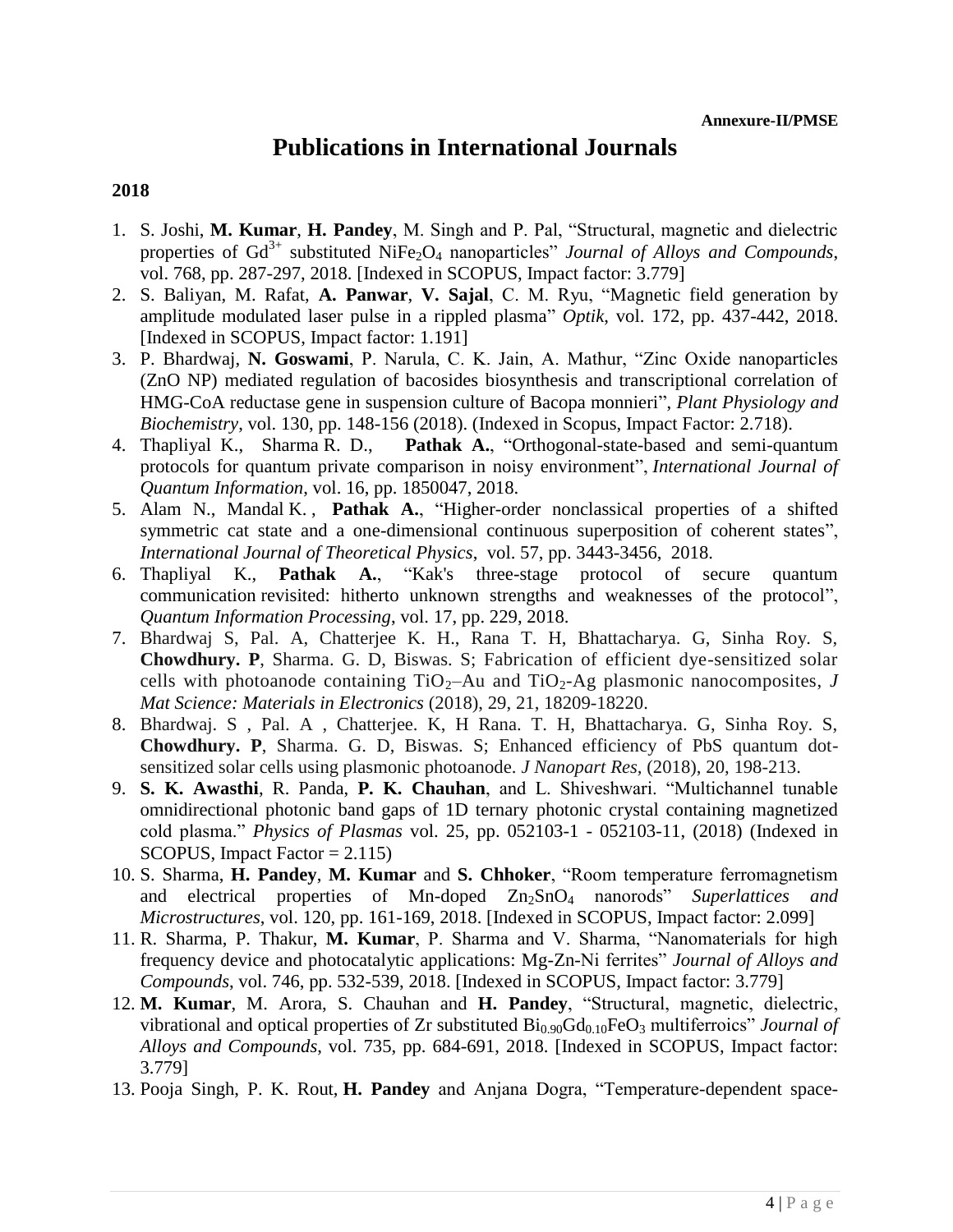charge-limited conduction in BaTiO<sub>3</sub> heterojunctions." *Journal of Materials Science*, vol. 53, pp. 4806-4813, (2018). (Indexed in SCOPUS, Impact Factor = 2.993)

- 14. Shah K., **Sharma N. K.**, Sajal V., "Analysis of fiber optic SPR sensor utilizing platinum based nanocomposites", *Optical and Quantum Electronics*, vol. 50, pp. 265, 2018. [Impact factor: 1.055]
- 15. Shah K., **Sharma N. K.**, Sajal V., "Simulation of LSPR based fiber optic sensor utilizing layer of platinum nanoparticles", *Optik*, vol. 154, pp. 530-537, 2018. [Impact factor: 0.835]
- 16. A. Sahai, M. Mishra, G. Gupta and **Navendu Goswami**. "Structural, Vibrational and Electronic Properties of CuO Nanoparticles Synthesized via Exploding Wire Technique." *Ceramic International*, vol. 44 (2), pp. 2478-2484 (2018). (Indexed in Scopus, Impact Factor: 2.758)
- 17. **P. K. Chauhan,** Deepika Goel, **Anshu Varshney**, D. B. Singh and **Vivek Sajal**, "Parametric excitation of surface plasma waves over a metallic surface by laser in an external magnetic field". *Laser and Particle Beams* [Vol.](https://www.cambridge.org/core/journals/laser-and-particle-beams/volume/F19B8EFB26C3BD9130D983492054D100) 36, [Issue](https://www.cambridge.org/core/journals/laser-and-particle-beams/issue/4CFBC85C037FD9F22EE01115D50FED9A) 1, pp. 92-97, 2018. (Scopus Indexed, Impact factor: 1.7)
- 18. Vijayeta Pal, A.Kumar, O.P. Thakur and **R.K. Dwivedi,** "Structural investigation of Ca/Zr co-substituted BaTiO3 through XRD and Raman spectroscopy", [Journal of Alloys and](https://www.sciencedirect.com/science/journal/09258388)  [Compounds"](https://www.sciencedirect.com/science/journal/09258388), [Vol. 741,](https://www.sciencedirect.com/science/journal/09258388/741/supp/C) Pages 707-714, April 15, (2018). (Indexed in SCOPUS, Impact Factor =  $3.779$ )
- 19. Subhash Sharma, Vikash Singh, [Avneesh](https://aip.scitation.org/author/Anshul%2C+Avneesh) Anshu[l, J.M.Siqueiros,](https://aip.scitation.org/author/Siqueiros%2C+J+M) and **R. K. [Dwivedi,](https://aip.scitation.org/author/Dwivedi%2C+R+K)** " Structural stability, Enhanced magnetic, piezoelectric and transport properties in (1 x)BiFeO<sub>3</sub> - (x)Ba<sub>0.70</sub>Sr<sub>0.30</sub>TiO<sub>3</sub> nanoparticles", Journal of Applied Physics 123[20], 204102, May 22,  $(2018)$ . (Indexed in scopus, Impact Factor = 2.176)
- 20. Vikash Singh, Subhash Sharma and **R.K. Dwivedi**, "Improved dielectric, magnetic and optical properties of Pr and Ti co-substituted BFO ceramics", J. alloy and Compounds, Vol. 747, pp. 611-620, May 30 (2018). (Indexed in SCOPUS, Impact Factor = 3.779)
- 21. **D. Tripathi** and T. K. Dey, "Co-current doping effect of nanoscale Carbon and Aluminium Nitride on critical current density and flux pinning properties of bulk MgB<sub>2</sub> superconductor."*J. Low Temp Phys.,* vol. 191, pp. 136-152, 2018. (Indexed in SCOPUS, Impact Factor  $= 1.044$ ).
- 22. J. Naikoo, S. Banerjee, K. Thapliyal and **A. Pathak**. "Probing nonclassicality in an optically-driven cavity with two atomic ensembles." *Physical Review A,* vol. 97, pp. 063840, 2018. (Indexed in SCOPUS, Impact Factor =2.44).
- 23. A. Banerjee, K. Thapliyal, and **A. Pathak**. "Quantum Conference." *Quantum Information Processing,* vol. 17, pp. 161, 2018. (Indexed in SCOPUS, Impact Factor  $= 2.17$ ).
- 24. N. Alam, A. Verma and **A. Pathak**. "Higher order nonclassicalities of finite dimensional coherent states: A comparative study." *Physics Letters A,* vol. 382, pp. 1842-1851, 2018. (Indexed in SCOPUS, Impact Factor =1.772 ).
- 25. M. Sosodia and **A. Pathak.** "Comment on "Quantum Teleportation of Eight-Qubit State via Six-Qubit Cluster State." *International Journal of Theoritical Physics,* vol. 57, pp. 516-522, 2018. (Indexed in SCOPUS, Impact Factor =0.964).
- 26. A. **Pathak** and A**.** Ghatak. "Classical light vs. nonclassical light: Characterizations and interesting applications." *Journal of Electromagnetic Waves and Applications,* vol. 32, pp. 229-264, 2018. (Indexed in SCOPUS, Impact Factor =1.21).
- 27. M. Das, B. Sen, A. Ray and **A. Pathak**. "Lower order and higher order entanglement in four-wave mixing process." *Annalen der Physik*, vol. 530, pp. 1700160, 2018. (Indexed in SCOPUS, Impact Factor = 3.039).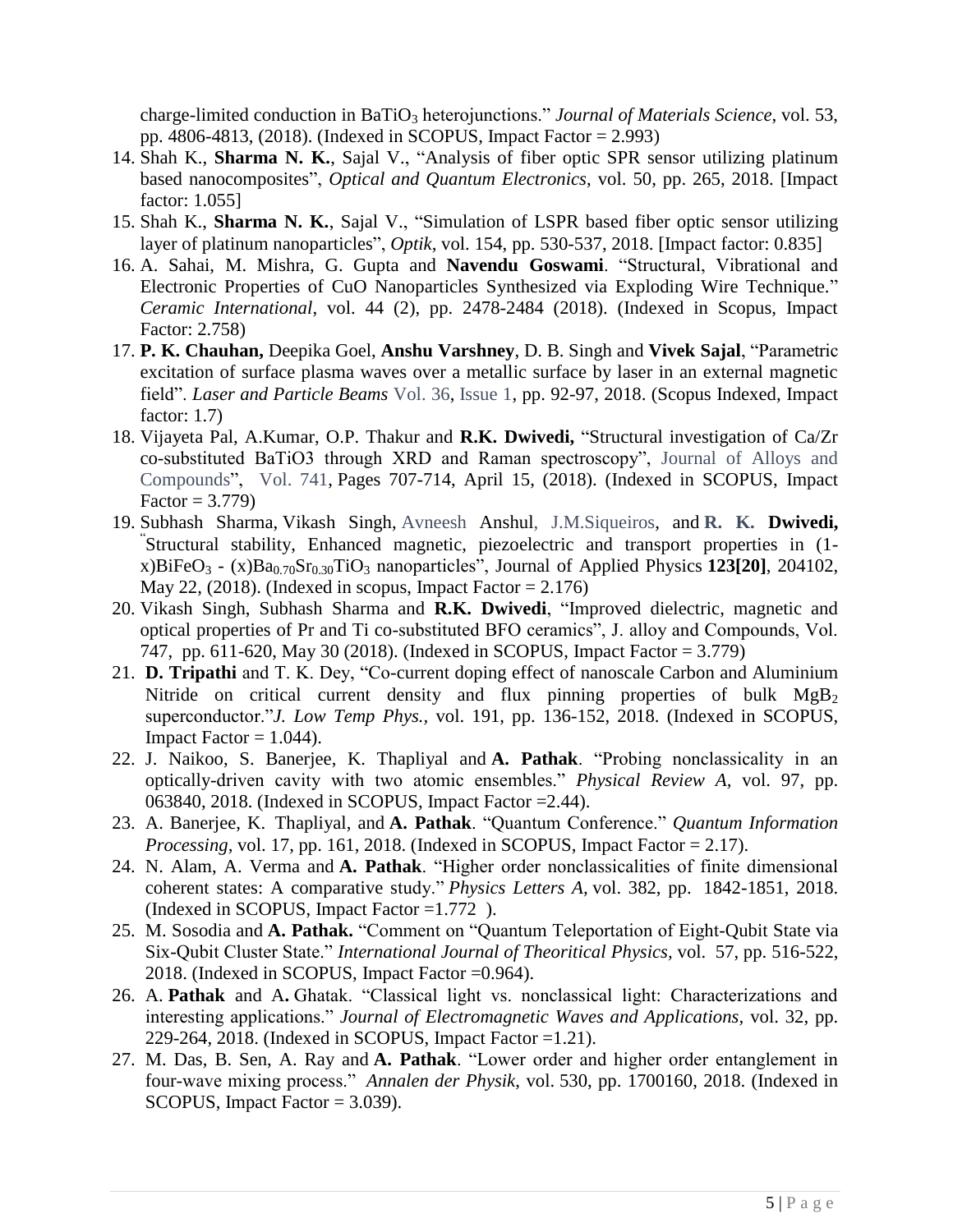- 28. Bhardwaj. S,, Pal. A., Chatterjee. K, H Rana. T. H. Bhattacharya. G, Sinha Roy. S, **Chowdhury. P**, Sharma. G. D, Biswas. S, "Significant enhancement of power conversion efficiency of dye-sensitized solar cells by the incorporation of  $TiO<sub>2</sub>–Au$  nanocomposite in TiO<sup>2</sup> photoanode" *J. Materials Sci,* vol. 53, pp. 8460-8473, (2018).
- 29. S. Kumar, S. Baliyan, M. Rafat, **V. Sajal**, ["Combined effects of density ripples and](javascript:void(0))  [transverse magnetic field on the suppression of stimulated Raman scattering of X-mode](javascript:void(0))  [laser in a plasma"](javascript:void(0)), *Optik* 166 (2018) 1-7.

- 30. **Navendu Goswami** and P. Sen. "Water-driven Stabilization of Cadmium Sulphide Nanoparticles." *Applied Surface Science*, vol. 425, pp. 576-584, 2017. (Indexed in SCI and Scopus, Impact Factor  $= 3.150$ )
- 31. R. Sharma, P. Thakur, **M. Kumar**, P.B. Barman, P. Sharma and V. Sharma, "Enhancement in A-B super-exchange interaction with  $Mn^{2+}$  substitution in Mg-Zn ferrites as a heating source in hyperthermia applications" Ceramics International, vol. 43, pp. 13661-13669, 2017. **[Indexed in SCOPUS, Impact factor: 2.986]**
- 32. P. Thakur, R. Sharma, V. Sharma, P.B. Barman, **M. Kumar**, D. Barman, S.C. Katyal and P. Sharma, "Gd3+ doped Mn-Zn soft ferrite nanoparticles: Superparamagnetism and its correlation with other physical properties", Journal of Magnetism and Magnetic Materials, vol. 432, pp. 208-2017, 2017. **[Indexed in SCOPUS, Impact factor: 2.63]**
- 33. P. Bhandari and **V. Malik**. "Effect of increasing disorder on domains of the 2d Coulomb glass." *Journal of Physics Condensed Matter*, vol. 29, pp. 485402, 2017. **[Indexed in SCOPUS, Impact Factor = 2.6]**
- 34. K. L. Mann, **V. Sajal**, P. Varshney, N. K. Sharma, "Terahertz radiation generation by pulse slippage of Cosh-Gaussian lasers in a corrugated magnetized plasma", *Physics of Plasmas*, vol. 24, pp. 123117, 2017. [Impact factor: 2.115]
- 35. K. L. Mann, **V. Sajal**, N. K. Sharma, "Excitation of terahertz radiation generation by obliquely incident beating lasers on a hot magnetized plasma with step density profile", *Laser and Particle Beams*, vol. 35, pp. 528-533, 2017. [Impact Factor: 1.42]
- 36. M. Sisodia, A. Shukla, K. Thapliyal and **A. Pathak**. "Design and experimental realization of an optimal scheme for teleportation of an n-qubit quantum state." Quantum Information Processing, vol. 32, pp. 229-264, 2017. (Indexed in SCOPUS, Impact Factor = 2.192)
- 37. M. Sisodia, A. Shukla and **A. Pathak**. "Experimental realization of nondestructive discrimination of Bell states using a five-qubit quantum computer." Physics Letters A, vol. 32, pp. 3860-3874, 2017. (Indexed in SCOPUS, Impact Factor = 1.772)
- 38. S. Aravinda, R. Srikanth and **A. Pathak**. "On the origin of nonclassicality in single systems." Journal of Physics A, vol. 50, p. 465303 2017. (Indexed in SCOPUS, Impact  $Factor = 1.857$
- 39. C. Shukla, K. Thapliyal and **A. Pathak**. "Semi-quantum communication: Protocols for key agreement, controlled secure direct communication and dialogue." Quantum Information Processing vol. 16, p. 295, 2017. (Indexed in SCOPUS, Impact Factor  $= 2.192$ )
- 40. M. Das, B. Sen, A. Ray and **A. Pathak**. "Lower order and higher order entanglement in 87Rb 5S−5P−5D hyperfine manifold modeled as a four-wave mixing process." Annalen der Physik, 1700160 (2017). (Indexed in SCOPUS, Impact Factor = 3.039)
- 41. K. Thapliyal, N. L. Samantray, J. Banerji and **A. Pathak**. "Comparison of lower- and higher-order nonclassicality in photon added and subtracted squeezed coherent states."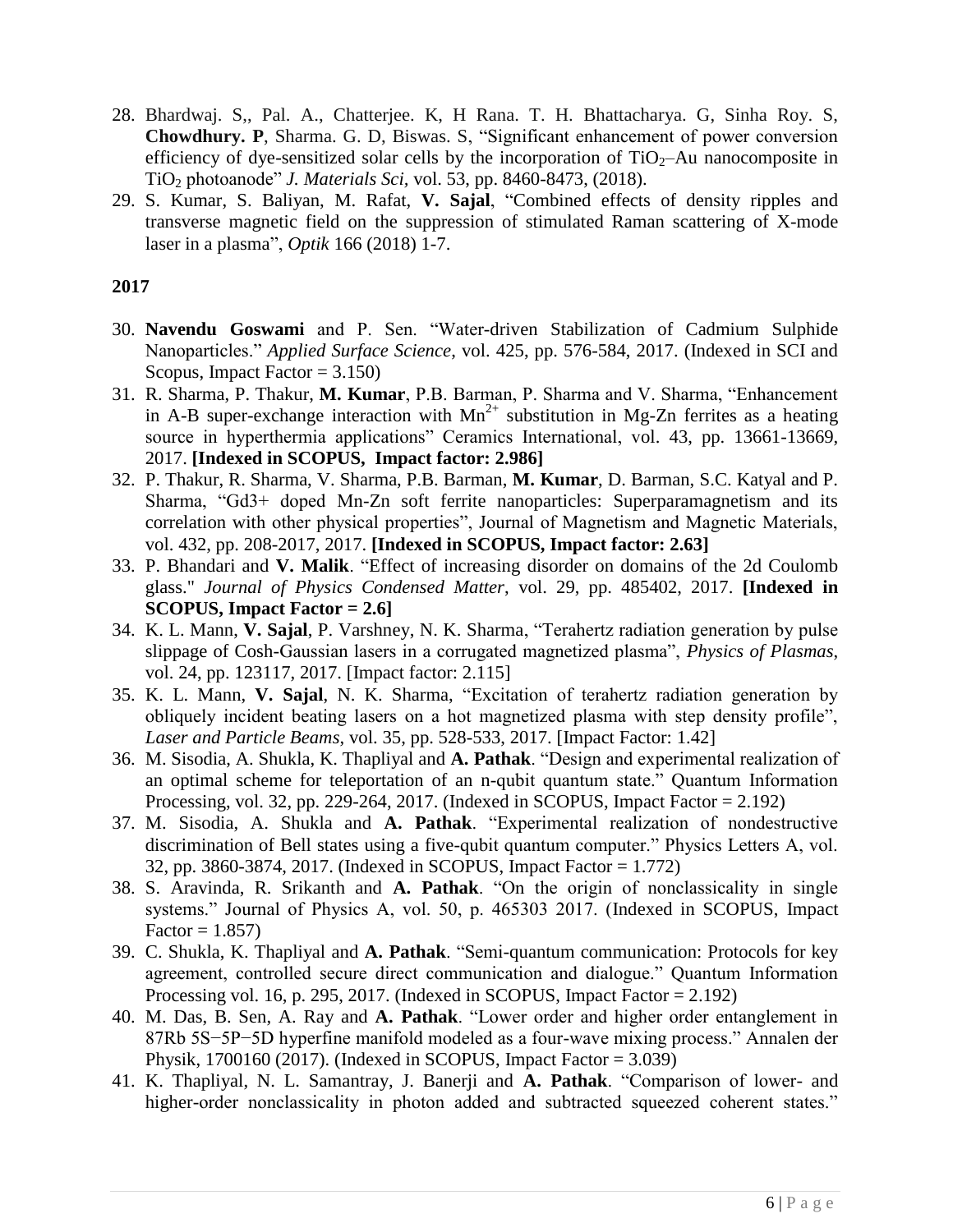Physics Letters A, vol. 381, pp. 3178-3187, 2017. (Indexed in SCOPUS, Impact Factor = 1.772)

- 42. M. Rana and **P. Chowdhury**. "Perturbation of hydrogen bonding in hydrated pyrrole-2 carboxaldehyde complexes." *Journal of Molecular Modelling*, vol. 23, pp. 216-227, 2017. (Indexed in SCOPUS, Impact Factor  $= 1.425$ )
- 43. Pardeep K. Jha, Priyanka A. Jha, Prabhakar Singh, Rajeev Ranjan and **R. K. Dwivedi**, "Sm/Ti co-substituted bismuth ferrite multiferroics: reciprocity between tetragonality and piezoelectricity", *Physical Chemistry Chemical Physics*, vol. 19, pp. 2685-2695, 2017. (Indexed in SCOPUS, Impact Factor  $= 4.123$ )
- 44. Pal Vijayeta, Kumar A., Thakur O.P., **Dwivedi R.K.**, Prasad N.E., Preparation, microstructure and relaxor ferroelectric characteristics of BLNT–BCT lead-free piezoceramics, *J. Alloys and Compounds*, vol. 714, pp. 725-735, 2017. (Indexed in SCOPUS, Impact Factor = 3.133)
- 45. **S. K. Awasthi**, R. Panda and L. Shiveshwari. "Multichannel tunable filter properties of 1D magnetized ternary plasma photonic crystal in the presence of evanescent wave." *Physics of Plasmas*, vol. 24 pp. 072111-1 – 072111-2, 2017. (Indexed in SCOPUS, Impact Factor = 2.115)
- 46. P. Varshney, **V. Sajal**, A. Upadhyay, J. A. Chakera and R. Kumar ["Tunable terahertz](javascript:void(0))  [radiation generation by nonlinear photomixing of cosh-Gaussian laser pulses in corrugated](javascript:void(0))  [magnetized plasma"](javascript:void(0)) Laser and Particle beams 35, 279 (2017).
- 47. P. C. Sati, **Manoj Kumar**, M. Arora, M. Tomar and V. Gupta, "Effect of Zr substitution on structural, magnetic, and optical properties of  $Bi_{0.9}D_{y_{0.1}}Fe_{1-x}Zr_xO_3$  multiferroic ceramics prepared by rapid liquid phase sintering method" Ceramics International, vol. 43, pp. 4904- 4909, 2017. [Indexed in SCOPUS, Impact factor: 2.986]
- 48. Seema Joshi, **Manoj Kumar**, Sandeep Chhoker, Arun Kumar and Mahavir Singh, "Effect of  $Gd^{3+}$  substitution on structural, magnetic, dielectric and optical properties of nanocrystalline CoFe<sub>2</sub>O<sub>4</sub>", Journal of Magnetism and Magnetic Materials, vol. 426, pp. 252-263, 2017. [Indexed in SCOPUS, Impact factor: 2.63]
- 49. P. C. Sati, Manisha Arora, **Manoj Kumar**, Monika Tomar and Vinay Gupta, "Effect of Pr substitution on structural, magnetic, and optical properties of  $Bi_{1-x}Pr_xFe_{0.80}Ti_{0.20}O_3$ multiferroic ceramics", Journal of Materials Science: Materials in Electronics, vol. 28, 1011-1014, 2017. [Indexed in SCOPUS, Impact factor: 2.019]
- 50. **Manoj Kumar**, Manisha Arora, Sunil Chauhan and Seema Joshi, "Raman spectroscopy probed spin-two phonon coupling and improved magnetic and optical properties in Dy and Zr substituted BiFe $O_3$  nanoparticles", Journal of Alloys and Compounds, vol. 692, pp. 236-242, 2017. **[Indexed in SCOPUS, Impact factor: 3.133]**
- 51. Prashant Thakur, Rohit Sharma, Vineet Sharma, PB Barman, Manoj Kumar, Dipto Barman, **SC Katyal** and Pankaj Sharma, "Gd<sup>3+</sup> doped Mn-Zn soft ferrite nanoparticles: [Superparamagnetism and its correlation with other physical properties"](http://www.sciencedirect.com/science/article/pii/S0304885316334230), Journal of Magnetism and Magnetic Materials, vol. 432, pp. 208, 2017.
- 52. Subhash Sharma and **R.K. Dwivedi**, "Substitutionally driven phase transition and enhanced multiferroic and electrical properties of (1-x)  $BiFeO<sub>3</sub> - (x) Pb(Zr<sub>0.52</sub>Ti<sub>0.48</sub>)O<sub>3</sub>$  ceramics (0.0  $\le$ x ≤ 1.00)", J. Alloys and Compounds, **692,** 770 – 773, 2017.
- 53. Shah K., **Sharma N. K.**, Sajal V., "SPR based fiber optic sensor with bi layers of indium tin oxide and platinum: A theoretical evaluation", *Optik*, vol. 135, pp. 50-56, 2017. [Impact factor: 0.742]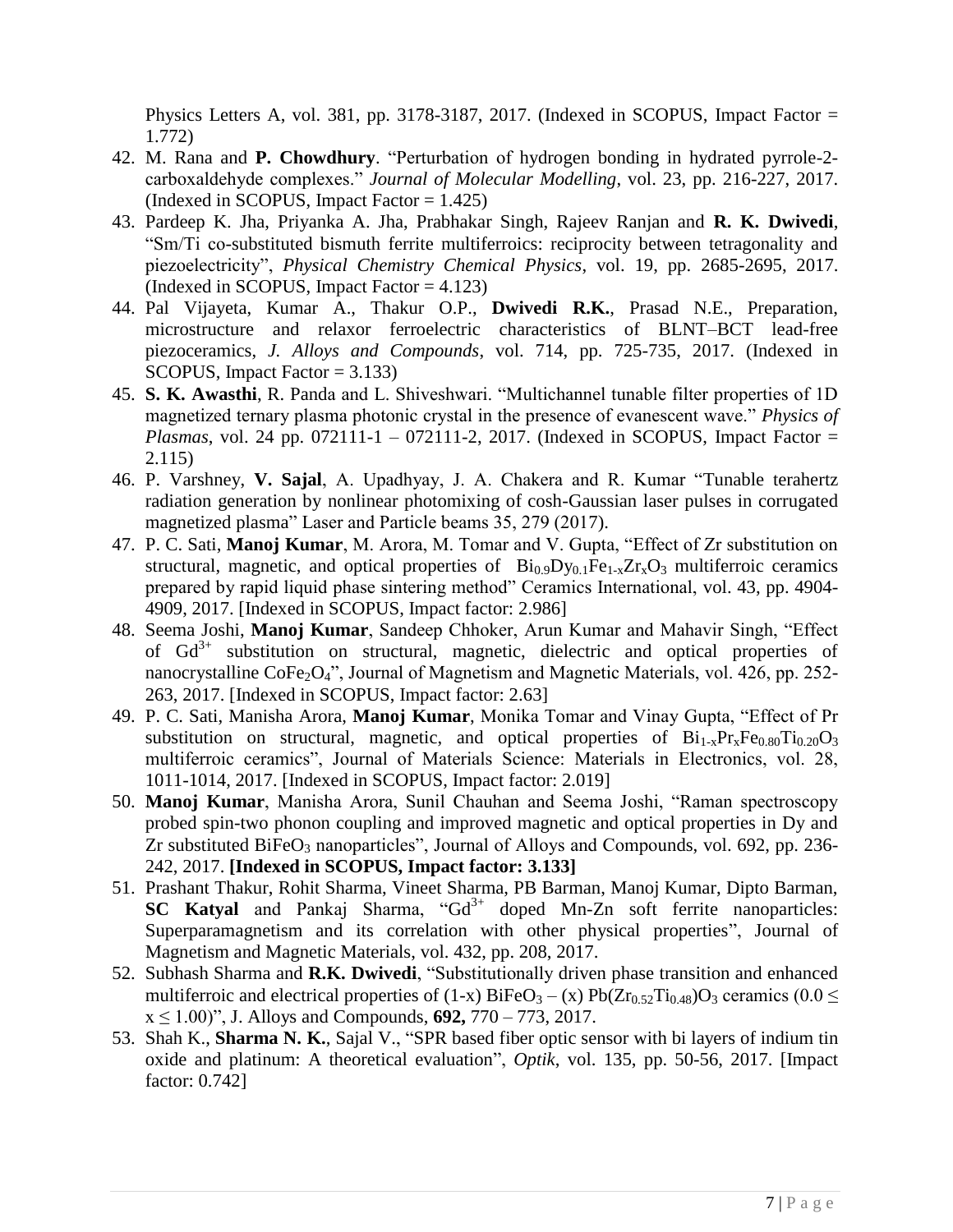- 54. **Sharma N. K.**, Shukla S., Sajal V., "Surface plasmon resonance based fiber optic sensor using an additional layer of platinum: A theoretical study", *Optik*, vol. 133, pp. 43-50, 2017. [Impact factor: 0.742]
- 55. P. Bhandari, **V. Malik** and S. R. Ahmad, "Critical behavior of the two-dimensional Coulomb glass at zero temperature" Phys. Rev. B, vol. 95, pp. 184203 , 2017.
- 56. Mishra, Kuldeep, S. S. Pundir, and **D. K. Rai**. "Effect of polysorbate plasticizer on the structural and ion conduction properties of PEO–NH4PF6 solid polymer electrolyte." *Ionics*, vol. 23, pp. 105-112, 2017. (Indexed in SCOPUS, Impact Factor = 2.062)
- 57. M. Rana and **P. Chowdhury**, "Perturbation of hydrogen bonding in hydrated pyrrole-2 carboxaldehyde complexes" Journal of Molecular Modelling, vol. 23, pp. 216, 2017.
- 58. M. Rana and **P. Chowdhury**, "Effects of hydrogen bonding between pyrrole-2 carboxaldehyde and nearest polar and nonpolar environment" Spectrochimica Acta Part A: Molecular and Biomolecular Spectroscopy, vol. 185, pp. 198, 2017.
- 59. M. Rana, N. Singla, **A. Pathak**, R. Dhanya, C. Narayana, **P. Chowdhury**, "Vibrationalelectronic properties of intra/inter molecular hydrogen bonded heterocyclic dimer: An experimental and theoretical study of pyrrole-2-carboxaldehyde" Vibrational Spectroscopy, vol. 89, pp. 16-25, 2017.
- 60. C. Shukla, K. Thapliyal, **A. Pathak**, "Hierarchical Joint Remote State Preparation in Noisy Environment" Quantum Information Processing, vol. 16 p. 205, 2017.
- 61. A. H. Shenoy, **A. Pathak**, R. Srikanth, "Quantum cryptography: key distribution and beyond" Quanta, vol. 6, pp. 1-47, 2017.
- 62. R. D. Sharma, K. Thapliyal and **A. Pathak**, "Quantum sealed-bid auction using a modified scheme for multiparty circular quantum key agreement" Quantum Information Processing, vol. 16, p. 169, 2017.
- 63. K. Thapliyal, **A. Pathak,** S. Banerjee, "Quantum cryptography over non-Markovian channels" Quantum Information Processing, vol. 16, p. 115, 2017.
- 64. M. Sisodia, V. Verma, K. Thapliyal, **A. Pathak**, "Teleportation of a qubit using entangled non-orthogonal states: A comparative study" Quantum Information Processing, vol. 16, p. 76, 2017.
- 65. K. Thapliyal, R. D. Sharma, **A. Pathak**, "Protocols for quantum binary voting" International Journal Quantum Information, vol. 15, p. 1750007, 2017.
- 66. A. Banerjee, C. Shukla, K. Thapliyal, **A. Pathak**, P. K. Panigrahi, "Asymmetric quantum dialogue in noisy environment" Quantum Information Processing, vol. 16, p. 49, 2017.
- 67. A. Shukla, A. K. Pandey, **A. Pathak**, "Benford's distribution in extrasolar world: Do the exoplanets follow Benford's distribution?" Journal of Astrophysics and Astronomy, vol. 38, p. 7, 2017.
- 68. S. K. Giri, K. Thapliyal, B. Sen, and **A. Pathak**, "Nonclassicality in an atom–molecule Bose–Einstein condensate: Higher-order squeezing, antibunching and entanglement" Physica A, vol. 466, pp. 140-152, 2017.
- 69. R. Panda, M. Upadhyay and **S. K. Awasthi**. "Temperature Dependent Tuning of Defect Mode inside Photonic Bandgap for Cwdm Applications." *Optics*, vol. 06, Issue 1, pp. 5-10, 2017.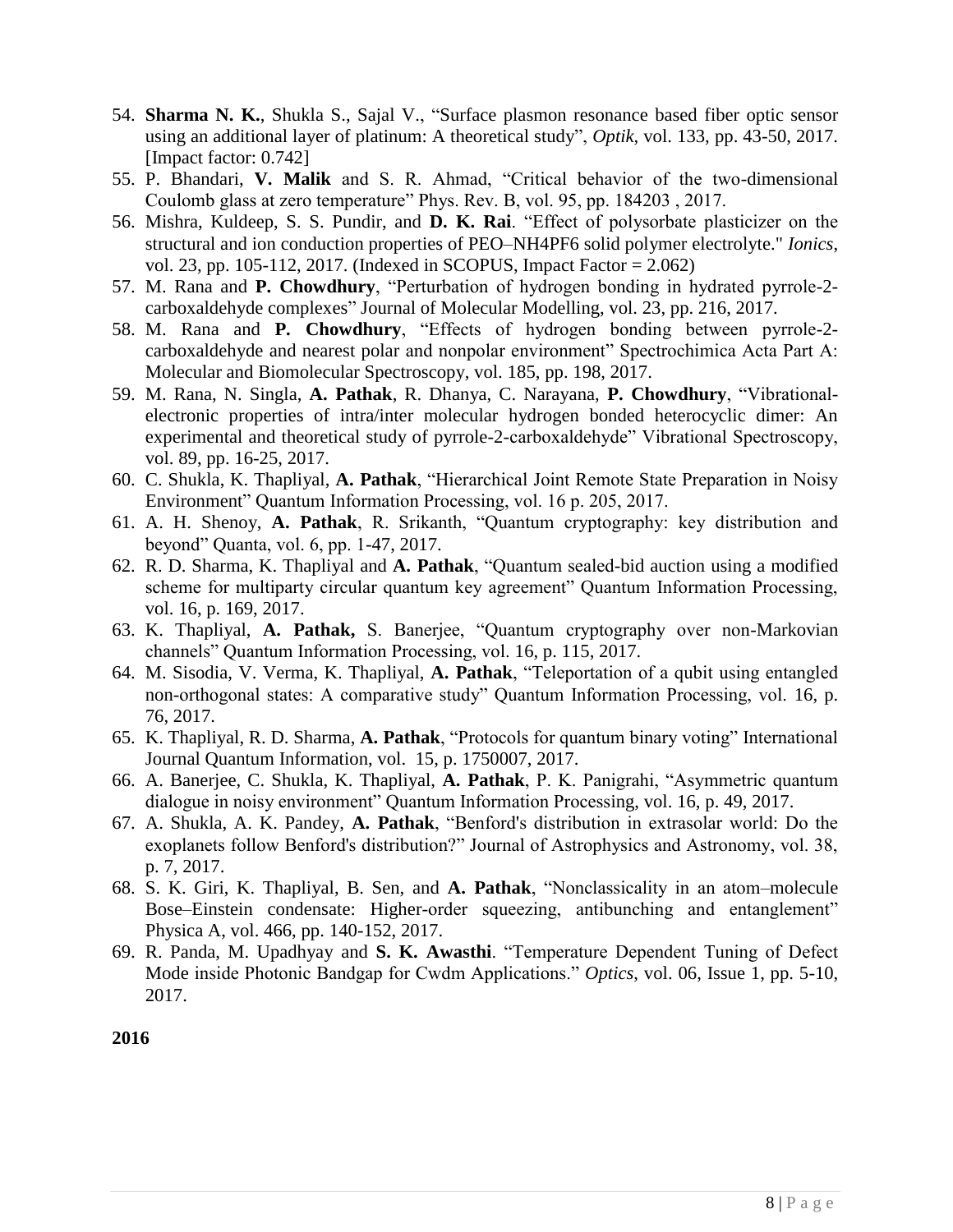- 70. S. Joshi and M. Kumar, "Effect of Ni<sup>2+</sup> substitution on structural, magnetic, dielectric and optical properties of mixed spinel CoFe2O4 nanoparticles", Ceramics International, vol. 42, pp. 18154-18165, 2016. **[Indexed in SCOPUS, Impact factor: 2.758]**
- 71. S. Chauhan, **M. Kumar** and P. pal, "Substitution driven Structural and Magnetic properties and Evidence of Spin Phonon Coupling in Sr-doped BiFeO<sub>3</sub> nanoparticles", RSC Advances, vol. 6, pp. 68028-68040, 2016. **[Indexed in SCOPUS, Impact factor: 3.289]**
- 72. Brahm Raj Singh, **Swati Rawal** and R.K. Sinha, "Chirped photonic crystal with different symmetries for asymmetric light propagation", Applied Physics A, Vol. 122, pp. 1-7, 2016.
- 73. V. Sharma, K. Thapliyal, **A. Pathak**, S. Banerjee, "A comparative study of protocols for secure quantum communication under noisy environment: single-qubit-based protocols versus entangled-state-based protocols" Quantum Information Processing, vol. 15, pp. 4681–4710, 2016.
- 74. C. Shukla, A, Banerjee, **A. Pathak** and R. Srikanth, "Secure quantum communication with orthogonal states" International Journal of Quantum Information, vol. 14, p. 1640021, 2016.
- 75. A. Sahai, **N. Goswami**, S. D. Kaushik, S. Tripathi, "Cu/Cu2O/CuO Nanoparticles: Novel Synthesis by Exploding Wire Technique and Extensive Characterization" Applied Surface Science, vol. 390, pp. 974-983, 2016.
- 76. M. Rana, N. Singla, A. Chatterjee, A. Shukla and **P. Chowdhury**, "Investigation of nonlinear optical (NLO) properties by charge transfer contributions of amine functionalized tetraphenylethylene" Optical Materials, vol. 62, pp. 80-89, 2016.
- 77. K. Chawla, **A.P.S. Chauhan**, and A. Pandey "Influence of different grades of furnace carbon blacks on the curing kinetics and reinforcement of natural rubber composites", Plastics, Rubber and Composites: Macromolecular Engineering (ISSN: 1465-8011), 45(6):253-260, 2016 IF: **0.57**.
- 78. **A.P.S. Chauhan** and K. Chawla "Comparative Studies on Graphite and Carbon Black Powders and their Dispersions", Journal of Molecular Liquids (ISSN: 0167-7322), 221:292- 297, 2016 IF: **2.74**.
- 79. S. Kumar and **A.P.S. Chauhan** "Investigation of Synthesized Nanosized Copper by Polyol Technique with Graphite Powder", Advanced Powder Technology (ISSN: 0921-8831), 27(4):1852-1856, 2016 IF: **2.478**
- 80. Deepika, **P. Chauhan** and A. Varshney "Anomalous absorption of surface plasma wave over a metal surface embedded with carbon nano-tubes", *International Journal of Engineering Research and General Science, 4, 380-385, 2016, (Impact factor 3.8)*
- 81. S. Shukla, **N. K. Sharma,** V. Sajal "Theoretical analysis of surface plasmon resonance based fiber optic sensor using ITO and ZnO thin films", *Optical and Quantum Electronics*, vol. 48, pp. 57, 2016.
- 82. B.R. Singh, **S. Rawal** and R.K. Sinha "Photonic Crystal Based RGB Primary Color Optical Filter", Journal of Modern Optics, 63, **2016**,1362-3044.
- 83. D. Goel, P. Chauhan, A. Varshney, **V. Sajal** ["Surface plasma waves induced electron](https://scholar.google.co.in/citations?view_op=view_citation&hl=en&user=uYFZr8UAAAAJ&sortby=pubdate&citation_for_view=uYFZr8UAAAAJ:mB3voiENLucC)  [acceleration in a static magnetic field"](https://scholar.google.co.in/citations?view_op=view_citation&hl=en&user=uYFZr8UAAAAJ&sortby=pubdate&citation_for_view=uYFZr8UAAAAJ:mB3voiENLucC), Laser and Particle Beams 2016. [Impact factor: 1.649]
- 84. D. Goel, P. Chauhan, A. Varshney, **V. Sajal** "Parametric excitation of surface plasma waves by stimulated Compton scattering of laser beam at metal-free space interface" Laser and Particle Beams 2016. [Impact factor: 1.649]
- 85. P. Thakur, R. Sharma, **M. Kumar**, S.C. Katyal, N. Negi, N. Thakur, V. Sharma and P. Sharma, "Superparamagnetic La Doped Mn-Zn Nano Ferrites: Dependence on Dopant Content and Crystallite Size" Materials Research Express, vol. 3, pp. 075001, 2016.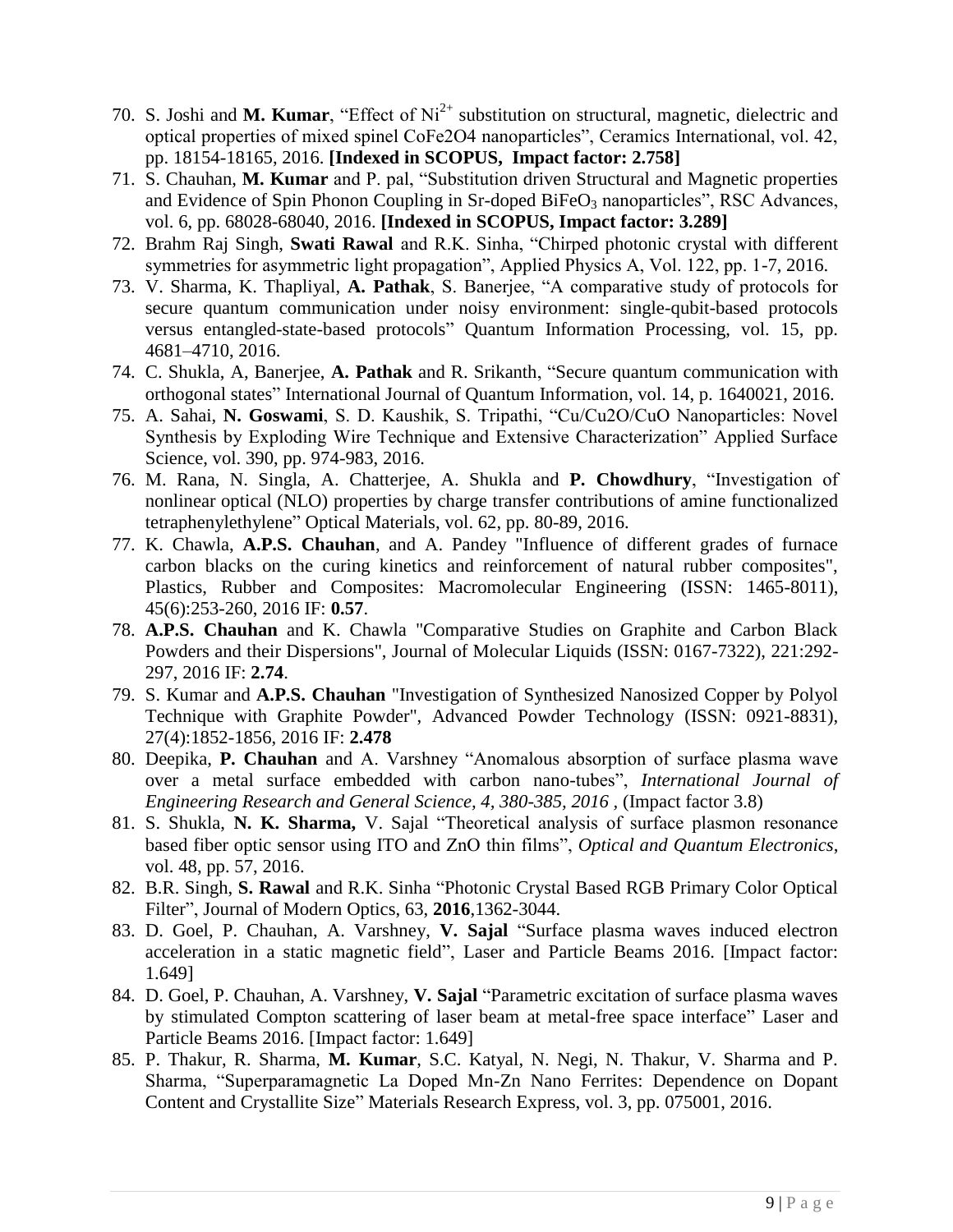- 86. R. Sharma, P. Thakur, **M. Kumar**, N. Thakur, N.S. Negi, P. Sharma and V. Sharma, "Improvement in Magnetic Behaviour of Cobalt doped Magnesium Zinc Nano-Ferrites via Co-precipitation" Journal of Alloys and Compounds, vol. 684, pp. 569-581, 2016
- 87. R. Singh, A. Mathur, **N. Goswami**, G. Mathur, "Effect of carbon sources on physicochemical properties of bacterial cellulose produced from Gluconacetobacter xylinus MTCC 7795", e-Polymers, 16 (2016) DOI 10.1515/epoly-2016-0047 [Impact Factor: 0.812, Indexed in Scopus]
- 88. S. Sharma, V. Singh, **R.K. Dwivedi,** "Electrical properties of (1-x) BFO (x) PZT multiferroic polycrystalline synthesized by sol-gel method: Transition from relaxor to nonrelaxor ".J. Alloys and Compounds, **[682](http://www.sciencedirect.com/science/journal/09258388/682/supp/C)** (2016), 723–729. [Indexed in SCOPUS]
- 89. C. Gautam and A. Madheshiya, P. Sharma, R. K. Dwivedi, "Synthesis and Electrical Properties of (Pb,Bi)TiO<sub>3</sub> Ceramics", International Journal of Applied Ceramic Technology, 13, 340-351 (2016).
- 90. Thapliyal, K., **Pathak, A.**, and Perina, J., "Linear and nonlinear quantum Zeno and anti-Zeno effects in a nonlinear optical coupler", Phys. Rev. A 93, 022107 (2016) [Indexed in SCOPUS, Impact factor: 2.808].
- 91. Thapliyal, K., Banerjee, S., and **Pathak**, **A.**, "Tomograms for open quantum systems: in(finite) dimensional optical and spin systems", Annals of Physics 366 148-167 (2016) [Indexed in SCOPUS, Impact factor: 2.103].
- 92. Giri, S. D., Sen, B., **Pathak, A.**, and Jana, P. K., "Higher order two-mode and multi-mode entanglement in Raman processes", Phys. Rev. A 93, 012340 (2016) [Indexed in SCOPUS, Impact factor: 2.808].
- 93. Sharma, R. D., Thapliyal, K., and **Pathak**, **A.**, Pan, A. K., and De, A., "Which verification qubits perform best for secure communication in noisy channel?" Quant. Infor. Process. 15 1703–1718 (2016) [Indexed in SCOPUS, Impact factor: 1.923].
- 94. Sharma P., Mathur G., Dhakate S. R, Chand S., **Goswami N.**, Sharma S. K., and Mathur A., "Evaluation of physicochemical and biological properties of Chitosan / Poly (vinyl alcohol) polymer blend membranes and their correlation for Vero cell growth", Carbohydrate Polymers, **137**, pp. 576-583, 2016.
- 95. Kumar Y., Sahai A., Olive-Méndez Sion F., **Goswami N**, and Agarwal V., "Morphological transformations in Cobalt doped Zinc Oxide nanostructures: effect of doping concentration", Ceramics International, **42** (4), pp. 5184-5194, 2016.
- 96. Shah, K., Shukla, S., **Sharma, Navneet K.**, **Sajal, V.**, "Theoretical study of surface plasmon resonance based fiber optic sensor utilizing an additional layer of zinc oxide", *Optik*, vol. 127, pp. 5743-5749, 2016. [Impact factor: 0.677]
- 97. Shukla, S., **Sharma, Navneet K.**, **Sajal, V.**, "Theoretical study of surface plasmon resonance based fiber optic sensor utilizing cobalt and nickel films, *Brazilian Journal of Physics*, vol. 46, pp. 288-293, 2016. [Impact factor: 0.810]
- 98. Jha Pardeep K., Jha Priyanka K., Kumar P., Asokan K., **Dwivedi R.K.**, "Gradient Core-shell microstructure in mixed valence multiferroic: TM (Ti, Nb, W) substituted bismuth ferrite", J. Alloys and Compounds, **667** (2016) 178-183. [IF – 3.00, Indexed in SCOPUS]
- 99. Sati D. C., **Katyal S. C.,** and Sharma P," Role of Composition and Substrate Temperature on Nonlinear Optical Properties of GeSeTe Thin Films in 0.4–2.4-μm Wavelength Range", IEEE Transactions on Electron Devices, Vol. 63(2) (2016) 698 (U S).
- 100.Joshi S. and **Kumar M.**, "Influence of  $Co^{2+}$  substitution on cation distribution and on different properties of NiFe2O4 nanoparticles" Journal of Superconductivity and Noel Magnetism, vol. 29, pp. 1561-1572, 2016. [Indexed in SCOPUS, Impact factor: 0.93]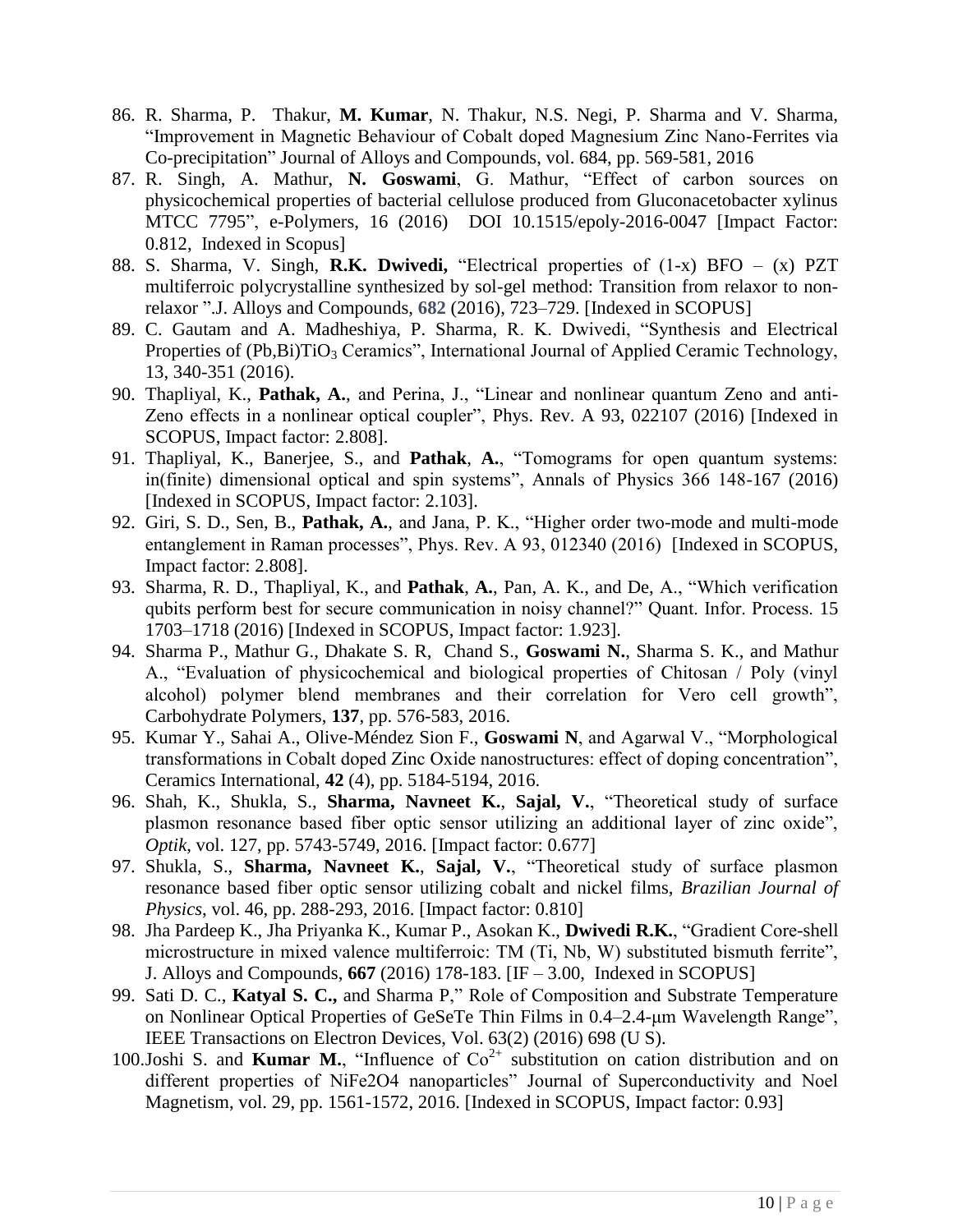- 101.Chauhan S., **Kumar M., Chhoker S., Katyal S. C**., and Singh M., "Substitution driven Structural and Magnetic Transformation in Ca-doped BiFeO3 nanoparticles", RSC Advances, vol. 6, pp. 43080-43090, 2016. [Indexed in Web of Science, Impact factor: 3.84]
- 102.Joshi S., Kamble V.B., **Kumar M.,** Umarji A.M. and Srivastava G., "Nickel Substitution Induced Effects on Gas Sensing Properties of Cobalt Ferrite Nanoparticles" Journal of Alloys and Compounds, vol. 654, pp. 460-466, 2016. [Indexed in SCOPUS, Impact factor: 2.7]
- 103.Verma K., **Sajal V, Kumar R, and Sharma N. K**., "Suppression of decay instability of the non-resonant beat wave excited by two counter-propagating x-mode lasers in magnetized plasma" Physics of Plasmas 23, 012109 (2016).
- 104.Maikhuri D., **Purohit S.P**., and Mathur K.C., "Two photon processes in ZnO quantum dots", Superlattices and Microstructures Volume 89C, 296-311, 2016. [Impact Factor: 1.979]
- 105.Tiwari V, **Srivastava G., "**Enhanced dielectric and piezoelectric properties of 0–3 PZT/PVDF composites", Journal of Polymer Research 23 (3), 1-6, 2016.
- 106.Sunil Chauhan, **Manoj Kumar**, **Sandeep Chhoker** and **S. C. Katyal** "A Comparative Study on Structural, Vibrational, Dielectric and Magnetic Properties of Microcrystalline BiFeO<sub>3</sub>, Nanocrystalline BiFeO<sub>3</sub> and Core-shell Structured BiFeO<sub>3</sub>@SiO<sub>2</sub> Nanoparticles" Journal of Alloys and Compounds, vol. 666, pp. 454-467, 2016. [Impact factor: 2.7]

- 107.Deepti Maikhuri, **S.P. Purohit**, and **K. C. Mathur** "Third harmonic and sum-frequency generation in ZnO quantum dots", Superlattices and Microstructures, Vol. 85, Issue Sept. (2015) 206-215.
- 108.**P. Chauhan, A. D.Varshney**, D. B. Singh and **V. Sajal**, ["Enhanced absorption of surface](https://scholar.google.co.in/citations?view_op=view_citation&hl=en&user=uYFZr8UAAAAJ&sortby=pubdate&citation_for_view=uYFZr8UAAAAJ:7PzlFSSx8tAC)  [plasma wave by metal nano-particles in the presence of external magnetic field,](https://scholar.google.co.in/citations?view_op=view_citation&hl=en&user=uYFZr8UAAAAJ&sortby=pubdate&citation_for_view=uYFZr8UAAAAJ:7PzlFSSx8tAC) J. Phys D: Applied Phys., 48 (34), 345103, 2015. [Impact Factor: 2.772]
- 109.N. Singla, A. Tripathi, M. Rana, S. K Goswami, **A. Pathak, P. Chowdhury**, "Turn on/off proton transfer based fluorescent sensor for selective detection of environmentally hazardous metal ions  $(Zn^{2+}, Pb^{2+})$  in aqueous media", *J of Luminescence*, (2015) 165, 46-55. [Index in scopus, Impact factor: 2.367]
- 110.Shukla, S., Rani, M., **Sharma, N.K., Sajal, V.** "Sensitivity enhancement of a surface plasmon resonance based fiber optic sensor utilizing platinum layer", *Optik*, vol. 126, pp. 4636-4639, 2015.
- 111.A. Miranowicz., K. Bartkiewicz, **A. Pathak**, J. Perina Jr, Y. N. Chen and F. Nori, "Statistical mixtures of states can be more quantum than their superpositions: Comparison of nonclassicality measures for single-qubit states", Phys. Rev. A 91 (2015) 042309.
- 112.D. Goel, **P. Chauhan, A. Varshney**, D.B. Singh, **V. Sajal** "Stimulated compton scattering of surface plasma wave excited over metallic surface by a laser" Laser and Particle Beams 33 (04), 641-646, 2015. [Impact factor: 1.649]
- 113.Banerjee, A., Shukla, C., and **Pathak**, **A.**, "Maximal entanglement concentration for (n+1) qubit states", Quant. Infor. Process. 14, 4523-4536 (2015).
- 114.Thaliyal, K., Verma, A., and **Pathak**, **A.,** "A General Method for Selecting Quantum Channel for Bidirectional Controlled State Teleportation and Other Schemes of Controlled Quantum Communication", Quant. Infor. Process. 14 4601-4614 (2015).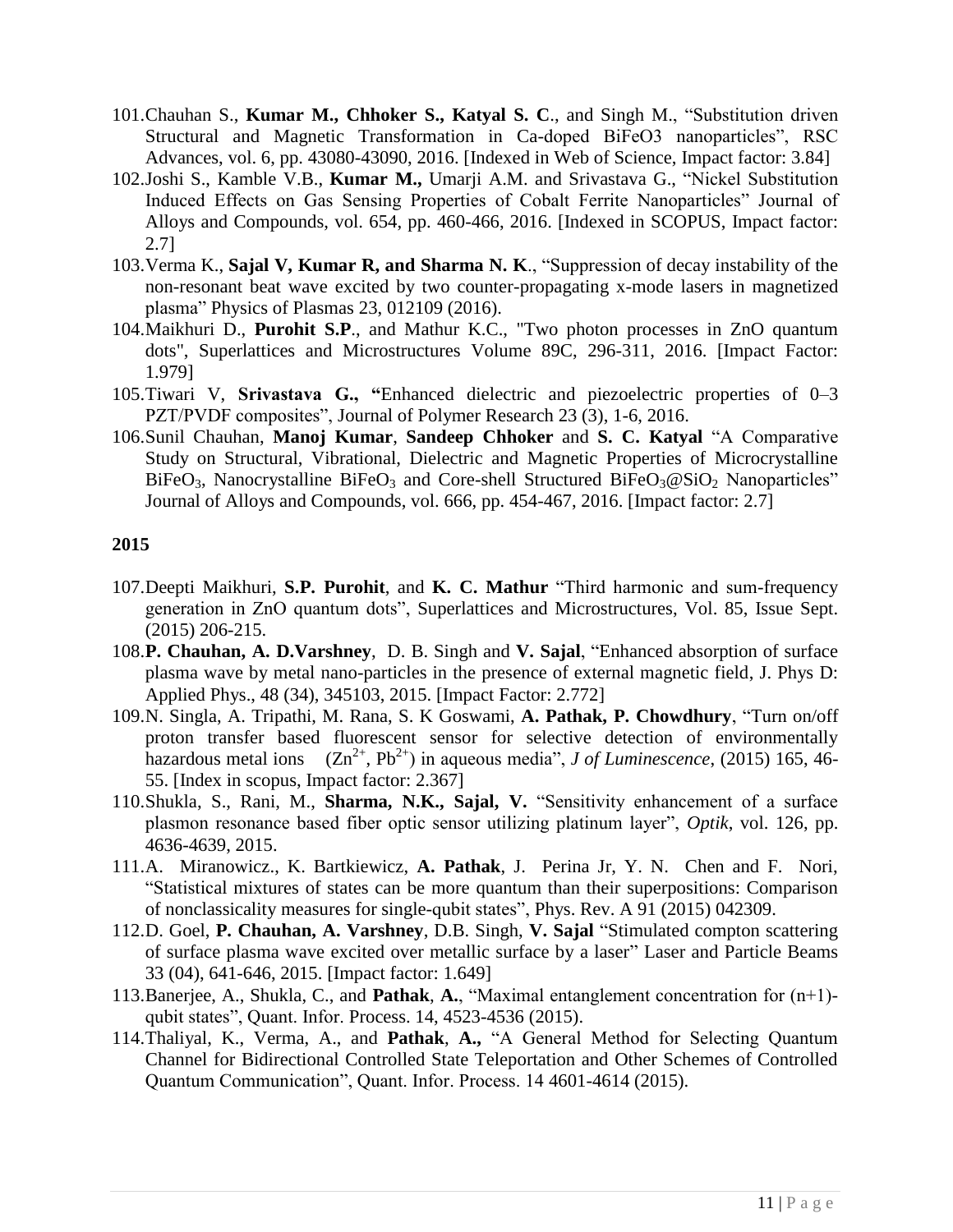- 115.Thaliyal, K. and **Pathak**, **A.,** "Applications of quantum cryptographic switch: Various tasks related to controlled quantum communication can be performed using Bell states and permutation of particles", Quant. Info. Process 14, 2599–2616 (2015).
- 116.Thapliyal, K., Banerjee, S., and **Pathak**, **A.**, Omkar, S., and Ravishankar, V., "Quasiprobability distributions in open quantum systems: spin-qubit systems", Annals of Physics 362, 261-286 (2015) [Indexed in SCOPUS, Impact factor: 2.103].
- 117.Sharma, V., Shukla, C., Banerjee, S., and **Pathak**, **A.**, "Controlled bidirectional remote state preparation in noisy environment: A generalized view", Quantum Info. Process. 14, 3441– 3464 (2015) [Indexed in SCOPUS, Impact factor: 1.923].
- 118.Mathur G., Dua A., Das A. R., Kaur H., Kukal S., Sharma P., **Goswami N.**, Sahai A., Mathur A., "Bacterial Cellulose: Biopolymer From Gluconacetobacter Xylinus", Macromolecular Symposia, **347** (1), pp. 27-31, 2015.
- 119.Sharma A., Tomar M., Gupta V., Badola A., **Goswami N.**, "Polyaniline/SnO<sup>2</sup> nanocomposite sensor for  $NO<sub>2</sub>$  gas sensing at low operating temperature", International Journal of Nanoscience, **14** (3), pp. 1550011 (1-7), 2015.
- 120.Sharma P., Mathur G., **Goswami N.**, Sharma S. K., Dhakate S. R., Chand S., and Mathur A., "Evaluating the potential of chitosan/poly(vinyl alcohol) membranes as alternative carrier material for proliferation of Vero cells", e-Polymers, 2015, DOI: 10.1515/epoly-2015-0021
- 121.Kumari R., Sahai A., and **Goswami N.**, "Effect of Nitrogen Doping on Structural and Optical Properties of ZnO Nanoparticles", Progress in Natural Science: Materials International, 25 (4), pp. 300-309, 2015.
- 122.Kumar Swamy, N. K, Reddy P. V, Gupta M, Samatham S, Venkateshwarulu D, Ganesan V, **Malik V,** Das B. K, "Specific heat and magnetocaloric effect studies in multiferroic YMnO<sub>3"</sub>, Journal of Thermal Analysis and Calorimetry, 119 (2015)1191-1198. [Impact] Factor: 2.042]. Scopus indexed.
- 123.**Dwivedi R.K.,** Jha Pradeep, Jha A. Priyanka et al." Structural electrical property correlation in defect induced nanostructured offstoichiometric bismuth ferrite: a defect analysis", Materials chemistry and Physics, 164 [8], 15-22 (2015). [IF  $-$  2.259, Indexed in SCOPUS]
- 124.Kumar Rajinder, Kumar H, **Kumar M**, Singh Ragini R., and Barman P. B., "Enhanced saturation magnetization in cobalt doped Ni-Zn ferrite nanoparticles", Journal of Superconductivity and Novel Magnetism, vol. 28, pp. 3557-3564, 2015. [Indexed in SCOPUS, Impact factor: 0.93]
- 125.Chauhan S., **Kumar M., Chhoker S**., Jewariya M, **Katyal S. C**., Suma B. N. and Kunte K, "Structural modification and enhanced magnetic properties with two phonon modes in Ca-Co codoped BiFeO3 nanoparticles", Ceramics International, vol. 41, pp. 14306-14314, 2015. [Indexed in SCOPUS, Impact factor: 2.086]
- 126.Sati P. C., **Kumar M.,** and Chhoker S, "Raman spectroscopy and enhanced magnetic and dielectric properties of Pr and Ti codoped BiFeO<sub>3</sub> ceramics", Journal of Materials Science: Materials in Electronics, vol. 26, pp. 530-538, 2015 [Indexed in SCOPUS, Impact factor: 1.966]
- 127.Singla, N., Tripathi, A., Rana, M., Goswami, S.K., Pathak, A., **Chowdhury, P.**, "Turn on/off" proton transfer based fluorescent sensor for selective detection of environmentally hazardous metal ions  $(Zn^{2+}, Pb^{2+})$  in aqueous media", Journal of Luminescence 165, 46–55 (2015) [Indexed in SCOPUS, Impact factor: 2.71].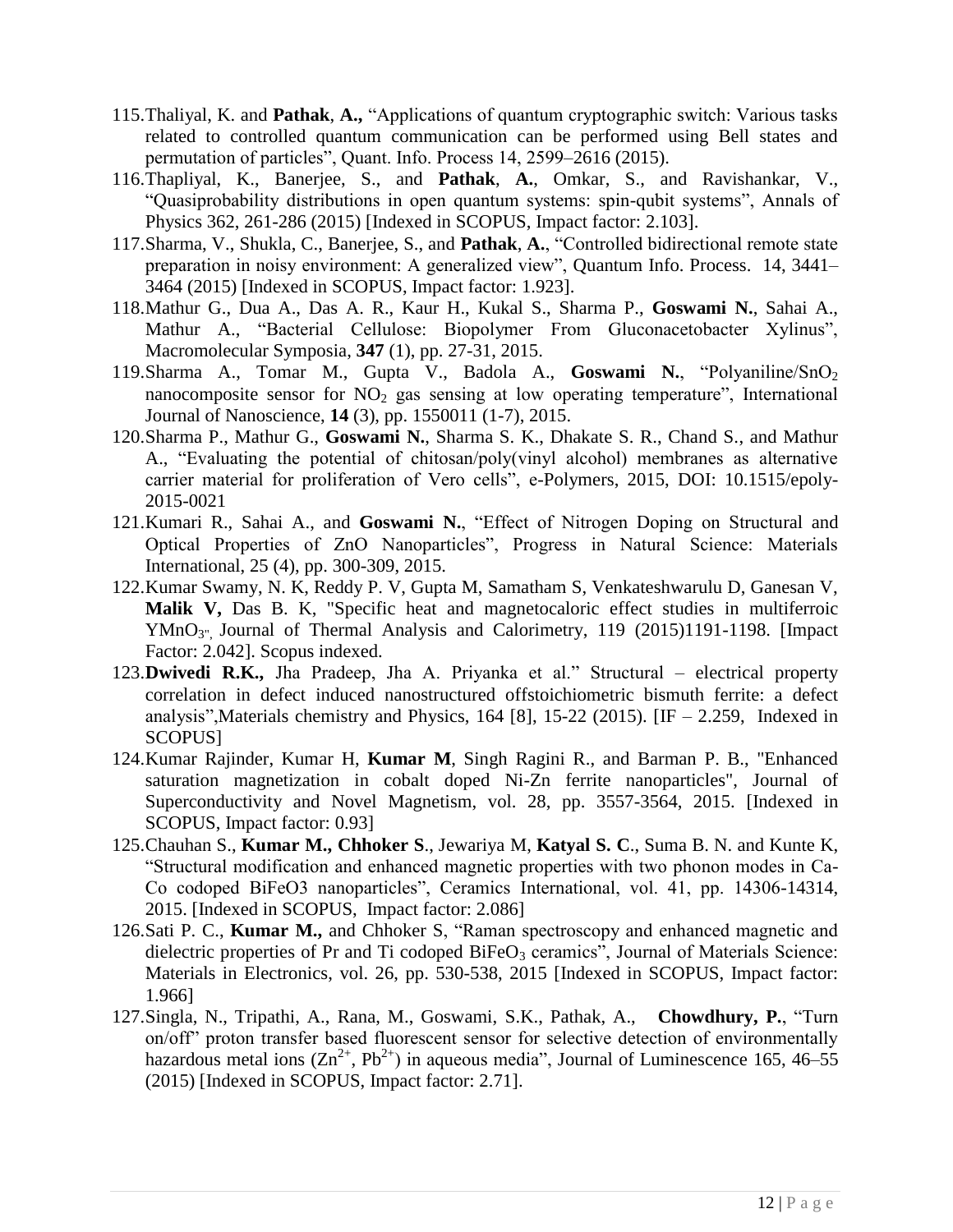- 128.Rana, M., and **Chowdhury, P.**, "L-glutathione capped CdSeS/ZnS Quantum Dots as an environmentally hazardous chemical sensor" Journal of Basic and Applied Engineering Research 2, 1319-1321(2015) [Indexed in SCOPUS].
- 129.Tomar, V., and **Chowdhury, P.**, "Inculsion behaviour of Organic Probe inside micellar nano cavity in polymer phase" Journal of Material Science and Mechanical Engineering 2, 74-76, (2015) [Indexed in SCOPUS].
- 130.Pundir, S. S., Mishra, K., **Rai, D. K.**, "Poly (vinyl) alcohol/1-butyl-3-methylimidazolium hydrogen sulfate solid polymer electrolyte: Structural and electrical studies" Solid State Ionics, 275, 86-9, (2015).
- 131.Devi V., Kumar M., **Kumar R**, Singh A, **Joshi B. C.,** "Band offset measurements in Zn1− x Sb x O/ZnO hetero-junctions" Journal of Physics D: Applied Physics 48 (33), 335103, 2015. [Impact factor: 2.72, Indexed in SCOPUS]
- 132.Devi V., Kumar M, Choudhary R. J., Phase D. M., **Kumar R.**, **Joshi B. C.,** "Band offset studies in pulse laser deposited Zn1− xCdxO/ZnO hetero-junctions" Journal of Applied Physics 117 (22), 225305, 2015. [Impact factor: 2.183, Indexed in SCOPUS]
- 133.Devi V., Kumar M, Shukla D. K., Choudhary R. J., Phase D. M., **Joshi B. C., Kumar R.**, "Structural, optical and electronic structure studies of Al doped ZnO thin films" Superlattices and Microstructures 83, 431-438, 2015. [Impact factor: 2.097, Indexed in SCOPUS]
- 134.Shiveshwari, L. and **Awasthi S. K.,** "Transmission properties of one-dimensional ternary plasma photonic crystals", Physics of Plasma, 092129 (1-5), 2015. (Impact Factor: 2.14; SCI and SCOPUS Indexed)
- 135.Maikhuri D., **Purohit S.P.**, and Mathur K.C., "Quadrupole second harmonic generation and sum-frequency generation in Zno quantum dots", AIP Advances, Vol. 5, pp.047115-1– 047115-14, 2015. **[Impact Factor: 1.591]**
- 136.Gunjan [Purohit,](http://scitation.aip.org/search?value1=Gunjan+Purohit&option1=author&option912=resultCategory&value912=ResearchPublicationContent) [Priyanka](http://scitation.aip.org/search?value1=Priyanka+Rawat&option1=author&option912=resultCategory&value912=ResearchPublicationContent) Rawat, **Prashant [Chauhan](http://scitation.aip.org/search?value1=Prashant+Chauhan&option1=author&option912=resultCategory&value912=ResearchPublicationContent)** and Saleh T. [Mahmoud,](http://scitation.aip.org/search?value1=Saleh+T.+Mahmoud&option1=author&option912=resultCategory&value912=ResearchPublicationContent) Higher-order paraxial theory of the propagation of ring rippled laser beam in plasma: Relativistic ponderomotive regime , Phys. Plasmas **22**, 052116, 2015 **[Impact factor: 2.4]**
- 137.Prateek Varshney Vivek Sajal, N Sharma, **Prashant Chauhan** and Ravindra Kumar, Strong terahertz radiation generation by beating of two x-mode spatial triangular lasers in a magnetized plasma, Laser and Particle Beams 33 (01), 51-58, 2015. **[Impact Factor: 2.016]**
- 138.Upadhyay M., **Awasthi S. K**., Shiveshwari L., Srivastava P. K. and Ojha S. P., "Thermally Tunable Photonic Filter for WDM Networks Using 1D Superconductor Dielectric Photonic Crystals" Journal of Superconductivity and Novel Magnetism Vol. 28 (2015) 2275**.**
- 139.Prakash Chandra Sati, **Manoj Kumar** and **Sandeep Chhoker**, "Low temperature ferromagnetic ordering and dielectric properties of  $Bi_{1-x}D_{y_x}FeO_3$  ceramics", Ceramics International, vol. 41, pp. 3227-3236, 2015 **[Indexed in SCOPUS, Impact factor: 2.086]**
- 140.Miranowicz, A., Bartkiewicz, K., **Pathak**, **A.,** Perina Jr, J., Chen, Y. N. and Nori, F., "Statistical mixtures of states can be more quantum than their superpositions: Comparison of nonclassicality measures for single-qubit states", Phys. Rev. A, Vol. 91 (2015) 042309.
- 141.Jha Pardeep K., Jha Priyanka K., Singh Vikash, Kumar Pawan, Asokan K and **Dwivedi R.K.**, "Diffuse phase ferroelectric vs Polomoska transition in  $(1-x)BiFeO<sub>3</sub>$ -BaZr0.025Ti0.0975O<sup>3</sup> (0.10 x 0.30) solid solutions", J. App. Phys., **117**[2], 024102-6 (2015). **[IF – 2.21, Indexed in SCOPUS]**
- 142.Pal Vijayeta, Thakur O.P. and **Dwivedi R.K.,** "Investigation of MPB region in lead free BLNT-BCT system through XRD and Raman spectroscopy", J. Phys. D: App. Physics, **48**[1], 055301-055308 (2015). **[IF – 2.52, Indexed in SCOPUS]**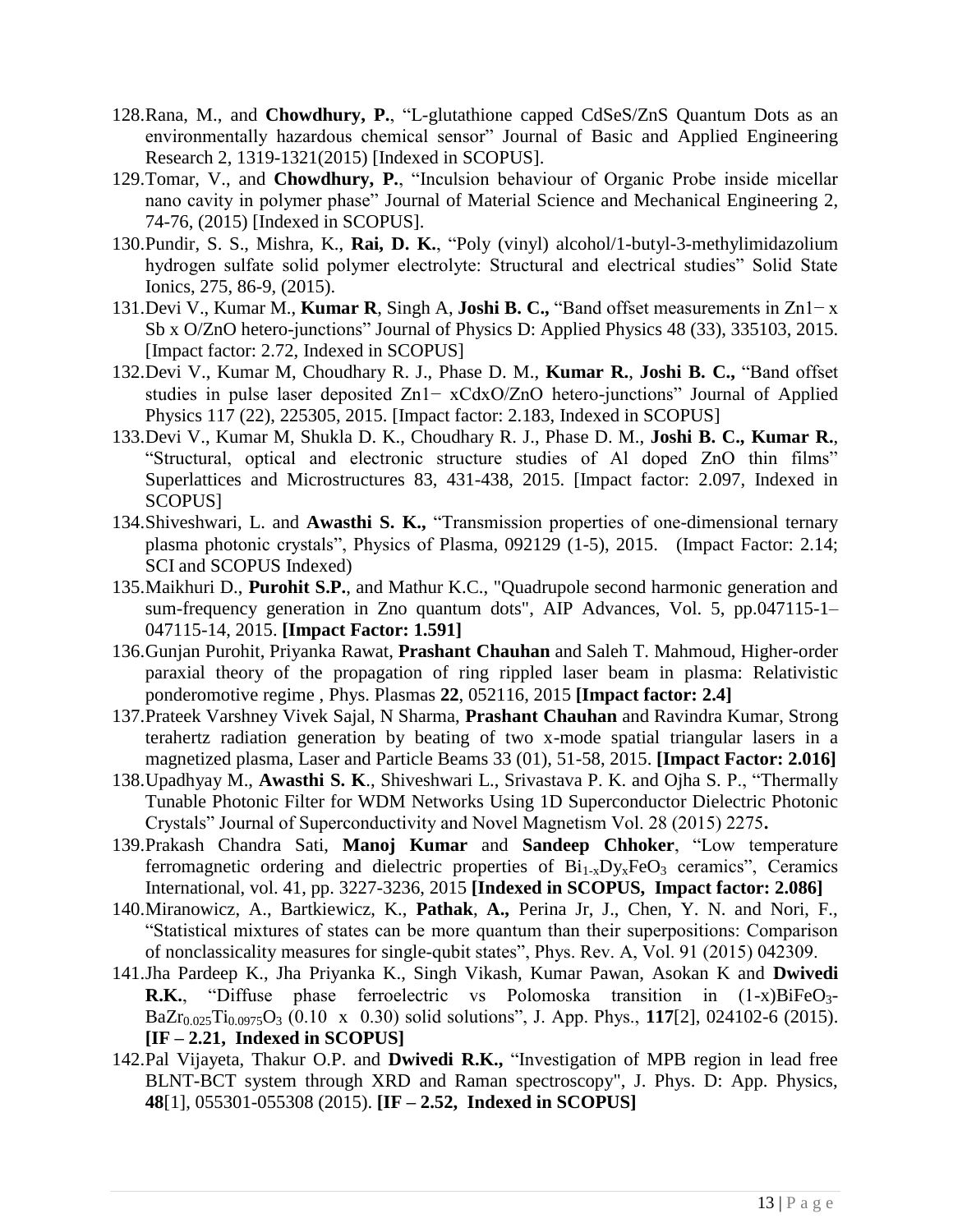- 143. Tiwari V, **Srivastava G,** "The effect of  $Li<sub>2</sub>CO<sub>3</sub>$  addition on the structural, dielectric and piezoelectric properties of PZT ceramics", *Ceramic International*, vol 41, pp . 2774, 2015 **[Indexed in SCOPUS, Impact factor: 2.086]**.
- 144.Shukla, S., **Sharma, Navneet K.**, **Sajal, V.**, "Sensitivity enhancement of a surface plasmon resonance based fiber optic sensor using ZnO thin film: a theoretical study", *Sensors and Actuators B*, vol. 206, pp. 463-470, 2015. **[Indexed in SCOPUS, Impact factor: 4.758]**
- 145.Prakash Chandra Sati, **Manoj Kumar**, **Sandeep Chhoker** and Mukesh Jewariya, "Influence of Eu substitution on structure, magnetic, optical and dielectric properties of BiFeO3 multiferroic ceramics", Ceramics International, vol. 41, pp. 2389-2398, 2015 **[Indexed in SCOPUS, Impact factor: 2.086]**
- 146.**Manoj Kumar**, P.C. Sati, **Sandeep Chhoker** and **Vivek Sajal**, "Electron spin resonance studies and improved magnetic properties of Gd substituted BiFeO3 Ceramics", Ceramics International, vol. 41, pp. 777-786, 2015 [Indexed in SCOPUS, Impact factor: 2.086]
- 147.**Pathak Anirban,** "Efficient protocols for unidirectional and bidirectional controlled deterministic secure quantum communication: different alternative approaches", Quantum Inf Process 14 2195–2210 (2015)**[ Indexed in SCOPUS, Impact factor:2.96]**
- 148.Mishra Sandeep, Shukla Chitra, **Pathak Anirban**, Srikanth R., Venugopalan Anu, "An Integrated Hierarchical Dynamic Quantum Secret Sharing Protocol:, Int J Theor Phys, 2552 (2015) **[Indexed in SCOPUS, Impact factor:1.188]**
- 149.Shukla Chitra, Banerjee Anindita, **Pathak Anirban**, "Protocols and quantum circuits for implementing entanglement concentration in cat state, GHZ-like state and nine families of 4-qubit entangled states", Quantum Inf Process 14, 2077–2099 (2015) **[Indexed in SCOPUS, Impact factor:2.96].**
- 150.Vanita Devi, Ravindra Kumar, and **B. C. Joshi**, "Droop Improvement in InGaN/GaN Light-Emitting Diodes by Polarization Doping of Quantum Wells and Electron Blocking Layer", IEEE JOURNAL OF DISPLAY TECHNOLOGY, 11 30-35 (2015) **[Indexed in SCOPUS, Impact factor 1.686]**
- 151.Vineet Tiwari, **Geetika Srivastava**, "Structural, dielectric and piezoelectric properties of 0– 3 PZT/PVDF composites", Ceramics International 41 8008–8013 (2015) **[Indexed in SCOPUS, Impact factor: 2.086]**
- 152.Prakash Chandra Sati, **Manoj Kumar**, and Sandeep Chhoker, "Phase Evolution, Magnetic, Optical, and Dielectric Properties of Zr-Substituted Bi0.9Gd0.1FeO3 Multiferroics", J. Am. Ceram. Soc., 98 [6] 1884–1890 (2015) **[Indexed in SCOPUS, Impact factor: 2.428]**
- 153.Manisha Arora, **Manoj Kumar**, "Structural, magnetic and optical properties of Ce substituted BiFeO3 nanoparticles", Ceramics International 41 5705–5712 (2015) **[Indexed in SCOPUS, Impact factor: 2.086]**
- 154.Anil K. Malik, Kunwar Pal Singh, and **V. Sajal,** "Highly focused and efficient terahertz radiation generation by photo-mixing of lasers in plasma in the presence of magnetic field", J. Appl. Phys. 117, 193303 (2015) **[Indexed in SCOPUS, Impact factor: 2.259]**
- 155.Prashant Chauhan, Deepika, Anshu Varshney, And **Vivek Sajal,** "Electron acceleration by surface plasma waves in the presence of static magnetic field", Laser and Particle Beams, 1- 7 (2015) **[Impact factor: 2.016,** *Indexed in SCOPUS***]**
- 156.Vanita Devi, Manish Kumar, **Ravindra Kumar, B.C. Joshi**, "Effect of substrate temperature and oxygen partial pressure on structural and optical properties of Mg doped ZnO thin films", Ceramics International 41 6269–6273 (2015) [**[Indexed in SCOPUS, Impact factor: 2.086]**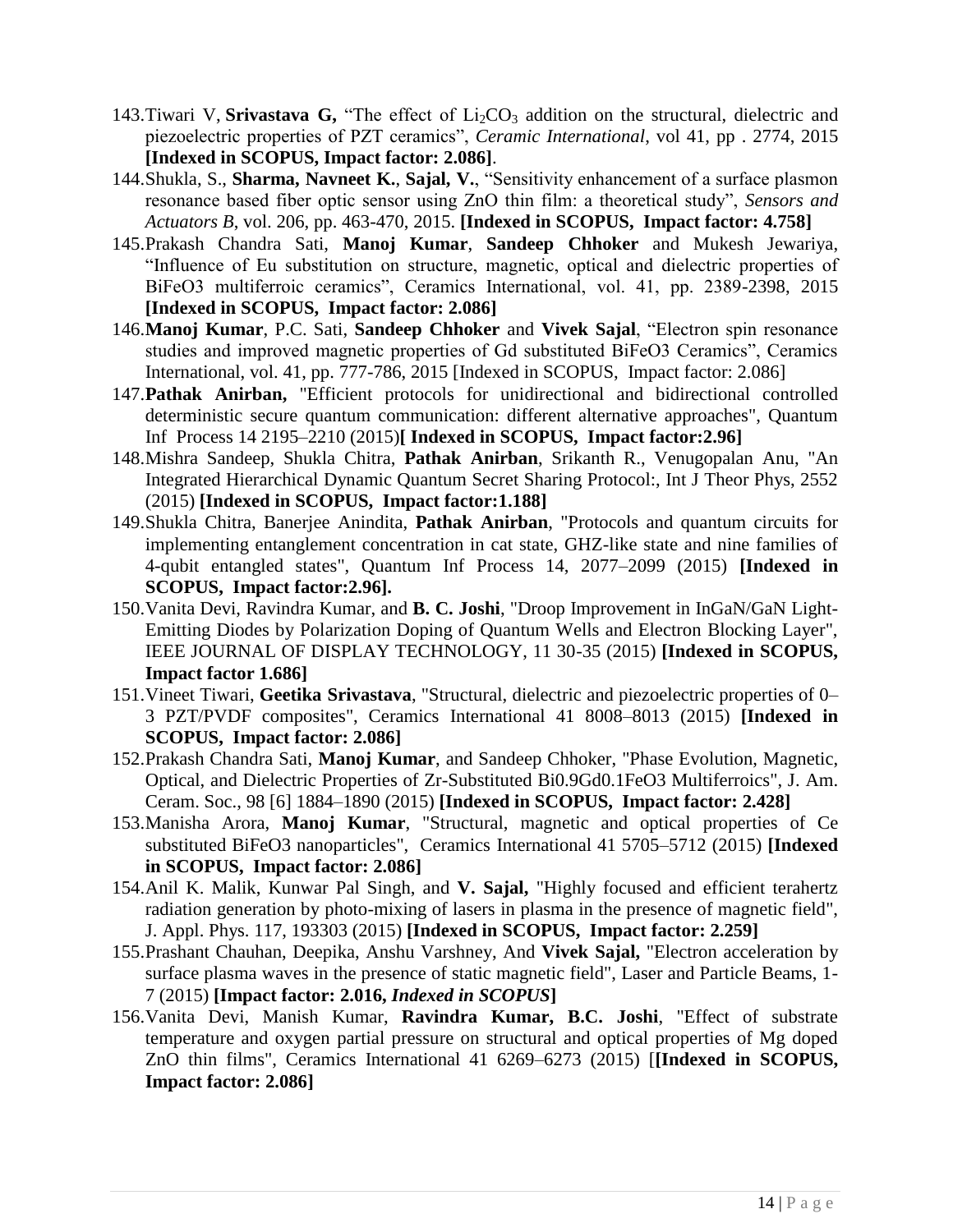- 157.Prashant Chauhan, Deepika, Anshu Varshney, And **Vivek Sajal**, "Electron acceleration by surface plasma waves in the presence of static magnetic field, Laser and Particle Beams 33, 109–115 (2015) **[Impact factor: 2.016,** *Indexed in SCOPUS***]**
- 158.**Anshu D Varshney and Amit Verma**, Solid Core Double Clad Photonic Crystal Fiber: Modeling and Design International Journal of Modern Sciences and Engineering Technology (IJMSET) ISSN 2349-3755; Volume 2, Issue 5, 2015, [Impact Factor 1.015]
- 159.**Anshu D Varshney, Prashant Chauhan, Amit Verma, Vikas Malik**, "Structural study of Photonic Crystal as Superprism", International Journal of Research in Engineering Technology and Management, ISSN 2347 - 7539; Volume 3, Issue 3, 2015, [Impact Factor 1.113]
- 160.**Amit Verma,** Priyanka Manchanda, **Anshu D Varshney and Prashant K Chauhan**, "Phase Space Distribution Functions for Qudit States using QUTIP, International Journal of Research in Engineering Technology and Management, ISSN 2347 - 7539; Volume 3, Issue 3, 2015, [Impact Factor 1.113]
- 161.**Amit Verma and Prashant Chauhan**, Wigner function in intermediate state using QUTIP, International Journal of Modern science and Technology, Vol 2, 5, 1-5 (2015) [Impact Factor 1.113]
- 162.Raj Kumar Tyagi, and **Bhubesh Chander Joshi**, "Photovoltaic and Photo-emissive Properties of InGaN/GaN Multi Quantum Well Structure on Sapphire", The Journal of Physics Photon 109 212-219 (2015)

- 163.**Manoj Kumar**, P.C. Sati and Sandeep Chhoker, "Electron spin resonance study and improved magnetic and dielectric properties of Gd-Ti co-substituted  $BiFeO<sub>3</sub>$  ceramics", Journal of Materials Science: Materials in Electronics, vol. 25, pp. 5366-5374, 2014 **[Indexed in SCOPUS, Impact factor: 1.966].**
- 164.Manisha Arora and **Manoj Kumar**, "Electron spin resonance probed enhanced magnetization and optical properties of Sm doped  $BiFeO<sub>3</sub>$  nanoparticles", Materials Letters, vol. 137, pp. 285-288, 2014 **[Indexed in SCOPUS, Impact factor: 2.269].**
- 165.Mohit Sahni, N Kumar, **Manoj Kumar**, S Singh, "Effect of Sr substitution on structural, dielectric, magnetic and magnetoelectric properties of rapid liquid sintered BiFe<sub>0.8</sub>Ti<sub>0.2</sub>O<sub>3</sub> ceramics", Journal of Materials Science: Materials in Electronics, vol. 25, pp. 4743-4749, 2014 **[Indexed in SCOPUS, Impact factor: 1.966].**
- 166.Seema Joshi, **Manoj Kumar**, Sandeep Chhoker, Mukesh Jewariya and V. N. Singh, "Structural, magnetic, dielectric and optical properties of nickel ferrite nanoparticles synthesized by co-precipitation method", Journal of Molecular Structure, vol. 1076, pp. 55- 62, 2014. **[Indexed in SCOPUS, Impact factor: 1.599]**
- 167.Manisha Arora, Sunil Chauhan, P. C. Sati, **Manoj Kumar**, **Sandeep Chhoker** and R. K. Kotnala, "Spin-phonon coupling and improved multiferroic properties of Zr substituted BiFeO<sub>3</sub> nanoparticles", Journal of Materials Science: Materials in Electronics, vol. 25, 4286-4299, 2014 **[Indexed in SCOPUS, Impact factor: 1.9].**
- 168.Manisha Arora, P. C. Sati, Sunil Chauhan, **Manoj Kumar** and **Sandeep Chhoker**, "Structural, magnetic and optical properties of Ho-Co codoped  $B$ iFeO<sub>3</sub> nanoparticles", Materials Letters, vo. 132, pp. 327-330, 2014. **[Indexed in SCOPUS, Impact factor: 2.269].**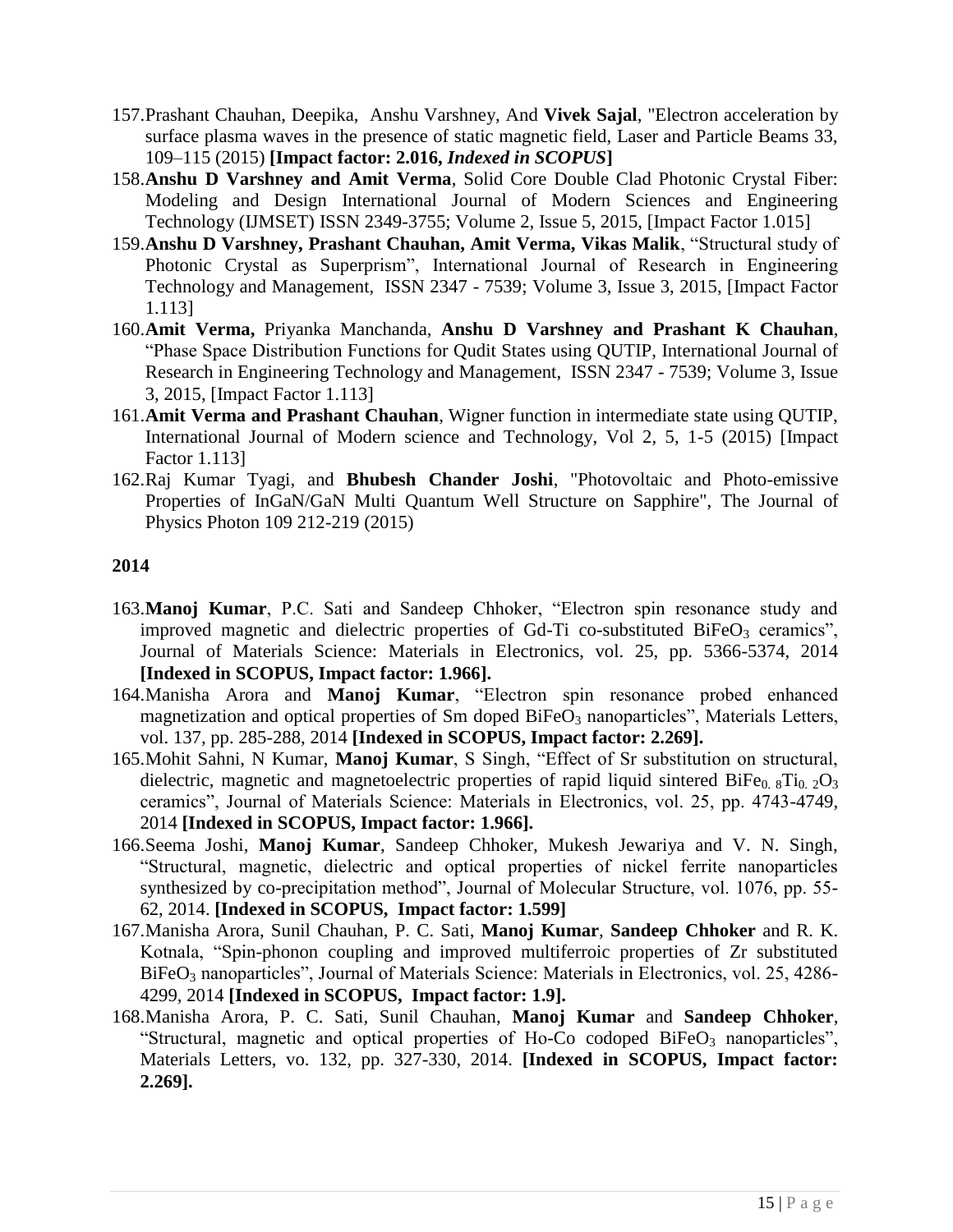- 169.Srinet G, **Kumar R,** and **Sajal V**, "Optical and magnetic properties of Mn doped ZnO samples prepared by solid state route", Journal of Materials Science: Materials in Electronics, 1-5 (2014). **[Impact factor: 1.966,** *Indexed in SCOPUS***].**
- 170.Varshnety P, **Sajal V, Chauhan P, Kumar R, NK Sharma**, "Effects of transverse static electric field on terahertz radiation generation by beating of two transversely modulated Gaussian laser beams in a plasma", Laser and Particle Beams 32 (03), 375-381 (2014). **[Impact factor: 2.016,** *Indexed in SCOPUS***].**
- 171.Kanika Verma, **Vivek Sajal**, Prateek Varshney, **Ravindra Kumar** and **Navneet K. Sharma**, "Stimulated Raman scattering of beat wave of two counter-propagating X- mode lasers in a magnetized Plasma" Physics of Plasmas, 21, 022104 (2014) **[Impact factor: 2.427,** *Indexed in SCOPUS***].**
- 172.K Verma, V Sajal, P Varshney, **R Kumar**, NK Sharma, Parametric excitation of fast upper hybrid waves by non-resonant beating of counter-propagating X-mode lasers in a magnetized plasma" Physics of Plasmas **21**, 122110 (2014).
- 173.Sahai A., Kumar Y., Agarwal V., Olive-Méndez S. F., **Goswami N.**, "Doping Concentration Driven Morphological Evolution of Fe doped ZnO Nanostructures", *Journal of Applied Physics*, 116 (16), 164315 (1-12), 2014. [*Indexed in SCOPUS, Impact factor: 2.185***]**
- 174.Tiwari V, **Srivastava G,** "Effect of thermal processing conditions on the structure and dielectric properties of PVDF films", Journal of Polymer Research Vol. 21,pp. 587, 2014. (Impact Factor-1.897).
- 175.Mishra K., Hashmi S. A., **Rai D. K.,** "Studies on a proton battery using gel polymer electrolyte", *High Performance Polymer*, vol. 26(6), pp. 672-676, 2014 [Impact Factor = 1.090].
- 176.Rani, M., Shukla, S., **Sharma, Navneet K.**, **Sajal, V.**, "Theoretical analysis of surface plasmon resonance based fiber optic sensor using indium nitride", *Optik*, vol. 125, pp. 6026- 6031, 2014 [Impact factor: 0.769].
- 177.Mishra K., Hashmi S. A., **Rai D. K.**, "Protic ionic liquid based gel polymer electrolyte: Structural and ion transport studies and its application in proton battery", *J Solid State Electrochemistry*, vol 18, Page 2255-2266, 2014 [**Impact factor = 2.279]**
- 178.Thapliyal K, **Pathak A**, Sen B, and Perina J, "Higher order nonclassicalities in a codirectional nonlinear optical coupler: Quantum entanglement, squeezing and antibunching", Phys. Rev. A **90** (2014) 013808 [Impact factor: 2.99].
- 179.Shukla C, and **Pathak A**, "Orthogonal-state-based secure direct quantum communication without actual transmission of the message qubits," Quant. Info. Process **13** (2014) 2099 2113. [Impact factor: 2.96].
- 180.Pintr P, Peøinová V, Lukš A, and **Pathak A**, "Relative stellar occurrence of exoplanets in habitable zones of the main sequence F, G, K stars", Planetary and Space Science **99** (2014) 1-6.
- 181.Miranowicz A, Paprzycka M, **Pathak A** and Nori F, "Phase-space interference of states optically truncated by quantum scissors: Generation of distinct superpositions of qudit coherent states by displacement of vacuum", Phys. Rev. A **89** (2014) 033812 [Impact factor: 2.99].
- 182.**Sharma, Navneet K.**, Yadav S., **Sajal V.**, "Theoretical analysis of highly sensitive prism based surface plasmon resonance sensor with indium tin oxide", *Optics Communications*, vol. 318, pp. 74-78, 2014. [Impact factor: 1.486].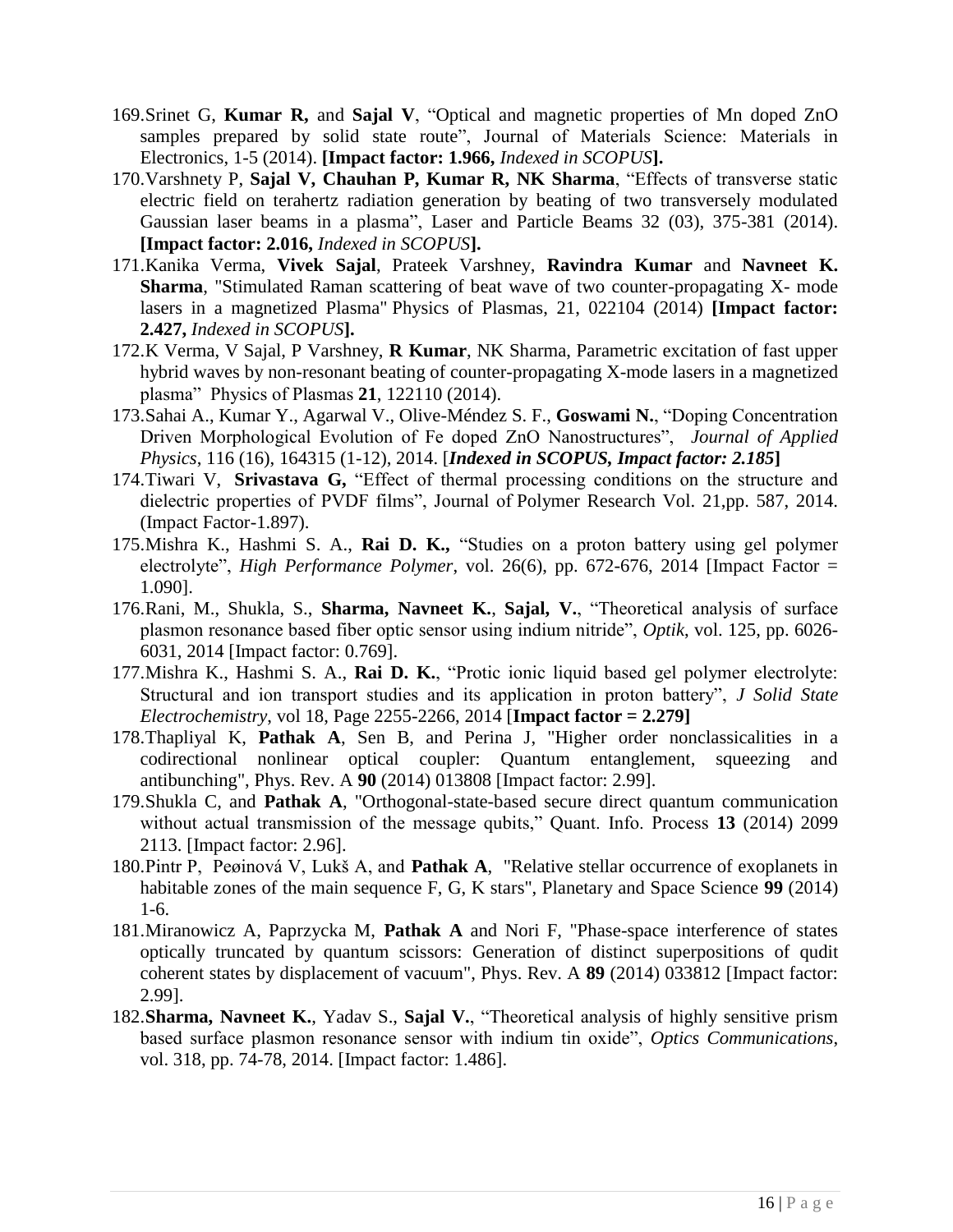- 183.Sahai A., and **Goswami N.**, "Structural and Vibrational Properties of ZnO Nanoparticles Synthesized by Chemical Precipitation Method" Physica E, vol. **58**, pp. 130-137, 2014. [Impact factor: 1.856].
- 184.Martínez L., Kumar Y., Mayorga D., **Goswami N.**, Agarwal, V., "Labyrinth patterns of zinc oxide on porous silicon substrate" Superlattices and Microstructures, vol. **67**, pp. 72-81, 2014. [Impact factor: 1.979]
- 185.Prakash Chandra Sati, Sunil Chauhan, Manisha Arora, **Manoj Kumar** and Sandeep Chhoker, "Structural, magnetic, vibrational and impedance properties of Pr and Ti codoped BiFeO<sub>3</sub> multiferroic ceramics" Ceramics International, vol. 40, pp. 7805-7816, 2014.
- 186.Manisha Arora, Sunil Chauhan, P. C. Sati and **Manoj Kumar**, "Effect of non-magnetic ions substitution on structural, magnetic and optical properties of  $BiFeO<sub>3</sub>$  nanoparticles" Journal of Superconductivity and Novel Magnetism*,* vol. 27, pp. 1867-1871, 2014.
- 187.Mohit sahni, Naresh Kumar, Sushant Singh, Aashish Jha, S Chaubey and **Manoj Kumar**, M K Sharma, "Influence of Mn doping on structural, electrical and magnetic properties of  $(0.90)$ BiFeO<sub>3</sub>- $(0.10)$ BaTiO<sub>3</sub> composite" Journal of Materials Science: Materials in Electronics, vol. 25, 2199-2209, 2014.
- 188.Manisha Arora, Sunil Chauhan, P. C. Sati, **Manoj Kumar** and Sandeep Chhoker, "Evidence of spin-two phonon coupling and improved multiferroic behaviour of  $Bi_{1-x}D_{y_x}FeO_3$ nanoparticles" Ceramics International, vol. 40, pp13347-13356, 2014.
- 189.Singla N, **Chowdhury P**., "Nature of Stokes Shifted Dual Fluorescence in 2-Acetyl-Pyrrole: Tuning Between Intramolecular Hydrogen Bonding and ESIPT Pathways", Chemical Physics Letters (2014) 612, 25-32. [Index in scopus, Impact factor: 2.337].
- 190.Singla N, **Chowdhury P.**, "Inclusion Behaviour of Indole-7-Carboxaldehyde inside beta-Cyclodextrin: A Nano Cage", Chemical Physics, (2014), 441, 93-100. [Index in scopus, Impact factor: 2.059]
- 191.Sahai, A., **Goswami, N.,** "Probing the dominance of interstitial oxygen defects in ZnO nanoparticles through structural and optical characterizations", Ceramics International, Volume 40, Issue 9, Part B, Pages 14569–14578, 2014.
- 192.Sharma Subhash, Singh Vikash, Kotnala R. K., Ranjan Rajeev and **Dwivedi R. K.**, "Co existence of tetragonal and monoclinic phases and multiferroic properties for  $x \le 0.30$  in the  $(-x)Pb(Zr_{0.52}Ti_{0.48})O_3 - (x) BiFeO_3$  system", J. Alloys and Compounds, 614[11], 165-172 (2014). **[IF – 2.73, Indexed in SCOPUS]**
- 193.Sharma Subhash, Singh Vikash **Dwivedi R.K,** Ranjan Rajeev Anshul Avneesh, Amritphale S.S. and Chandra Navin, "Phase transformation, improved ferroelectric and magnetic properties of  $(1-x)$  BiFeO<sub>3</sub> –  $xPb(Zr_{0.52}Ti_{0.48})O_3$  solid solutions". J. Applied Physics, 115, 224106 (2014)). [**IF-2.21**]
- 194.Sharma Subhash, Singh Vikash, Kotnala R.K. and **Dwivedi R.K.**,"Effect of Zr/Ti ration on structural, vibrational, magnetic and dielectric properties of  $(0.95)PbZr_{1-x}Ti_xO_3$  – (0.05)BiFeO<sup>3</sup> ceramics", J. Mat. Sci: Mater. Electronics, 25, 2697-2702 (2014). [**Impact Factor: 1.486**]
- 195.Jha Priyanka, Jha Pradeep, Kumar Pawan, Asokan K. and **Dwivedi R.K.,** "Phase transformation and two mode phonon behavior of (x)  $BiFeO<sub>3</sub>$ - (1-x)  $PbZr<sub>0.925</sub>Ti<sub>0.075</sub>O<sub>3</sub>$  solid solutions", J.Alloy and Compounds, **600**[5 July], 186-192 (2014). [**Impact Factor: 2.39**]
- 196.Sharma Subhash, Singh Vikash, Kotnala R.K. and **Dwivedi R.K.**, "Comparative studies of pure BiFeO<sub>3</sub> prepared by sol-gel versus conventional solid state reaction method", J. of Materials Science: Mater. Electronics, **25**[4], 1915-1921 (2014). [Impact Factor: 1.486]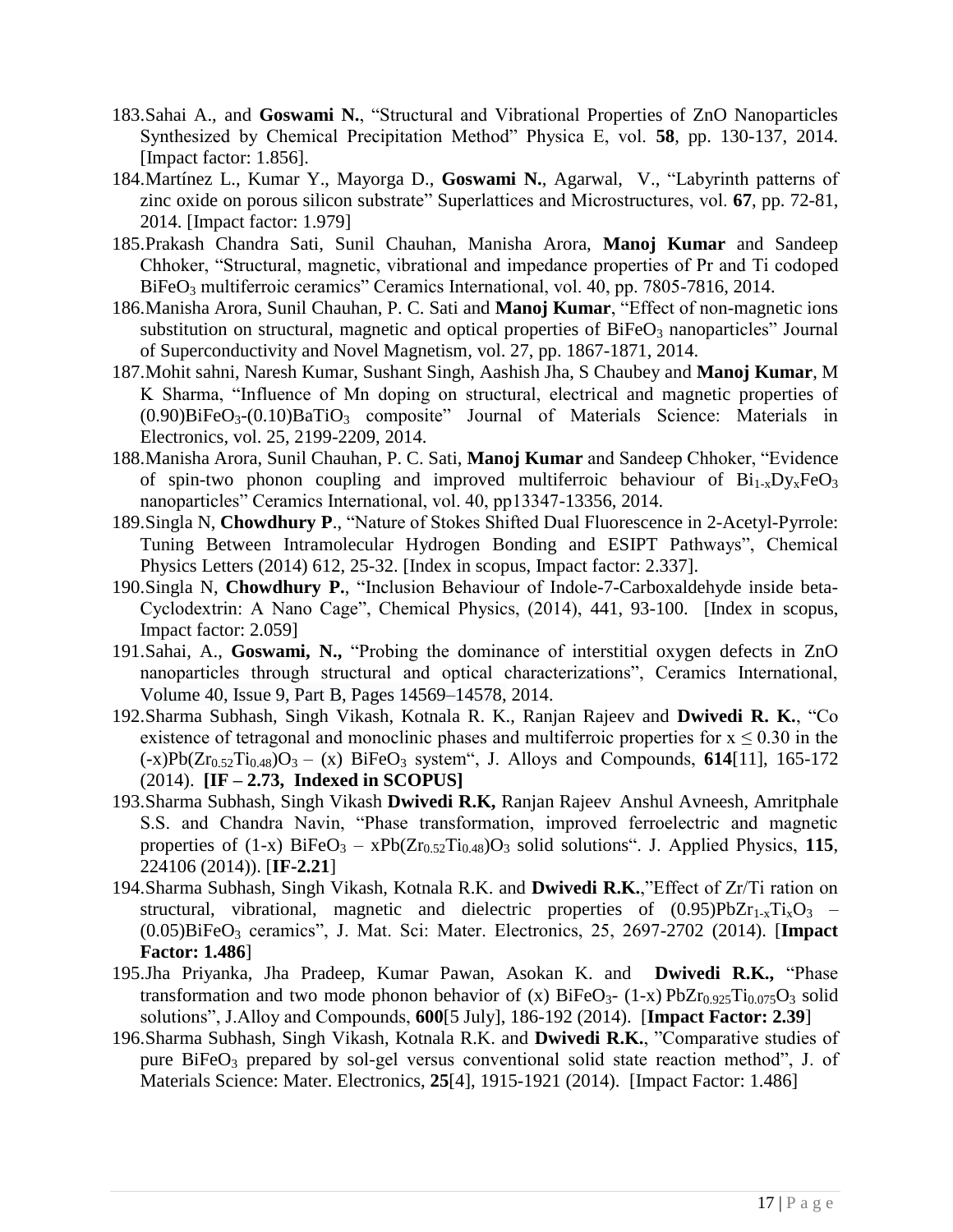- 197.Pal Vijayeta, **Dwivedi R.K.**, and Thakur O.P., "Effect of neodymium substitution on structural and ferroelectric properties of BNT ceramics", Materials Research Bulletin, **51**[3], 189-196 **(2014)**. [**Impact Factor: 2.105**]
- 198.Jha Pradeep, Jha Priyanka, Kumar Pawan, Asokan K. and Dwivedi **R.K.**, "Defect induced weak ferroelectricity and magnetism in cubic off-stoichiometric nano bismuth iron garnet: effect of milling duration", J. Mat. Sci.: Mater. Electronics, **25**[2], 664-672 **(2014)**. [**Impact Factor: 1.486**]
- 199.Jha Pardeep, Jha P., Srivastava G., Jha A.K., Kotnala R.K., **Dwivedi R.K.**, "Analytical comparison of magnetic and electrical properties using modified Landau theory in bismuth ferrite: Effect of milling;"; Journal of Magnetism and Magnetic Materials, **349**[1], 95–99 (2014). [**IF = 1.826**]
- 200.Singh Vikash, Sharma Subhash, **Dwivedi R.K.**, Kumar Manoj, Kotnala R.K., "Structural transition, magnetic and optical properties of Pr and Ti co-doped BiFeO3 ceramics" Journal of Magnetism and Magnetic Materials, **349**[1], 264-267 (2014).[**IF = 1.826**]
- 201.Singh Vikash, Subhash, Pardeep Jha, **Dwivedi R.K.**, Kumar Manoj and Kotnala R.K., "Effect of Y3+ substitution on structural, electrical and optical properties of BiFeO3 ceramics", Ceramics International, **40**[1], 1971-1977 (2014). [**IF = 1.76**]
- 202.Pal Vijayeta, **Dwivedi R. K.** and Thakur O. P., "Synthesis and Ferroelectric Behavior of Gd doped BNT Ceramics", Current Applied Physics, **14**[1], 99 - 107 **(2014)**. [Impact Factor: 1.814]
- 203.Srinet, G., Kumar, R., Sajal, V., "High Tc ferroelectricity in Ba-doped ZnO nanoparticles", Materials Letters, vol. 126, pp. 274-277, 2014.
- 204.Rani M., Shukla S., Sharma, **Navneet K., Sajal V**., "Theoretical study of nanocomposites based fiber optic SPR sensor", Optics Communications, vol. 313, pp. 303-314, 2014. [Impact factor: 1.486].
- 205.**A. Pathak** and J. Banerji, "Wigner distribution, nonclassicality and decoherence of generalized and reciprocal binomial states, Phys. Lett. A 378 (2014) 117-123.
- 206.Anchala**, Purohit S. P.**, and Mathur K. C., "Two photon absorption and photoelectric process in silicon quantum dots embedded in  $SiO<sub>2</sub>$  and  $Al<sub>2</sub>O<sub>3</sub>$  matrix", Journal of Computational and Theoretical Nanoscience, Vol. 11, pp. 1-7, 2014 [Impact factor: 1.03].
- 207.Prakash Chandra Sati, Manisha Arora, Sunil Chauhan, **Manoj Kumar** and **Sandeep Chhoker**, "Effect of Dy substitution on structural, magnetic and optical properties of  $BiFeO<sub>3</sub>$ ceramics" Journal of Physics and Chemistry and Solids, vol. 75, pp. 105-108, 2014 [Indexed in SCOPUS, Impact factor: 1.52].
- 208.Maikhuri D., **Purohit S.P.**, and Mathur K.C., " Intersublevel Photoabsorption and Photoelectric Processes in ZnO Quantum Dot Embedded in  $HfO<sub>2</sub>$  and AlN Matrix", Photonics Journal, IEEE, Vol. 6, No. 5, pp. 2600415-1\_ 2600415-15, 2014. [Impact Factor: 2.33].
- 209.Aravinda S., Banerjee Anindita, **Pathak Anirban**, Srikanth R., "Orthogonal-state-based cryptography in quantum mechanics and local post-quantum theories", International Journal of Quantum Information 12, Nos. 7 & 8 1560020 (2014) **[Indexed in SCOPUS, impact factors: 0.992]**
- 210.Yadav Preeti, Srikanth· R., **Pathak Anirban**, "Two-step orthogonal-state-based protocol of quantumsecure direct communication with the help of order-rearrangement technique", Quantum Inf. Process 13, 2731–2743 (2014) **[Indexed in SCOPUS, Impact factor: 2.96].**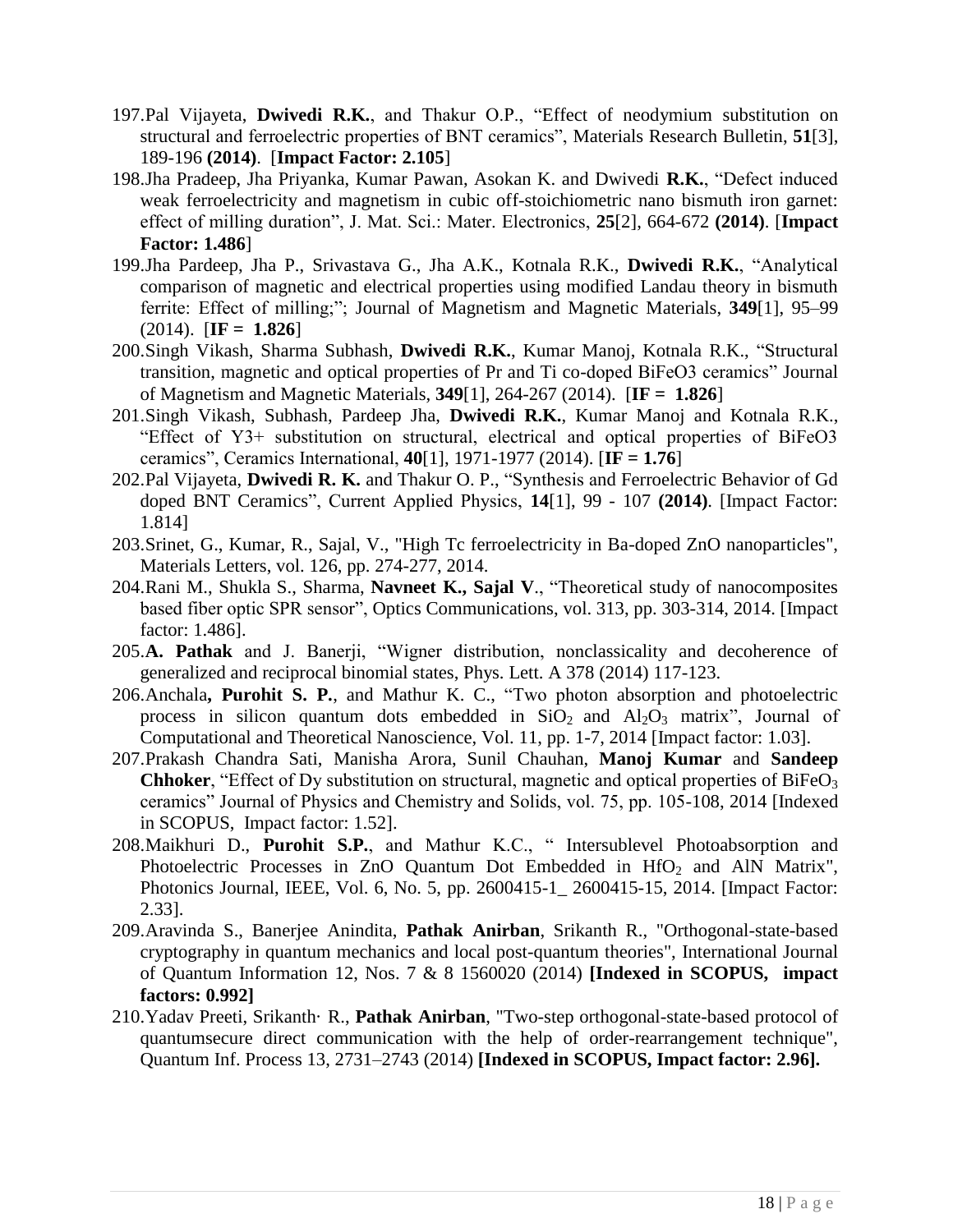- 211.Hamar M., Michalek V., **A. Pathak**, "Non-classical Signature of Parametric Fluorescence and its Application in Metrology", Measurement Science Review, 14, No. 4, 227-236 (2014) **[Indexed in SCOPUS, Impact factor 1.233]**
- 212.Sandip Kumar Giri, Biswajit Sen, C. H. Raymond Ooi, and **Anirban Pathak**, "Single-mode and intermodal higher-order nonclassicalities in two-mode Bose-Einstein condensates", Physical Review A 89, 033628 (2014) **[Impact factor: 2.808,** *Indexed in SCOPUS***]**
- 213.Chitra Shukla, Nasir Alam, **Anirban Pathak**, "Protocols of quantum key agreement solely using Bell states and Bell measurement", Quantum Inf Process 13 2391–2405 (2014) **[Impact factor: 1.923,** *Indexed in SCOPUS***]**
- 214.Kishore Thapliyal, **Anirban Pathak**, Biswajit Sen, Jan Perina," Nonclassical properties of a contra directional nonlinear optical coupler", Physics Letters A 378 3431–3440 (2014) **[Impact factor: 1.626,** *Indexed in SCOPUS***]**
- 215.Prateek Varshney, **Vivek Sajal**, Sweta Baliyan, Navneet K. Sharma, Prashant K. Chauhan, And Ravindra Kumar, "Strong terahertz radiation generation by beating of two xmode spatial triangular lasers in magnetized plasma", Laser and Particle Beams 1-8 (2014) **[Impact factor: 2.016,** *Indexed in SCOPUS***]**
- 216.Rakhi Gauniyal**, Prashant Chauhan**, Priyanka Rawat, And Gunjan Purohit, "Effect of self focused rippled laser beam on the excitation of ion acoustic wave in relativistic ponderomotive regime", Laser and Particle Beams, 1-12, (2014) **[Impact factor: 2.016,**  *Indexed in SCOPUS***]**
- 217.N. Srinatha, S. Omkar, R. Srikanth, Subhashish Banerjee, and **Anirban Pathak**," The quantum cryptographic switch" Quantum Information Processing, Quant. Infor. Process. **13**  (2014) 59-70 **[Impact factor: 2.96,** *Indexed in SCOPUS***]**.
- 218.Seema Joshi, **Manoj Kumar** and **Geetika Srivastava**, ["Structural and Dielectric Properties](http://scholar.google.co.in/scholar?oi=bibs&hl=en&cluster=928075166051086106&btnI=Lucky)  [of Ni-Co Mixed Ferrite Nanoparticles"](http://scholar.google.co.in/scholar?oi=bibs&hl=en&cluster=928075166051086106&btnI=Lucky), International Journal of Applied Engineering research, vol. 9, pp. 173-178, 2014.
- 219.Upadhyay M, Metha A,. **Awasthi S.K**,. Srivastava S. K, Shukla S. N.,and Ojha S. P., "A multi-channel omnidirectional tunable filter in one-dimensional tilted ternary plasma photonic crystal" Journal of Intense Pulsed Lasers and Applications in Advanced Physics, Vol. 4, No. 3, p. 45 – 54, 2014.
- 220.**Goswami N.**, and Sen P., "Water Driven Stabilization of ZnS Nanoparticles Prepared by Exploding Wire Technique" Materials Research Express, vol. **1**, pp. 025001:1-14, 2014.
- 221.Chhabra R., Sachdeva A., Mathur G., Sharma P.**, Goswami N.**, Jain C.K., Sharma S.K., Mathur A., "Enhanced Production of Fungal Chitosan from Aspergillus Niger Using Statistical Optimization" Journal of Chitin and Chitosan Science, vol. **2** issue 2, pp. 1-5, 2014.
- 222.Amanpal Singh, **B. C. Joshi**, Dinesh Kumar, P. K. Khanna, and Mukesh Kumar,"Effect of Band Gap Offset on ZnO (Cd, Mg)/ZnO:P Multi Quantum Well Light Emitting Diodes: A Simulation Study", Energy and Environment Focus", vol. 3, pp. 1-4, 2014.

223.Sharma K.K., **Awasthi S.K.**, Pandey S.N., "Entanglement sudden death and birth in qubitqutrit systems under Dzyaloshinskii-Moriya interaction" Quantum Information Processing, (2013) 12 (8), 3437-3447. [ impact factor: **2.960**]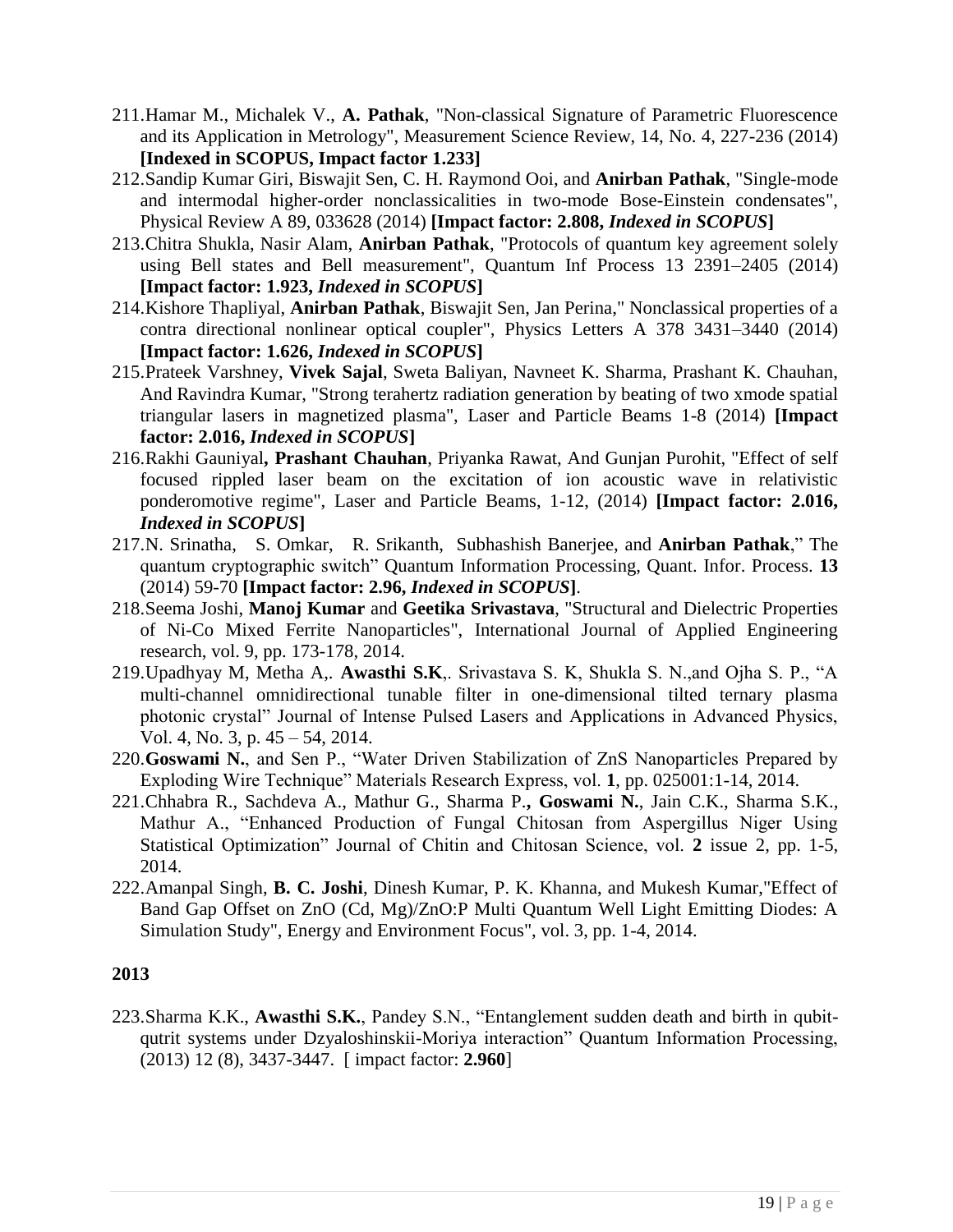- 224.Priyanka, **Prashant Chauhan**, Gunjan Purohit "Relativistic ponderomotive effect on the propagation of rippled laser beam and the excitation of electron plasma wave in collisionless plasma" Optics Communications, Vol. 311, pp. 317-334, 2013 (Impact Factor:1.48)
- 225.Prakash Chandra Sati, Manisha Arora, Sunil Chauhan, **Manoj Kumar** and **Sandeep**  Chhoker, "Rietveld analysis, magnetic, vibrational and impedance properties of (Bi<sub>1-</sub>  $x_{\rm x}$ Pr<sub>x</sub>)(Fe<sub>1-x</sub>Zr<sub>x</sub>)O<sub>3</sub> ceramics" Journal of Materials Science: Materials in Electronics, vol. 24, pp. 5023-5034, 2013 [Indexed in SCOPUS, Impact factor: 1.48].
- 226.Sunil Chauhan, **Manoj Kumar, Sandeep Chhoker** and **S.C. Katyal,** "Structural, vibrational, optical and magnetic properties of sol-gel derived Nd doped ZnO Nanoparticles" Journal of Materials Science: Materials in Electronics, vol. 24, pp. 5102-5110, 2013 [Indexed in SCOPUS, Impact factor: 1.48]
- 227.Pal Vijayeta, **Dwivedi R. K.** and Thakur O. P., "Dielectric and Ferroelectric properties of lead free  $[1-z{(Bi_{1-x}La_x)_{0.50}(Na_{1-y}Li_y)_{0.50}TiO_3} -zBaTiO_3]$ , Advances in Materials Science and Engineering, Volume 2013, Article ID-125634, 7 pages (2013). [IF = 0.50].
- 228.C. Shukla, A. Banerjee and **A. Pathak**, Bidirectional controlled teleportation by using 5- Qubit states: A generalized view, Int. J. Theor. Phys, **52** (2013) 3790-3796.
- 229.**A. Pathak**, J. Krepelka and J. Perina, Nonclassicality in Raman scattering: quantum entanglement, squeezing of vacuum fluctuations, sub-shot noise and joint photon-phonon number and integrated-intensity distribution, Phys. Lett. A **377** (2013) 2692-2701.
- 230.Srinet G, **Kumar R,** and **Sajal V,** ´ Structural, optical, vibrational, and magnetic properties of sol-gel derived Ni doped ZnO nanoparticles" Journal Of Applied Physics 114, 033912 (2013) [Impact factor: 2.16].
- 231.**Sharma, Navneet K.**, Rani M., **Sajal V.**, "Surface plasmon resonance based fiber optic sensor with double resonance dips", Sensors and Actuators B, vol. 188, pp. 326-333, 2013. [Impact factor: 3.535]
- 232.Rani M., **Sharma, Navneet K.**, **Sajal V.**, "Surface plasmon resonance based fiber optic sensor utilizing Indium oxide", Optik, vol. 124, pp. 5034-5038, 2013. [Impact factor: 0.510]
- 233.Subhas, Singh Vikash, Parkash Om and **Dwivedi R.K.**, Ëffect of processing on dielectric properties of  $(0.95)PbZr_{0.52}Ti_{0.48}O_3-(0.05)BiFeO_3$ ", Applied Physics A, 112[4], 975-984 (2013) [Impact Factor: 1.63]
- 234.Jha Priyanka A., Jha Pardeep K., Jha A.K. and **Dwivedi R.K., "**Dielectrical behavior of (1 x) [Ba  $Zr_{0.025}Ti_{0.975}O_3$ ] – (x) [BiFeO<sub>3</sub>] (x = 0.1-0.4) solid solutions", Materials Research bulletin, 48[1], 101-105, Jan 2013. [Impact Factor: 2.105].
- 235.Singh V., Subhash, **Dwivedi R. K., Kumar M**. and Kotnala R. K., "Multiferroic and optical properties of Pr substituted bismuth ferrite ceramics", Phys. Status Solidi A, vol. 210, No. 7, pp. 1442-1447, 2013. [Impact factor: 1.46]
- 236.Varshney P., **Sajal V**., Singh K. P., **Kumar, R., Sharma Navneet K,** "Strong terahetz radiation generation by beating of extra-ordinary mode lasers in a rippled density magnetized plasma", , Laser and Particle Beams , 31, 337–344, 2013. (Impact factor: 2.016).
- 237.Srinet G, **Kumar R,** and **Sajal V**, Effects of Ni doping on structural, optical and dielectric properties of ZnO, Ceramics International, Vol 39, pp. 7557–7561, 2013. **[Impact factor: 1.789].**
- 238.Mishra Kuldeep, Hashmi S. A., **Rai D. K.**, "Nanocomposite blend gel polymer electrolyte for proton battery application", J. Solid State Electrochemistry, vol. 17 (3), pp. 785-793, 2013. (**Impact factor: 2.279)**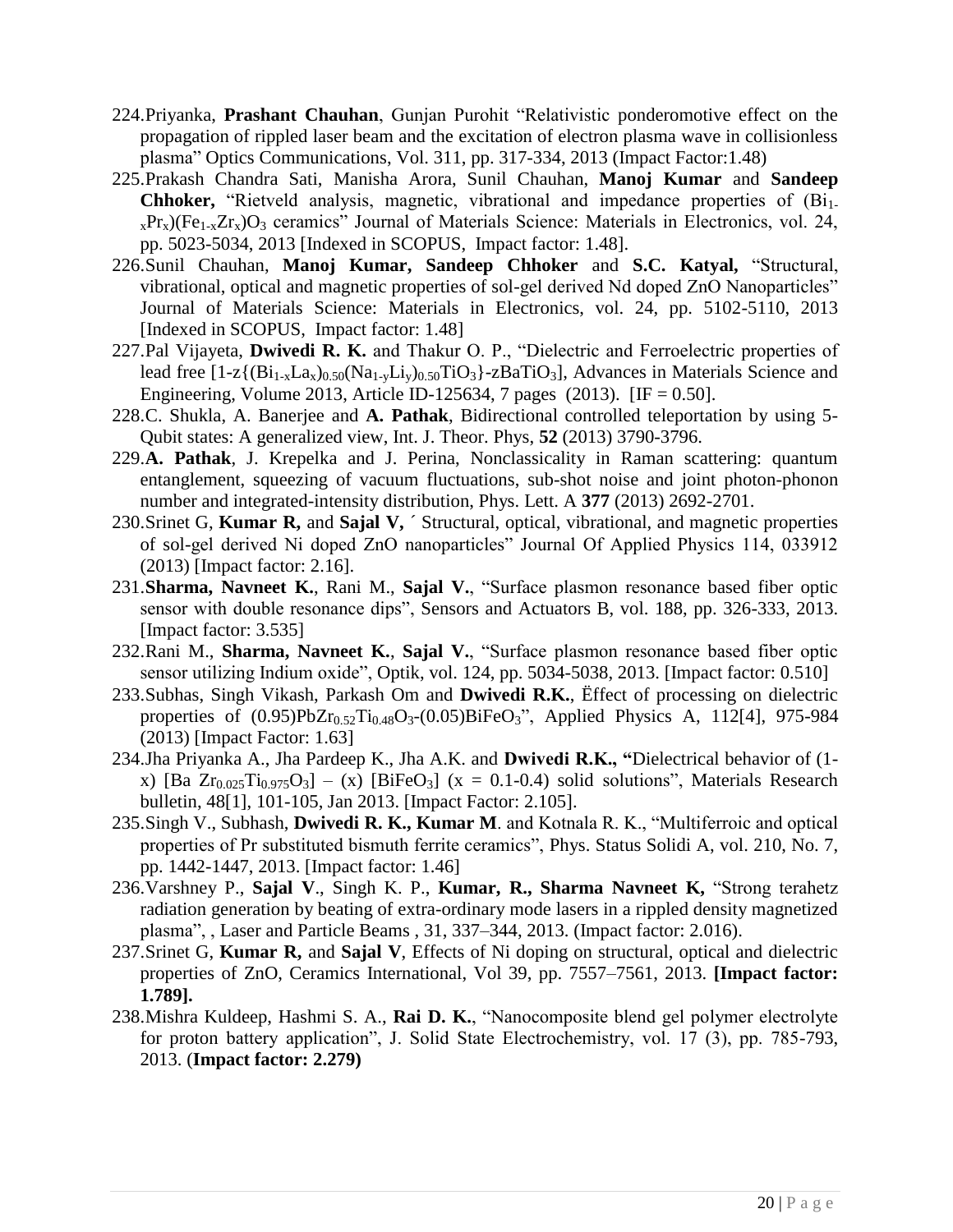- 239.Mishra Kuldeep, Hashmi S. A., **Rai D. K.**, "Investigations on Poly(ethylene oxide) + NH<sub>4</sub>PF<sub>6</sub> solid polymer electrolyte system", Int. J Polymeric Materials and Polymeric Biomaterials, vol. 62, pp. 663-670, 2013. **(Impact Factor: 1.865)**
- 240.**Srivastava G.**, Goswami A., and Umarji A.M., "Temperature dependent structural and dielectric investigations on  $PbZr_{0.5}Ti_{0.5}O_3$  solid solution at Morphotropic Phase Boundary", Ceramics International, vol. 39, pp. 1977-1983, 2013. **(Impact Factor: 1.789)**
- 241.Shukla C. and **Pathak A.** "Hierarchical quantum communication", Phys. Lett. A **377** (2013) 1337-1344.
- 242.B. Sen, S. K. Giri, S. Mandal, C. H. Ooi, **A. Pathak**, "Intermdoal entanglement in Raman process" Phys. Rev. A **87** (2013) 022325.
- 243.C. Shukla, A. Banerjee and **A. Pathak**, "Improved protocols of secure quantum communication using W states", Int. J. Theor. Phys. **52** (2013) 1914-1924.
- 244.Singla N., Bhadram V. S., Narayana C., and **Chowdhury P.**, "White Light Generation by Carbonyl Based Indole Derivatives Due to Proton Transfer: An Efficient Fluorescence Sensor", J. Phys. Chem., vol. 117, pp. 2738-2752, March 2013. **(impact factor-2.77)**
- 245.Singla N., Kumar R., **Pathak A., Chowdhury P.,** "Excited state behavior of Pyrrole 2 carboxyldehyde: Theoretical and experimental study", Spectrochimica Acta Part A: Molecular and Biomolecular Spectroscopy., vol. 112, pp. 125–131, April 2013 **(impact factor-2.0).**
- 246.Singla N., **Chowdhury P.**, "Density functional investigation of photo induced Intramolecular Proton Transfer (IPT) in Indole-7-carboxaldehyde and its experimental verification", Journal of Molecular Structure vol. 1045, pp. 72–80, April 2013 **(impact factor- 1.45)**.
- 247.Srinet G., Varshney P., **Kumar R, Sajal V**, Knobel M and Sharma S.K., "Structural, optical and magnetic properties of  $Zn_{1-x}$  Co<sub>x</sub>O prepared by the sol–gel route" Ceramics International, vol. 39, pp. 6077-6085, 2013. **[ Impact factor: 1.789]**
- 248.Chauhan S., Arora M., Sati P. **C., Chhoker S., Katyal S. C.** and **Kumar M.**, "Structural, vibrational, optical, magnetic and dielectric properties of  $Bi_{1-x}Ba_xFeO_3$  nanoparticles", Ceramics International, vol. 39, pp. 6399-6405, 2013. **[ Impact factor: 1.789]**
- 249.**Goswami N.**, and Sahai, A., "Structural Transformation in Nickel Doped Zinc Oxide Nanostructures" Materials Research Bulleti, vol. 48 issue 2, pp. 346-351, 2013. [Impact factor: 2.105]
- 250.Rani M., **Sharma, Navneet K.**, **Sajal V.**, "Localized surface plasmon resonance based fiber optic sensor with nanoparticles", Optics Communications, vol. 292, pp. 92-100, 2013. [Impact factor: 1.486]
- 251.Arora M., Sati P. C., Chauhan S., Singh H., Yadav K. L., **Chhoker S.** and **Kumar M.**, "Structural, magnetic and optical properties of  $Bi_{1-x}D_{y_x}FeO_3$  nanoparticles synthesized by sol-gel method", Materials Letters, vol. 96, pp. 71-73, 2013. **[Impact factor: 2.22]**
- 252.Arora M., Sati P. C., Chauhan S., **Chhoker S.**, Panwar A. K. and **Kumar M.**, "Structural, optical and multiferroic properties of  $BiFeO<sub>3</sub>$  nanoparticles synthesized by soft chemical route", Journal of Superconductivity and Novel Magnetism, vol. 26, pp. 443-448, 2013. **[Impact factor: 0.702]**
- 253.Singh V., Sharma S., **Dwivedi R. K.**, **Kumar M.**, Kotnala R. K., Mehra N. C., and Tondon R. P., "Structural, dielectric, ferroelectric and magnetic properties of  $\rm{Bi}_{0.80}A_{0.20}FeO<sub>3</sub>$  (A=Pr, Y) multiferroics" Journal of Superconductivity and Novel Magnetism, vol. 26, pp. 657-661, 2013 **[Impact factor: 0.702].**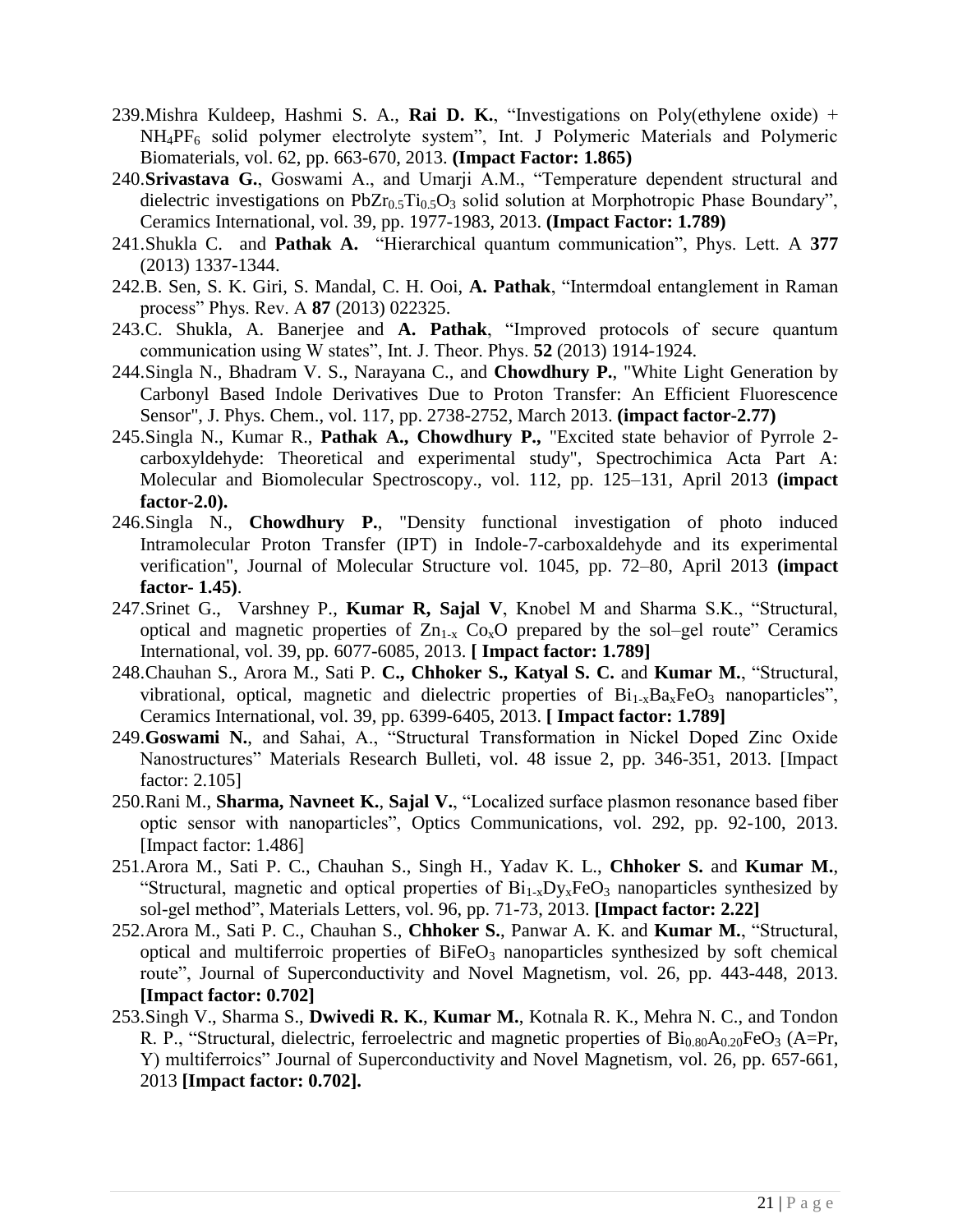- 254.Shukla C. and **Pathak. A**, "On the group-theoretic structure of a class of quantum dialogue protocols". Physics Letters A, 377, pp. 518-527, 2013.
- 255.Pintr, P., Peřinová, V., Lukš, A., and **Pathak, A**. (2012). "Statistical and regression analyses of detected extrasolar systems". Planetary and Space Science. Vol. 75, Pages 37–45, 2013.
- 256.Mishra K., **Rai D. K.**, "Studies of plasticized  $PEO + NH_4PF_6$  proton conducting polymer electrolyte system and its application in proton battery"**,** J. Korean Physical Society, vol. 62, no. 2, 311-319, January 2013 (impact factor- 0.447).
- 257.Kumar P., **Katyal S.C**., Khah S.K., Rawat N., Kumar R., Magnetic thin film formation on the surface of solution induced via island growth of nanoparticles, Advanced Materials Letters, DOI: 10.5185/amlett.2013.icnano.119, 2013.
- 258.Sharma K.K., **Awasthi S.K.,** Pandey S.N., Entanglement sudden death and birth in qubitqutrit systems under Dzyaloshinskii-Moriya interaction, DOI: 10.1007/s11128-013-0607- 8,(In press) Quantum Inf. Process., 2013.
- 259.Neha Sharma, Sunanda Sharda, Dheeraj Sharma, Vineet Sharma, P.B. Barman, **S.C. Katyal**, Pankaj Sharma and S. K. Hazra, "Effect of Substitutional Doping on Temperature Dependent Electrical Parameters of Amorphous Se-Te Semiconductors" Electron. Mater. Lett., Vol. 9, No. 5 (2013), pp. 629(Springer:USA)
- 260.Pawan Kumar, Raj Kumar Singh, Nitin Rawat, Partha Bir Barman , **Subhash Chander Katyal** , Hwanchol Jang, Heung-No Lee, Rajesh Kumar," A novel method for controlled synthesis of nanosized hematite (a-Fe2O3) thin film on liquid–vapor interface" J Nanopart Res (2013) 15:1532 DOI 10.1007/s11051-013-1532-6 (Springer: USA).
- 261.Neha Sharma, Sunanda Sharda, **S.C. Katyal**, Vineet Sharma, and Pankaj Sharma," Effect of Te on Linear and Non-linear Optical Properties of New Quaternary Ge-Se-Sb-Te Chalcogenide Glasses" Electronic Materials Letters, Vol. 0, No. 0 (2013), pp. 1-6 DOI: 10.1007/s13391-013-3168-1(Springer: Netherlands).
- 262.**Chhoker S., Kumar M**., Shukla A. K., and Vankar V. D., "Linking catalyst phase with CNT morphology and its subsequent field emission characteristics: An optimization study" Fullerene, nanotubes and carbon nanostructures, Vol. 22, issue 4, pp 375-383 2014 **[Impact factor: 0.772]**
- 263.Vineet Tiwari and **Geetika Srivastava, "**Study of the Tip Deflection in Static State of a Piezoelectric Polymer based Bimorph Actuator with Varying Thickness and Length Ratios",International Journal of Engineering Trends and Technology, vol. 4 pp. 2675-2680, 2013.
- 264.Kumar Arvind, **Dwivedi R. K**., Baboo S., Parkash Om, "Low Temperature Dielectric Relaxation in  $Ba_{1-x}Bi_xTi_{1-x}Fe_xO_3$  System", J. of Materials, Vol. 2013, Article ID – 857201, 8 pages (2013).
- 265.Pal Vijayeta, **Dwivedi R. K.** and Thakur O. P., "Effect of Processing on Synthesis and Dielectric Behavior of Bismuth Sodium Titanate Ceramics", J. of Ceramics, Vol. 2013, Article ID – 261914, 6 pages (2013).
- 266.Sangeeta Thakur, Pallavi Pandit, S. K. Sharma, **S. C. Katya**l and Mahavir Singh, "Magnetic ordering in nickel-zinc nanoferrite thin film formed by Langmuir Blodgett technique", Appl. Phys. Lett. Vol.103 (2013) 233102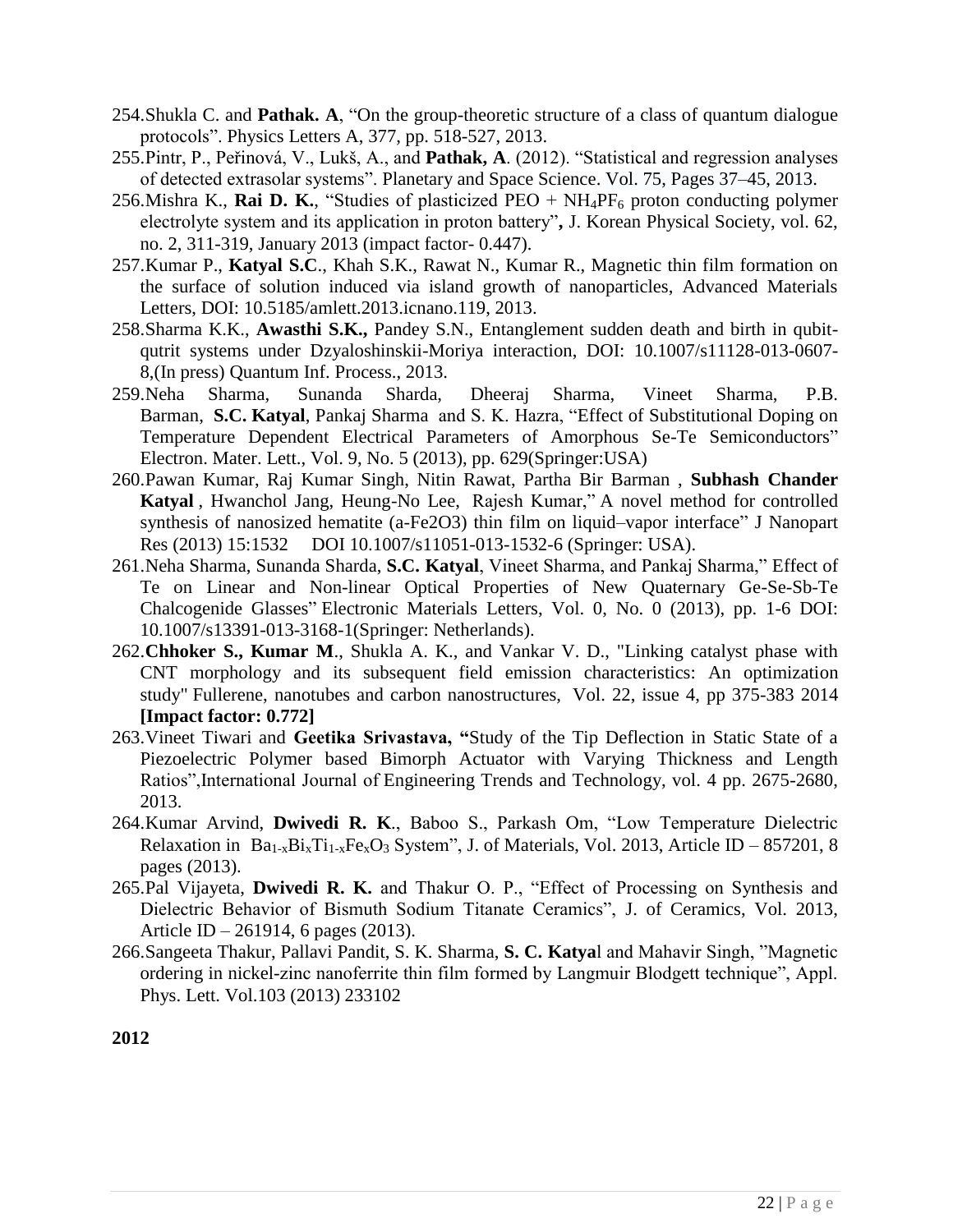- 267.Maikhuri, D., **Purohit, S. P**., and Mathur, K. C., "Quadrupole effects in photoabsorption in ZnO quantum dots", Journal of Applied Physics, Vol. 112, Issue 10, pp.104323-1\_104323-9, Nov. 2012. [Impact Factor: 2.168]
- 268.**Srivastava G.**, Maglione M., and Umarji A.M., "Temperature dependent study of dielectric, pyroelectric and piezoelectric properties in PZT-PMN systems", AIP advances 2, 042170-8, 2012.
- 269.Singla N., **Chowdhury P**., "Role of hydrogen bonding in Excited State Intramolecular proton Transfer of Indole-7-Carboxaldehyde: A Theoretical and Experimental study" Chem. Phys. Lett., Vol 548, pp. 71-79, October 2012. **(impact factor 2.14)**
- 270.Anchala, **Purohit, S. P.**, and Mathur, K. C., "Third harmonic generation in intraband transitions of spherical silicon quantum dots", Journal of Applied Physics, Vol. 112, Issue 9, pp.094306-1\_094306-5, Nov. 2012. [Impact Factor: 2.168]
- 271.Banerjee, A., and **Pathak, A.,** "Maximally efficient protocols for direct secure quantum communication". Physics Letters A, Vol. 376, pp. 2944–2950, 2012.
- 272.Sati P. C., Arora M., Chauhan S., **Chhoker S.,** and **Kumar M.**, "Structural, magnetic, and optical properties of Pr and Zr codoped  $BiFeO<sub>3</sub>$  multiferroic ceramics" Journal of Applied Physics, vol. 102, pp. 094102-07, 2012. [Indexed in SCOPUS, Impact factor: 2.16]
- 273.Kumar Arvind, **Dwivedi R.K. a**nd Pal Vijayeta, Dielectric behavior and Impedance spectroscopy of  $Ba_{1-x}B_{x}i_{x}Ti_{1-x}Fe_{xO3}$  system, Advanced Material Research, 585, pp. 190-194, 2012. (Indexed in Scopus).
- 274.Chauhan S., **Kumar M.** , **Chhoker S., Katyal S. C**., Singh H., Jewariya M., and Yadav K. L., "Multiferroic, magnetoelectric and optical properties of Mn doped BiFeO  $_3$  nanoparticles" Solid State Commun. , vol.152, pp. 525-529, 2012. [Impact factor: 1.6]
- 275.Mishra Kuldeep and **Rai D. K.,** "Effect of plasticizers on ion transport properties of PEO + NH<sub>4</sub>PF<sub>6</sub> polymer electrolyte system - dielectric studies", Applied Mechanics and Materials, vol. 110-116, pp. 278-284, Jan 2012.
- 276.**Goswami N.**, and Sen P., "UV-Visible spectroscopic study of ZnS nanostructures synthesized by a novel micellar method" Journal of Materials Science, vol. 47 issue 6, pp.2903-2909, 2012. [Impact factor: 1.859].
- 277.Maikhuri D**., Purohit S.P.,** and **Mathur K.C**. "Linear and nonlinear intraband optical properties of ZnO quantum dots embedded in  $SiO<sub>2</sub>$  matrix", AIP Advances, Vol.2, Issue 1, pp. 012160-1 - 012160-14, Feb. 2012.
- 278.Kumar P., Prasad R., Srivastava A. K., Vijayan N., **Dwivedi R. K.** and Singh H. K., "Microstructural and magnetotransport properties of  $La_{1-x}Ca_xMnO_3$  (0.45  $\leq$  x  $\leq$  0.60) thin films", *J. Alloys Compd.*, vol. 531, pp. 23-29, March 2012. [Impact factor: 2.289]
- 279.**Sajal V., Sharma N. K., Kumar R**., Tripathi V.K., Stimulated Raman backward scattering of a laser beam in a magnetized plasma; Optics Comm. 285, 3563–3566, 2012 (Impact factor - 1.486)
- 280.Varshney P., Srinet G., **Kumar R, Sajal V**, Sharma S.K., Knobel M., Chandra J., Gupta G.,. Kulriya P.K., Room temperature ferromagnetism in sol–gel prepared Co-doped ZnO, Mat. Sc. Semi Proc. **15**, 314-318, 2012. (Impact factor – 0.753)
- 281.Banerjee A and Pathak A, "An Algorithm for Minimization of Quantum Cost", Applied Mathematics and Information Science, vol. 6, pp. 157-165, 2012. [Impact Factor: 0.642].
- 282.Anchala, **Purohit, S. P., and Mathur, K. C**. "Nonlinear Optical Properties of Si Nanodot in Al2O<sup>3</sup> Matrix", IEEE Journal of Quantum Electronics, Vol. 48, Issue No.5, pp.628-634, May 2012. [Impact Factor: 2.477].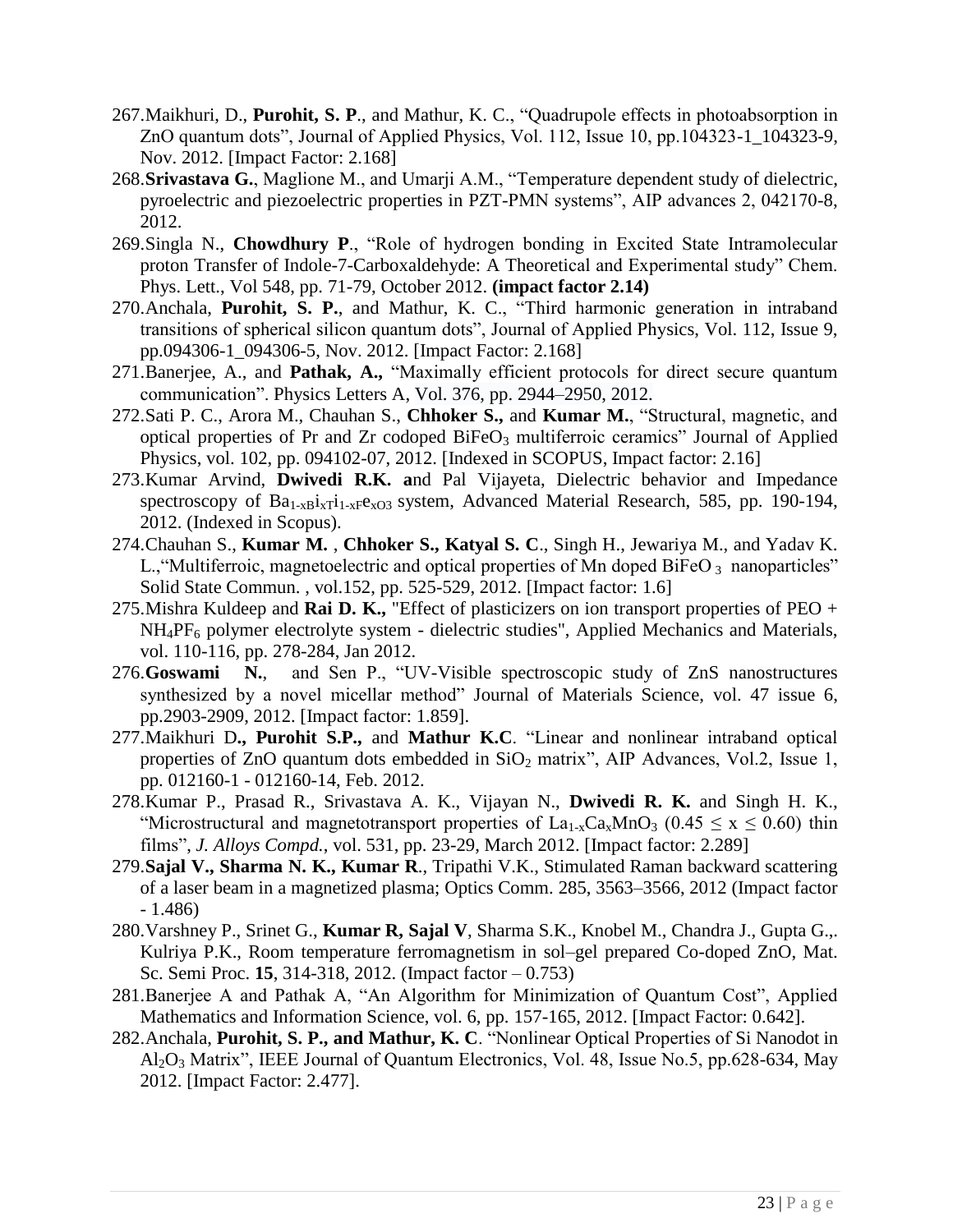- 283.Singla, N., **Chowdhury, P."** Role of hydrogen bonding in excited state intramolecular proton transfer of Indole-7-Carboxaldehyde: A theoretical and experimental study" Chemical Physics Letters. vol. 548, pp.71-79, 2012.[Impact factor:2.21]
- 284.Swain, D., Bhadram, V. S., **Chowdhury, P.,** and Narayana, C." Raman and X-ray investigations of ferroelectric phase transition in NH4HSO4" Journal of Physical Chemistry A. vol. 116,pp. 223-230, 2012.[Impact factor:2.94]
- 285.Mishra, A., **Awasthi, S. K.**, **Singh, P.,** Malaviya, U. and Ojha, S. P.," Filter performance of reduced sized defect photonic crystals based on single–negative materials, Journal of Modern Optics, vol. 59, issue 7, pp 601-610 2012 [Indexed in SCOPUS, Impact factor 1.475]
- 286.Suresh Kumar, Santosh Kumar, Pankaj Sharma, Vineet Sharma and **S.C. Katyal**, "CdS nanofilms: Effect of film thickness on morphology and optical band gap" Journal of Applied Physics, Vol. 112 (2012) 123512.
- 287.Rajneesh Kumar, Pankaj Sharma, P. B. Barman, Vineet Sharma, **S. C. Katyal** and V.S. Rangra, "Thermal stability and crystallization kinetics of Se-Te-Tn alloys using differential scanning calorimetry." J. Thermal Analysis Calorimetry, Vol. 110 (2012) 1053
- 288.Pankaj Sharma, Vineet Sharma, P.B. Barman and **S.C. Katyal**, "Effect of bismuth addition on the optical band gap and extinction coefficient of thermally evaporated As-Se-Ge thin film**s"** Optoelectronics and Advanced Materials - Rapid Communication Vol. 6 (2012) 804 (INOE: Romania).
- 289.Upadhyay M., **Awasthi, S. K.**, Srivastava, S. K., and Ojha, S. P., "Infrared Omni-Directional Mirror Based on One-Dimensional Birefringent-Dielectric Photonic Crystal," Progress In Electromagnetics Research M, Vol. 25, pp. 211-222, 2012.
- 290.Srivastava, S. K., Upadhyay M., **Awasthi, S. K.**, and Ojha, S. P., "Tunable Reflection Bands and Defect Modes in One-Dimensional Tilted Photonic Crystal Structure," Optics and Photonics Journal Vol. 2, No. 3A, 230-236 September 2012.
- 291.Anchala, **Purohit, S. P.,** and **Mathur, K. C.**, "Effect of barrier height on linear and nonlinear photoabsorption and refractive index change in Si quantum dots",Advanced Materials Letters, Vol. 3, Issue 6, pp. 498–503, Dec. 2012.
- 292.Pal Vijayaeta and **Dwivedi R.K.**, Effect of rare earth Gd sustittuion on the structural, microstructural and dielectric properties of lead free BNT Ceramics., Advanced Material Research, 585, pp 200-204, 2012. (Indexed in Scopus).

- 293.Anchala, **Purohit S.P., and Mathur K.C.,** "Linear and nonlinear intersubband optical properties of Si quantum dot embedded in oxide, nitride, and carbide matrix", Journal of Applied Physics, Vol 110, Issue 11 , pp. 114320-1 – 114320-8, December 2011. **[Impact factor: 2.201]**
- 294.Kumar P., Prasad R., **Dwivedi R.K.** and Singh H.K., "Out of plane low field anisotropic Magneto resistance in  $Nd<sub>0.51</sub>Sr<sub>0.49</sub>MnO<sub>3</sub>$  thin films, J. Magnetism and Magnetic Materials, vol. 323, pp. 2564-2568, Nov. 2011. [Impact Factor: 1.780]
- 295.Swain D, Bhadram V. S., **Chowdhury P.** and Narayana C, "Raman and X-ray Investigations of Ferroelectric Phase Transitions in NH4HSO4", Journal of Physical Chemistry A, pp 223–230, Dec. 2011 [Impact factor 2.73].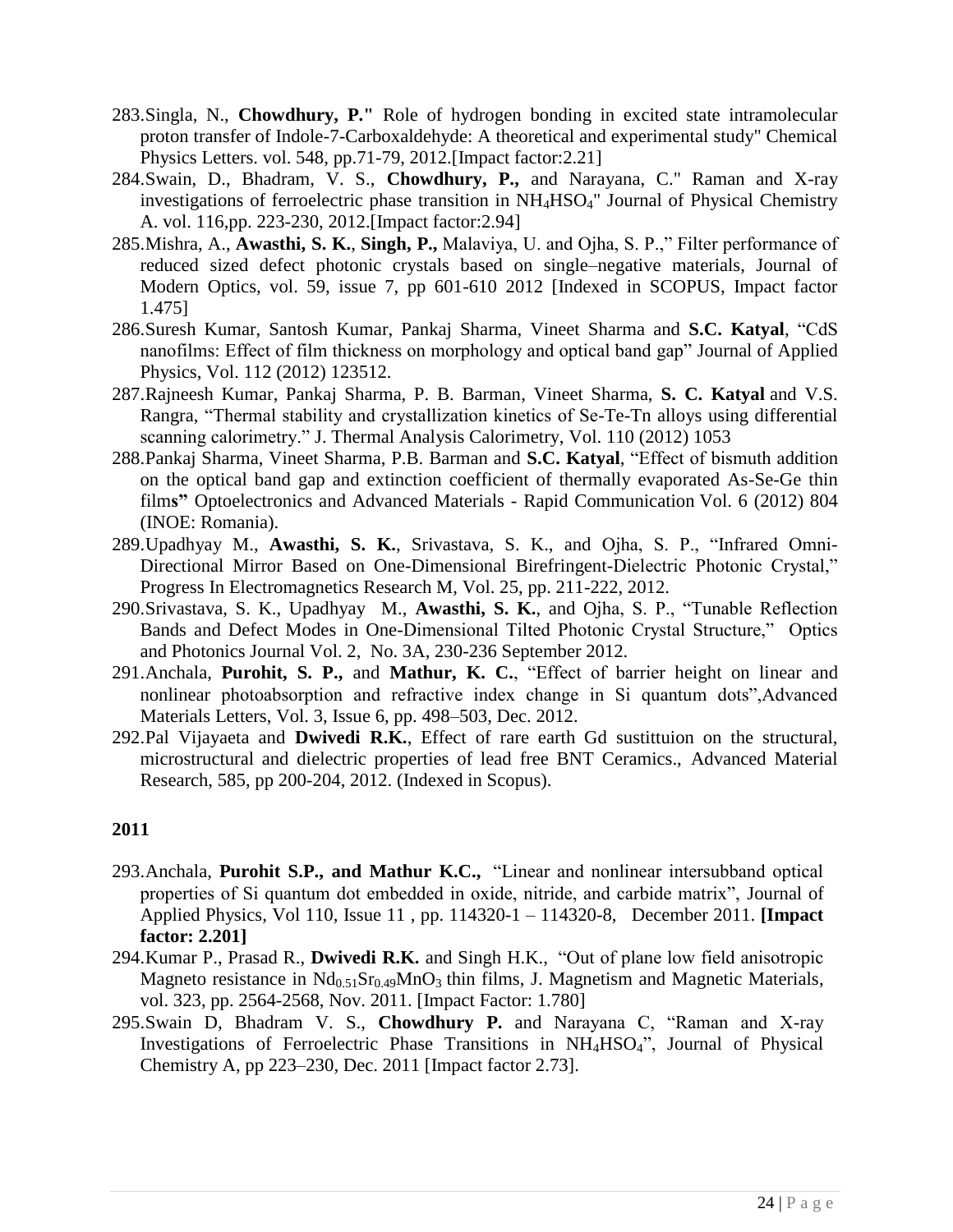- 296.**Kumar P., Dwivedi R.K.,** Prasad R., Siwach P.K. and Singh H.K., "Magneto-transport properties of  $La_{0.80}Sr_{0.20}Mn_{1-x}Cu_xO_3$  thin films fabricated by Spray Pyrolysis", J. Korean Physical Society, Vol. 58 (1), pp. 58-63, Jan 2011.
- 297.Anchala, **Purohit S.P.,** and **Mathur K.C.,** "Photoabsorption and photoelectric process in Si nanocrystallites", Applied Physics Letters, Vol 98, Issue 5, pp. 043106-1 – 043106-3, 2011. **[Impact factor: 3.554]**
- 298.**Pathak, A** and **Banerjee, A, "**Efficient quantum circuits for perfect and controlled teleportation of n-qubit non-maximally entangled states of generalized Bell-type", International J. Quantum Information, 9 pp 389-403, 2011. **[Impact factor : 0.632]**
- 299.Kumar K., Sharma P., **Katyal S.C.,** Thakur N., Optical parameters of ternary Te15(Se100-xBi x)85 thin films deposited by thermal evaporation, Physica Scripta, vol 84(4), 2011.
- 300.Srivastava, S. K., and **Awasthi, S. K.**, "Broading of photonic bandgap in one-dimensional superconductor star waveguide structure," Journal of Superconductivity and Novel Magnetism Vol. 25, Issue 4, 883-892, 2011 (Springer).
- 301.Kumar P, Prasad R.K., Srivastava A.K., Singh H.K. and **Dwivedi R.K.** , "Anomalous weak ferromagnetism in electron doped  $Nd_{1-x} Sr_x MnO_3$  (0.50≤x≤062) thin films", J. Korean Physical Society , Vol. 59 [4], pp-2792-2796, 2011. [Impact factor: 0.447].
- 302.Kumar R, Sharma P, **Katya**l **S. C.**, Sharma P., and Rangra V. S., "A study of Sn addition on bonding arrangement of Se-Te alloys using far infrared transmission spectroscopy" Journal of Applied Physics, Vol. 105, pp. 013505, 2011.
- 303.Kumar K, **Katyal S. C.**, Sharma P., and Thakur N., "Effect of Bi addition on dc, ac conductivity and dielectric properties of  $Te_{15}(Se_{100-x}Bi_x)_{85}$  glassy alloys" Journal of Optoelectronics and Advanced Materials, Vol. 13, pp. 371, 2011.
- 304[.Mishra](javascript:searchAuthor() A, **[Awasthi](javascript:searchAuthor() S K**, [Srivastava](javascript:searchAuthor() S. K., [Malaviya](javascript:searchAuthor() U, and [Ojha](javascript:searchAuthor() S.P., "Tunable and omnidirectional filters based on one-dimensional photonic crystals composed of singlenegative materials", Journal of Optical Society of America B, Vol. 28, Issue 6, pp.1416, 2011.
- 305.**Chhoker S.,** Vinayak S., Shukla A.K. and Vankar V.D., "Field emission studies of carbon nanostructures synthesized over Ni-Cr catalyst layer", Journal of Experimental Nanosciences, vol. 6 (4), pp. 374, 2011.

- 306.**Verma, A.,** and **Pathak, A.,** "Generalized structure of higher order nonclassicality", Physics Letters, Section A: General, Atomic and Solid State Physics, vol.374, pp 1009-1020, 2010. [**Impact factor: 2.174]**
- 307.Srivastava, S.K., **Awasthi, S.K.,** Srivastava, S.K., Ojha, S.P., "A near infrared optical reflector using one-dimensional photonic crystal structure containing chalcogenide glasses", Optoelectronics Letters, Vol. 6, Issue 6, pp. 406-411, 2010.
- 308.**Goswami, N.,** and Sharma D. K., "Structural and Optical Properties of Unannealed and Annealed ZnO Nanoparticles Prepared by a Chemical Precipitation Technique", Physica E, vol. 42, pp. 1675-1682, 2010. [**Impact factor:1.23]**
- 309.A Banerjee, K. Patel and **A Pathak**, "Comment on Quantum Teleportation via GHZ-like state", Int. J. Theo.Phys. 50, pp. 507-510, 2010.
- 310.P Gupta and **A Pathak**, "Minimum total noise is a measure of higher order squeezing", Opt. International Journal. Light Electron. Optik 121, pp.1507-1510, 2010.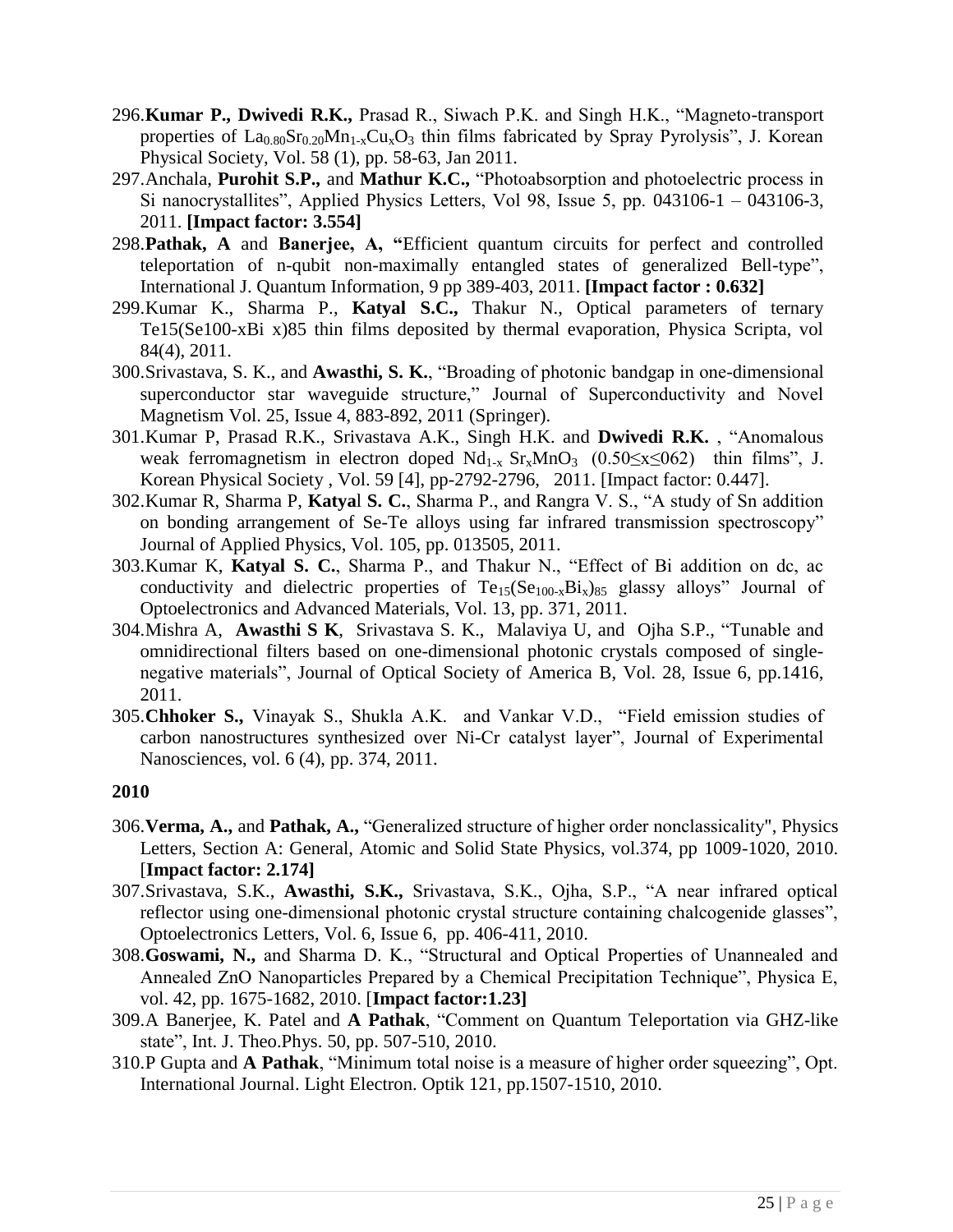- 311.**Banerjee A** and **Pathak A**, "Probabilistic model of fault detection in quantum circuits", Lect. Notes Phys. Vol. 802, pp. 297-304, 2010.
- 312.**Purohit, S.P.,** and **Mathur, K.C.,** "Study of Photoabsorption and Photoelectric Process in GaAs Semiconductor Quantum dot Nanostructure", Journal of Computational and Theoretical Nanoscience, vol 7, pp. 1-5, 2010. **[Impact factor: 0.98]**
- 313.Thakur S, **Katyal S.C**., Gupta A., Reddy V. R. and Singh M., "Nickel-Zink-Indium Ferrite: Magnetic Properties and Mössbauer Spectroscopy Characterization" Integrated Ferroelecrtics, Vol. 120 pp.114-121, 2010.
- 314.Kumar K, Thakur N, **Katyal S. C**. and Sharma P., "A Study of the Physical Properties of  $Te_{15}(Se_{100-x}Bi_x)_{85}$  Glassy Alloys" Defects and Diffusion Forum, vol. 61, pp 305-306, 2010.
- 315.Sharma P. and **Katyal S. C**., "Linear and non-linear refractive index of As-Se-Ge and As-Se-Ge-Bi thin films" Journal of Applied Physics, Vol. 107 pp.113527, 2010

- 316.**Purohit, S. P.**, and **Mathur, K. C.,** "Resonant laser assisted elastic scattering of electrons by lithium and sodium atoms", Eur. Phys. J. D, vol. 53, pp.173-177, 2009. **[Impact factor:1.719]**
- 317.**Verma, A.**, and **Pathak, A.**, "Reduction of quantum phase fluctuations in intermediate states", Physics Letters A, vol 373, pp 1421-1428, Feb 2009. **[Impact factor:2.174]**
- 318.Singh, K.P., and **Sajal, V.**, "Quasimonoenergic collimated electrons from the ionization of nitrogen by a chirped intense laser pulse", Physics of Plasmas, Vol. 16, Issue 4, art. no. 0431130, 2009.
- 319.Singh, K.P., Gupta, D.N., and **Sajal, V.**, "Electron energy enhancement by a circularly polarized laser pulse in vacuum", Laser and Particle Beams, pp. 1-8, 2009.
- 320.**Sharma N. K.,** and **Pathak, A.**, "Bosonic Channel Capacity of a Nonlinear Dispersive Optical Fiber", Applied Mathematics and Information Sciences, vol. 3(2), pp. 151-158, 2009.

- 321.**Goswami, N.**, and Shrivastava, A., "A scheme for Realization of Nano-Resister Employing Single Electron Transistor", Journal of Comp. and Th. Nanoscience, vol. 5, pp. 685-688, 2008. [**Impact factor:0.98]**
- 322.**Verma, A., Sharma, N. K.**, and **Pathak, A.**, "Higher order antibunching in intermediate states", Physics. Letters. A, vol.372, pp. 5542-5551, 2008. **[Impact factor:2.174]**
- 323.Sahoo, D., Adhikary, T.P., **Chowdhury, P.**, and Chakravorti, S.; "Understanding the photophysics of 4-nitro-1-hydroxy-2-naphthoic acid-A controlled excited state proton transfer"; Chemical Physics, 352, pp. 175-184, 2008. **[Impact factor:1.961]**
- 324.Sahoo, D., Adhikary, T.P., **Chowdhury, P.**, and Chakravorti, S., "Theoretical study of excited state proton transfer in pyrrole-2-carboxilic acid", Molecular Physics, vol 106, No.11, pp. 1441-1449, 2008. **[Impact factor:1.478]**
- 325.**Kumar, N.**, Chakravorti, S., and **Chowdhury, P.**, "Experimental Investigation by UV-VIS and IR Spectroscopy to Reveal Electronic and Vibrational Properties of Pyrrole-2- Carboxyldehyde: a Theoretical Approach", Journal of Molecular Structure, vol.891, pp. 351- 356, 2008. **[Impact factor:1.594]**
- 326.**Chowdhury, P.**, Adhikary, T. P., and Chakravorti, S., "Exploring anionic emission of 2 benzoyl benzimidazole in micellar environments", Journal of Luminescence, vol.128 pp.1113-1120, 2008. **[Impact factor:1.628]**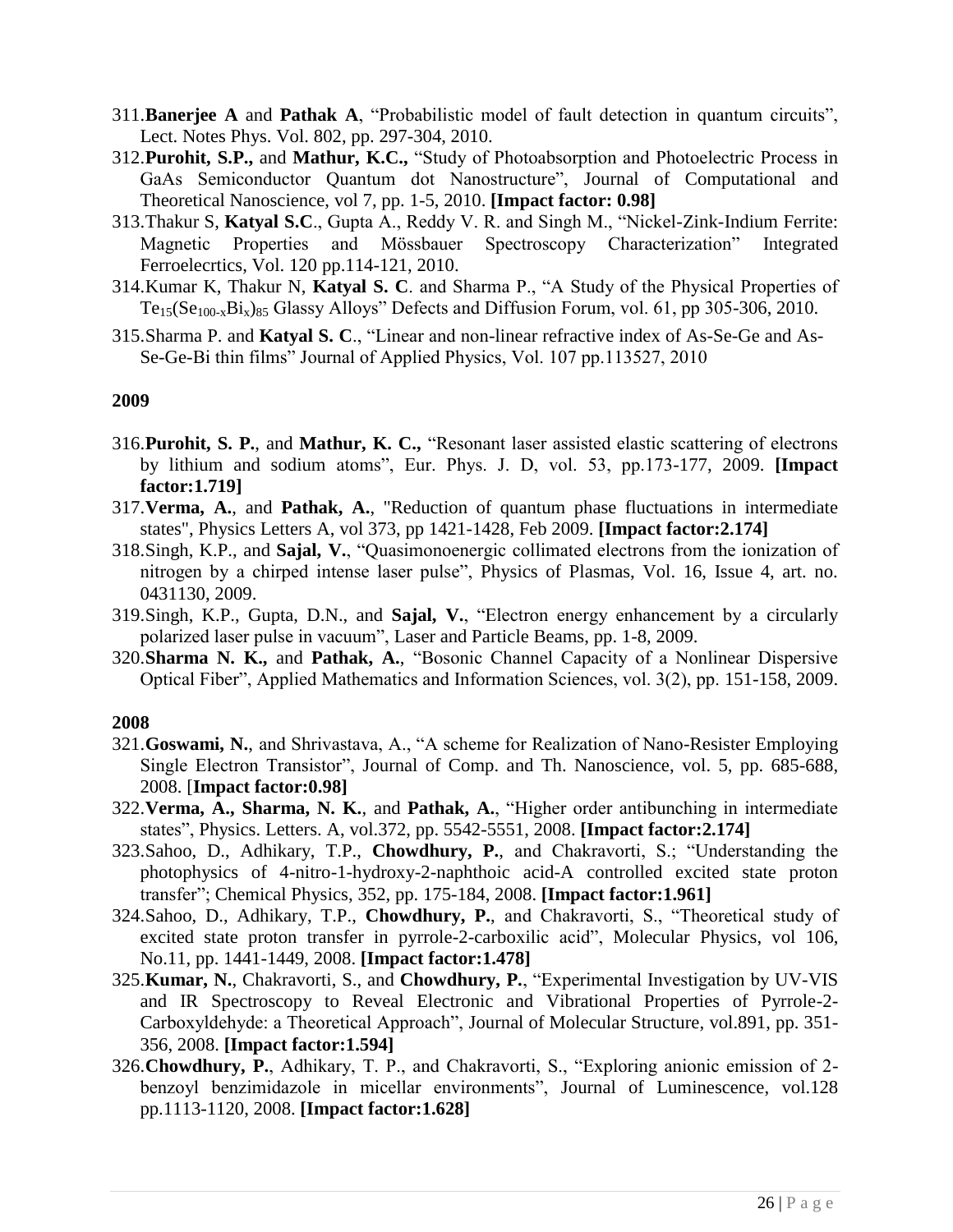- 327.Wang, T.Y., Lin, Y.C., Tai, C.Y., Sivakumar, R., **Rai, D.K.**, and Lan, C.W., "A novel approach for recycling of kerf loss silicon from cutting slurry waste for solar cell applications", Journal Crystal Growth, vol. 310, no. 15, pp. 3403-3406, 2008. **[Impact factor:1.757]**
- 328.Wang, T.Y., Sivakumar, R., **Rai, D.K.**, Hsu, W.T., and Lan C.W., "A new single step process for synthesis and growth of  $ZnGeP_2$  crystals", Journal of the Chinese Institute of Chemical Engineers, vol. 39, No. 4, pp. 385-387, 2008. **[Impact factor: 1.114]**
- 329.Hsu, W. T., Chen, Z. B., You, C. A., Chou, Mitch M. C., Lin, Y. Y., Huang, Y. C. **Rai, D.K.,** and Lan, Chung-wen, "Zone-leveling Czochralski growth and characterization of undoped and MgO-doped near-stoichiometric lithium tantalate crystals", Journal Crystal Growth, vol. 311, pp. 66-67, 2008. **[Impact factor: 1.757]**
- 330.Singh, K. P., **Sajal, V.**, and Gupta, D. N., "Quasi-monoenergetic GeV electrons from the interaction of two laser pulses with a gas", Laser & Particle Beams, 26, pp. 597-604, 2008. **[Impact factor: 4.42]**
- 331.Chandra, J, **Kumar, R**, and Gupta, B. R. K., "Temperature dependence of bulk modulus and second order elastic constants of Minerals", High Pressure and High temperature, 37, 335-359, 2008. **[Impact factor: 0.409]**
- 332.Kumar, J., Singh, R.K., Singh, H.K., **Siwach, P.K.,** Singh, R., Srivastava, O.N., "Magnetotransport in La0.7Ca0.3MnO3-PMMA composites synthesized by polymeric precursor route", Journal of Alloys and Compounds, 455 (1-2), pp. 289-294, 2008.

- 333.Gupta, P., and **Pathak, A.**, "Reduction of quantum phase fluctuations means antibunching", Physics Letter A, vol 365, pp. 393-399, 2007. **[Impact factor: 2.174]**
- 334.Gupta, M., and **Pathak, A.**, Srikanth, R. and Panigrahi, P., "General Circuits for Distributing Measurement in Quantum Computation", International. Journal. Quant. Information. Vol 5, pp. 627, 2007. **[Impact factor: 0.774]**
- 335.Gupta, M., and **Pathak, A.**, "A scheme for distributed quantum search through simultaneous state transfer mechanism", Annalen der Physik 16, pp. 791-797, 2007. **[Impact factor: 1.16]**
- 336.Adhikary, T.P., **Chowdhury, P.**, and Chakravorti S., "Modulation of Photophysics of 2- Hydroxy 1-naphthaldehyde in nonionic micelles", Chemical Physics Letters. 442, pp. 504 - 510, 2007. **[Impact factor: 2.169]**
- 337.Prakash, O., Kumar, D., **Dwivedi, R. K.**, Srivastava, K. K., Singh, P., and Singh, S., "Effect of simultaneous substitution of La and Mn on dielectric behaviour of Barium titanate ceramic", Journal Material Science, vol 42, pp. 5490-5496, 2007. **[Impact factor: 1.185]**
- 338.**Dwivedi, R. K.**, **Kumar, P.,** and Mishra, S. K., "Nanosynthesis of lead-doped neodymium manganite powder and characterization", Synthesis and reactivity in inorganic, metal organic and nano-metal chemistry, vol. 37, pp.443-446, 2007. **[Impact factor: 0.545]**
- 339.**Dwivedi, R. K.**, Prakash, Om, Kumar, Devendra, Srivastava, K. K., and Singh, P., "Ferroelectric transitions in valence compensated  $Ba_{1-x}La_{x}Ti_{1-x}Cr_{x}O_{3}$  ceramics", Journal Material Science, vol. 42, pp. 72-79, 2007. **[Impact factor: 1.185]**
- 340.**Goswami, N.**, and Sen, P., "Photoluminescent properties of ZnS nanoparticles prepared by electro-explosion of Zn wires", Journal of Nanoparticle Research 9 (3), pp. 513-517, 2007.
- 341.Prasad, R., Gaur, A., **Siwach, P.K.**, Varma, G.D., Kaur, A., and Singh H.K., "Effect of large compressive strain on low field electrical transport in La0.88Sr0.12MnO3 thin films", Journal of Physics D: Applied Physics 40 (9), art. no. 043, pp. 2954-2960, 2007.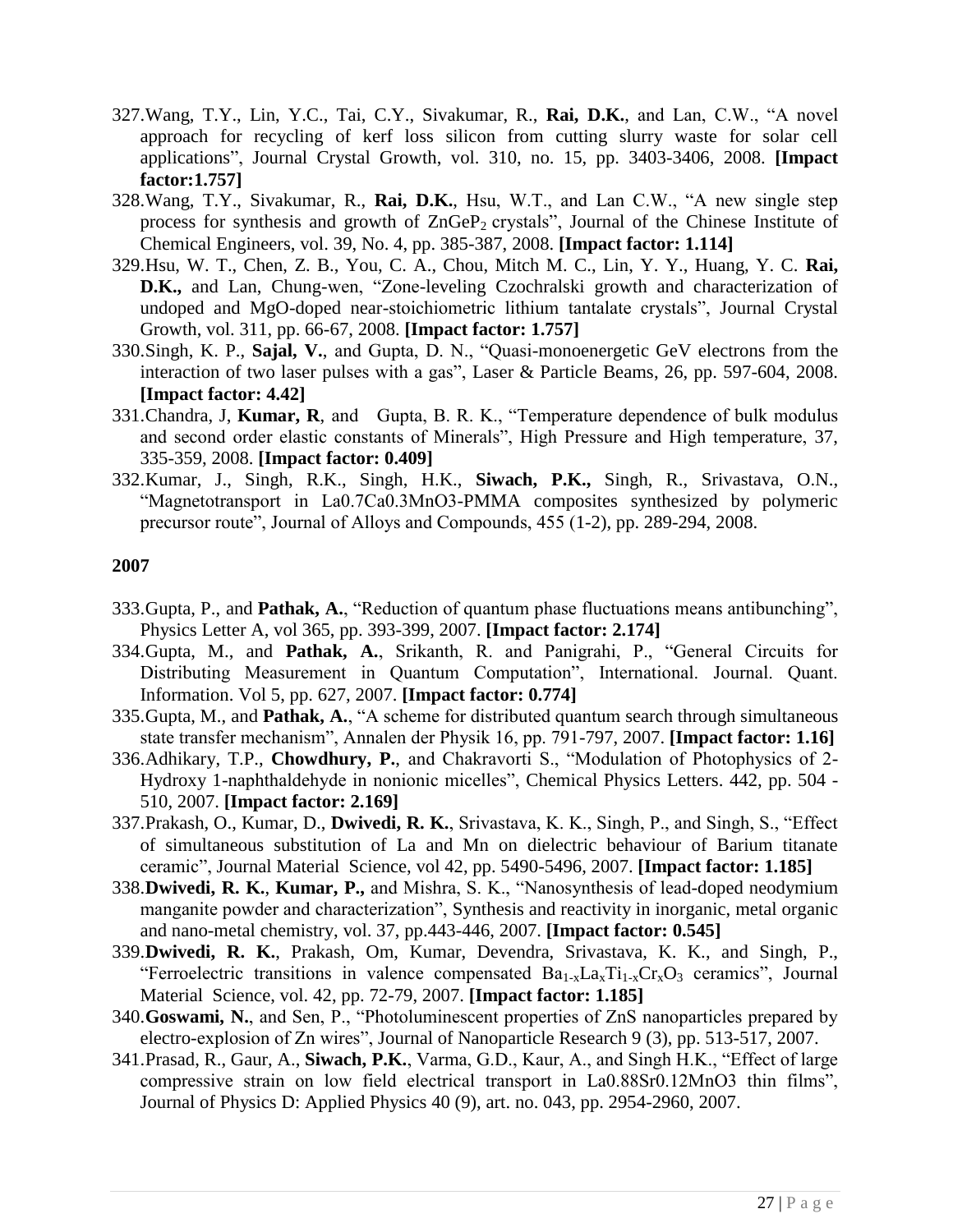342.**Siwach, P.K.,** Awana, V.P.S., Kishan, H., Prasad, R., Singh, H.K., Balamurugan, S., Takayama-Muromachi, E., and Srivastava, O.N., "Room temperature magneto-resistance and temperature coefficient of resistance in la0.7Ca0.3-xAgxMnO3 thin films", Journal of Applied Physics 101 (7), art. No. 073912, 2007.

### **2006**

- 343.Gupta, P., Pandey, P., and **Pathak, A.**, "Higher order antibunching is not a rare phenomenon", J. Phys. B: Atomic, Molecular and Optical Physics, Vol. 39(5), pp. 1137- 1143, 2006. **[Impact factor: 2.089]**
- 344.**Pathak, A.,** "Generation of higher order nonclassical states via interation of intense electromagnetic field with third order nonlinear medium", Int. J. Mod. Phys. B 20, pp. 1421, 2006. **[Impact factor: 0.818]**
- 345.**Pathak, A.**, and Garcia, M., "Control of higher order antibunching", Applied Physics B 84 pp. 484, 2006. **[Impact factor: 2.167]**
- 346.**Siwach, P.K.**, Singh H.K., and Srivastava, O.N., "Influence of strain relaxation on magnetotransport properties of epitaxial La0.7Ca0.3MnO3 films", Journal of Physics Condensed Matter 18 (43), art. No. 002, pp. 9783-9794, 2006.
- 347.**Siwach, P.K.** , Singh, H.K., and Srivastava, O.N., "Magneto-transport characteristics of La1.4Ca 1.6Mn2O7 thin film deposited by spray pyrolysis", Journal of Physics D: Applied Physics 39 (17), art. No. 003, pp. 3731-3737, 2006.

### **2005**

- 348.**Pathak, A.**, and Fernandez, F. M., "Is there any unique frequency operator for quantum mechanical anharmonic oscillators", Physics Letter A 341, pp. 390, 2005. **[Impact factor: 2.174]**
- 349.**Dwivedi, R. K.**, Raj, R., Nigam, A. K., and Bahadur, D., "Low temperature synthesis and magneto-electrical studies in  $Nd_{1-x}Pb_xMn0_3$  system", J. Mat. Sci., 40, pp. 4801-05, 2005. **[Impact factor: 1.185]**
- 350.**Chowdhury, P.**, Adhikari, T. P., and Chakravorti, S., "Effects of additives on the photophysics of 2-Acetyl benzimidazole and 2-benzoyl benzimidazole encapsulated in cyc10dextrin cavity", J. Photochem. Photobiol A 173, pp. 279, 2005. **[Impact factor: 1.838]**

### **Publications in National Journals**

### **2017**

1. S. Bhardwaj, A. Pal, K. Chatterjee, **P. Chowdhury**, S. Saha, A. Barman, T. H Rana, G. D. Sharma and S. Biswas, "Electrophoretic deposition of plasmonic nanocomposite for the fabrication of dye-sensitized solar cells" Indian Journal of Pure & Applied Physics, vol. 55, pp. 73, 2017.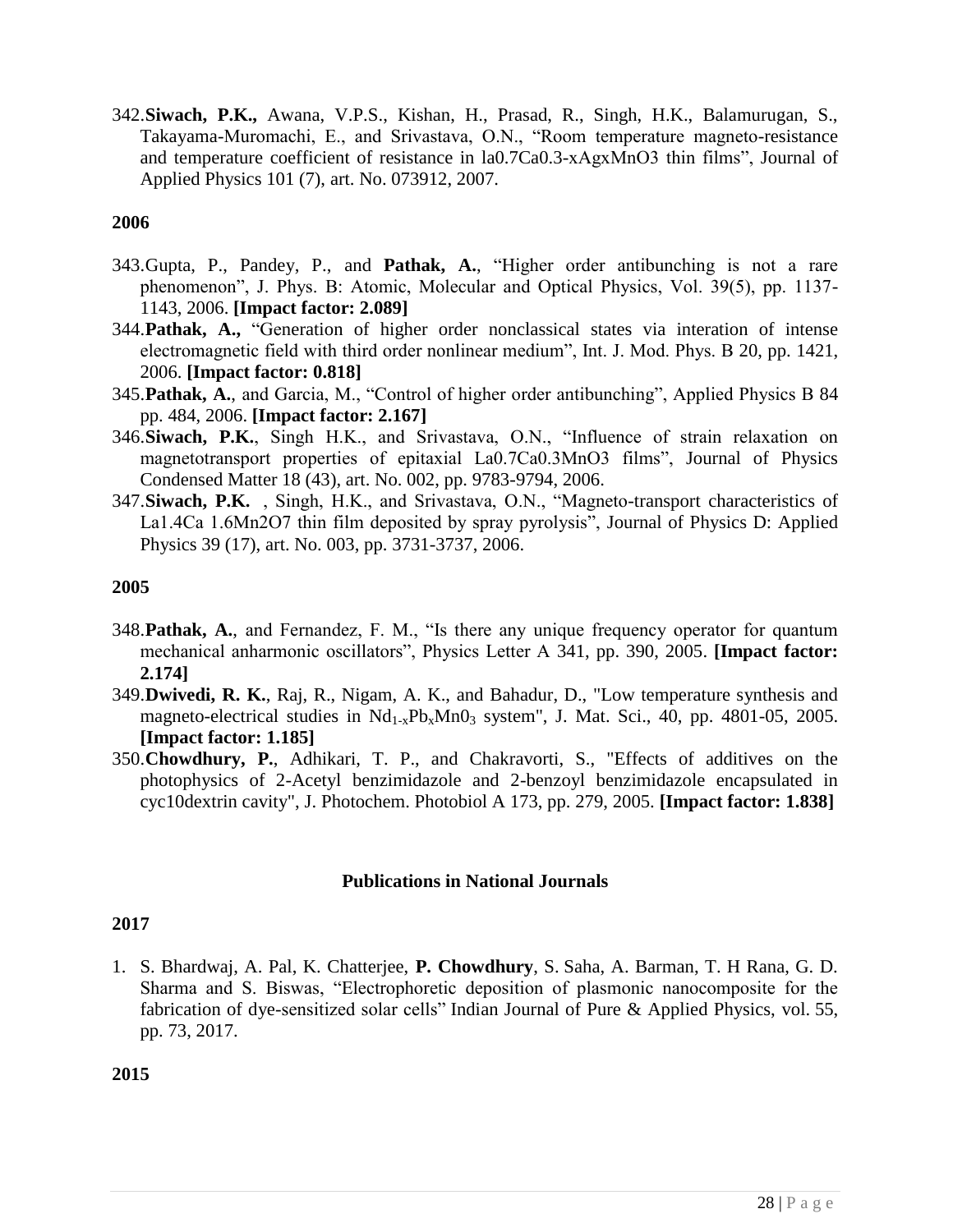- 2. M. Rana, **P. Chowdhury**, "L-glutathione capped CdSeS/ZnS quantum dots as environmentally hazardous chemical sensor", *J.Basic & Applied Eng Res* (2015) 2, 1319- 1321.
- 3. V. Tomer and **P. Chowdhury**, "Inclusion behaviour of organic probe inside miceller nanocavity in polymer phase", *J.Mech & Material Sci Eng Res* (2015) Volume 2, Number 10, 74-76.
- 4. [Gautam](https://www.researchgate.net/researcher/74688026_C_R_Gautam) C. R., [Madheshiya](https://www.researchgate.net/researcher/2055121167_Abhishek_Madheshiya) Abhishek and **Dwivedi R. K.,** "Synthesis, Crystallization, and Dielectric Behaviour of Lead Bismuth Titanate Borosilicate Glasses with Addition of 1% La<sub>2</sub>O<sub>3</sub>", Indian Journal of materials science, 2015 Article ID 498254 (2015) (DOI:10.1155/2015/498254).
- 5. Upadhyay M., **Awasthi S. K.**, Shiveshwari L., Shukla S. N. and Ojha S. P., "Temperaturedependent tuning of photonic band gaps for wavelength-selective switching applications", Indian Journal of Physics, p. 353-358, 2015. (**Impact Factor: 1.337**)
- 6. Pal Vijayeta, **Dwivedi R.K.** and Thakur O.P., "Effect of co-substitution of La/Li on structure, microstructure, dielectric and piezoelectric behaviour of BiNaTiO3 ceramics", Indian J. of Physics, **89**[2], 123-130 (2015). [**IF: 1.875, Indexed in SCOPUS**]

7. **Sharma, Navneet K.**, "Performances of different metals in optical fiber based surface plasmon resonance sensor", Pramana, vol. 78, pp. 417-427, 2012.

### **2010**

- 8. **Pathak, A.,** and **Verma, A., "**Recent developments in the study of higher order nonclassical states" Indian Journal of Physics 84(8), 1005-1019, 23 Aug. 2010. [Impact factor:0.228]
- 9. **Banerjee A.,** and **Pathak A., "**Optically implementable designs of reversible sequential devices"**,** Indian Journal of Physics 84(8), 1063-1068, 23 Aug. 2010. [Impact factor:0.228]

### **2006**

10. **Pathak, A.**, "A mathematical criterion for single photon sources used in quantum cryptography", Ind. J. Phys. 80, pp. 495-499, 2006. **[Impact factor: 0.175].**

### **Publications in International Conferences**

- 1. Alam, N., Thapliyal, K., **Pathak, A.**, "Squeezing in an optomechanical and an optomechanical-like systems", *Proceedings of the Photonics, in press, 2018*, Delhi, India, December 12-15, ISBN 978-93-88653-41-1, Paper Number FP031, 2018.
- 2. **Pathak, A.**, Thapliyal, K., "Quantum supremacy and optical couplers", *Proceedings of the Photonics, in press, 2018*, Delhi, India, December 12-15, ISBN 978-93-88653-41-1, Paper Number TC1-C4, 2018.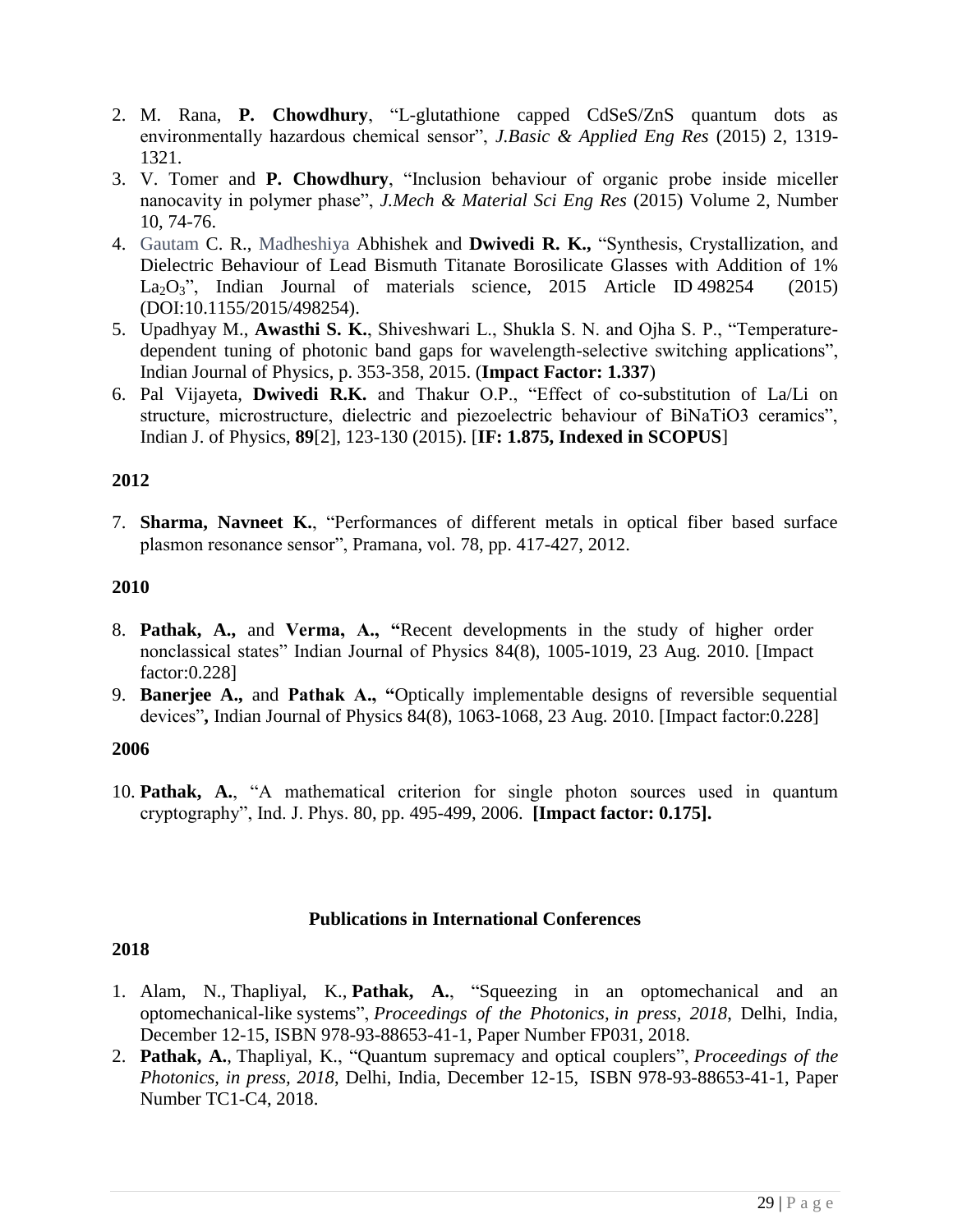- 3. Dueck, G.W., **Pathak, A.**, Rahman, M.M., Shukla, A. and Banerjee, A., "Optimization of Circuits for IBM"s five-qubit Quantum Computers", *Proceedings of 21st Euromicro Conference on Digital System Design (DSD)* pp. 680-684 2018.
- 4. Shah K., **Sharma N. K.**, "Nanoparticles based fiber optic SPR sensor", *AIP Conf. Proc.*, vol. 1953, pp. 060007, 2018.
- 5. J. Singh, P. Singh, **V. Malik**, "Effect of Intrinsic Parameters on Dynamics of STN Model in Parkinson Disease: A Sensitivity-Based Study", [Advances in Intelligent Systems and](https://link.springer.com/bookseries/11156)  [Computing](https://link.springer.com/bookseries/11156) book series 583, 417, 2018.
- 6. J. Singh, P. Singh, **V. Malik**, ["Analysis of the Firing Behavior of STN-GPe Network in](https://link.springer.com/chapter/10.1007/978-981-10-6890-4_75)  Parkinson Disease', Proceedings of the International Conference on Computing and Communication Systems, Part of the [Lecture Notes in Networks and Systems](https://link.springer.com/bookseries/15179) book series,Springer, pp 791, 2018.
- 7. N. Sonnathi, A. Panwar, **V. Malik**, A. Bagga, A, "Theoretical Investigations of Interfacial Scattering Effects On Thermoelectric Properties Of Bulk Nanostructured PbTe System. *MRS Advances*, 1-6, 2018.

- 8. P. Bhandari and **V. Malik**., "Optimization of Coulomb glass system at low disorder**',** *AIP Conference Proceedings,* **1897**, pp-020026 (2017).
- 9. S. Baliyan, M. Rafat, N. Ahmad and **V. Sajal** ["Modified stimulated Raman scattering of a](javascript:void(0))  [laser induced by trapped electrons in a plasma"](javascript:void(0)) AIP Conference Proceedings 1897 (1), 020029 (2017).
- 10. P. Bhandari, **V. Malik**, "First order transition in two dimensional Coulomb glass" IOP Conf. Series: Journal of Physics: Conf. Series vol. 814, pp. 012005, 2017.
- 11. P. Bhandari, **V. Malik**, and D. Kumar, "Relaxation and possible dynamical transition in electron glass" AIP Conference Proceedings vol. 1832, pp. 030001, 2017.
- 12. **V. Malik**, P. Bhandari "Ground states properties of two dimensional Coulomb glass" AIP Conference Proceedings vol. 1832, pp. 070001, 2017.
- 13. S. Chandan and **A. P. S. Chauhan**, "Geometrical Nonlinearity of 14-node Brick Finite Element" Mathematical Sciences and its Applications, AIP Conference Proceedings, vol. 1802, pp. 020003-1, 2017.

- 14. **Swati Rawal** and Brahm Raj Singh, "Design and analysis of chirped photonic crystal waveguide based optical diode", Proc. SPIE 9948, Novel Optical Systems Design and Optimization XIX, 99480P (September 30, 2016); doi:10.1117/12.2237479.
- 15. K. Chawla and **A.P.S. Chauhan** "Comparative Studies on Industrial Grade Carbon Black Powders", ICC 2015, AIP Conference Proceedings, (E-ISSN: 1551-7616), Vol. 1728, 2016, p. 020581-1.
- 16. V. Pal, A. Kumar, O.P. Thakur and **R.K. Dwivedi**,"Preparation, Crystal Structure and Enhanced Bipolar Response of 0.90BLNT- 0.10BCT Lead-Free Piezoceramics" AIP Conference Proceedings, 1728, 020571 (2016). [Indexed in SCOPUS]
- 17. A. Sahai and **N. Goswami,** " Dopant Concentration Dependent Growth of Fe:ZnO Nanostructures"AIP Conf. Proc., 1731, 050035 (2016).[Indexed in Scopus]
- 18. Shukla, S., **Sharma, Navneet K.**, "Indium oxide based fiber optic SPR sensor", *AIP Conf. Proc.*, vol. 1728, pp. 020036, 2016**.**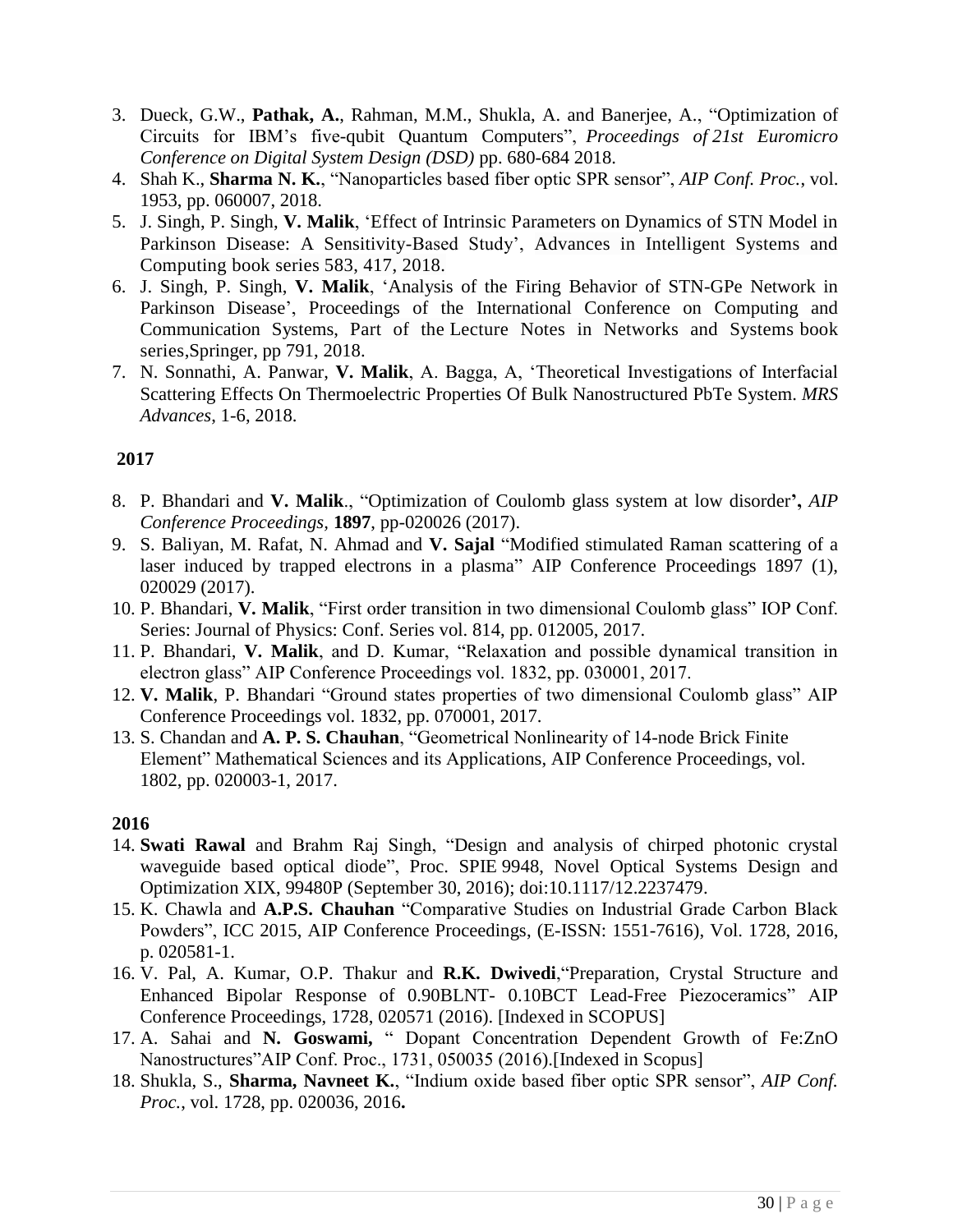- 19. Chauhan S, **Kumar M.,** and Katyal S. C., "Band-gap Tuning and Magnetic Properties of Heterovalent ions (Ba, Sr and Ca) Substituted BiFeO<sub>3</sub> Nanoparticles" AIP Conf. Proc., 1731, 130029, 2016.
- 20. Joshi S., **Kumar M.,** and Srivastava G., "Optical and Magnetic Properties of  $Co^{2+}$ Substituted NiFe<sub>2</sub>O<sub>4</sub> Nanoparticles" AIP Conf. Proc., 1731, 130020, 2016.
- 21. Rana, M., Chowdhury, P., "Micellar systems: Novel family for drug carriers" AIP Conf. Proc., 1731, 050083, 2016.

- 22. Upadhyay M., **Awasthi S. K.**, Shukla S.N. And Singh P. "Wavelength Selective Switching Application of One Dimensional Defect Photonic Crystal", 2nd International Conference on Opto-Electronics and Applied Optics (IEM OPTRONIX), 2015.
- 23. Pal Vijayeta and **Dwivedi R.K** "Effect of processing on synthesis and dielectric properties of lead free  $(Bi_{0.98}R_{0.02})_{0.5}Na_{0.5}TiO<sub>3</sub>$  ceramics "IOP Conference series; Materials Science & Engineering, 73, 012121-24 (2015): IOP Conference series. [Indexed in Scopus].
- 24. Komal Chawla and **Alok P. S. Chauhan**, "Influence of Carbon Fillers on the Thermal Conductivity of Poly (Methyl Methacrylate)/ Carbon Composites", ETMN 2015, AIP Conference Proceedings, (E-ISSN: 1551-7616), Vol. 1724, 2016, p. 020049-1.
- 25. Deepika, **P. Chauhan, A. Varshney**, and **V. Sajal**, "Dispersion relation of surface magnetoplasmons", IEEE 2nd International Conference on Emerging Electronics, 2014
- 26. Sahai A. and **Goswami N.**, "Structural and optical investigations of oxygen defects in zinc oxide nanoparticles**", AIP Conf. Proc**. 1665, pp. 050023:1-3, 2015.

- 27. Upadhyay M, Singh P, **Awasthi S. K**., and Shukla S. N, "A thermally tunable optical filter featuring defect mode for wavelength selective switching applications in CWDM networks using one-dimensional defect photonic crystal" [Springer proceedings in physics](https://cds.cern.ch/search?f=490__a&p=Springer%20proceedings%20in%20physics) , 166 2014.
- 28. Mishra, Kuldeep, Pundir, S. S., Rai, **D. K. Rai,** "All solid state proton battery using gel polymer electrolyte", *AIP Conf. Proc.,*Vol **1591**, Page 633 (2014)
- 29. Sunil Chauhan, **Manoj Kumar, Sandeep Chhoker** and **S. C. Katyal**, "Size Dependent Structural, Vibrational and Magnetic Properties of BiFeO<sub>3</sub> and Core-shell Structured BiFeO<sub>3</sub>  $\omega$ SiO<sub>2</sub> Nanoparticles", AIP Conf. Proc., 1591, 521, 2014.
- 30. Manisha Arora, Prakash Chandra Sati and **Manoj Kumar** "Effect of Gd and Zr Cosubstitution on Multiferroic Properties of BiFeO<sub>3</sub>", AIP Conf. Proc., 1591, 1578-1580, 2014.
- 31. Vikash Singh, Subhash Sharma, **Manoj Kumar** and **R.K. Dwivedi**, "Synthesis and optical properties of  $Y^{3+}$  doped BiFeO<sub>3</sub> multiferroics" AIP Conf. Proc., 1591, 622-624, 2014.
- 32. Srinet G, **Kumar R,** and **Sajal V**, "Structural Studies and Band Gap Tuning of Cr Doped ZnO Nanoparticles", AIP Conference Proceedings, AIP Conference Proceedings, 1591, 1476 (2014).
- 33. Mathur, A., Sharma, P., **Goswami**, **N.,** Sahai A. Dua A., Das A. R., Kaur H., Kukal S., Dayal M. S., Arora S., Mishra P., Jain V., Mathur G., "Comparative studies on production of bacterial cellulose from Acetobacter sp. and application as carrier for cell culturing" Industrial, Medical and Environmental Applications of Microorganisms: Current Status and Trends: Proceedings of the V International Conference on Environmental, Industrial and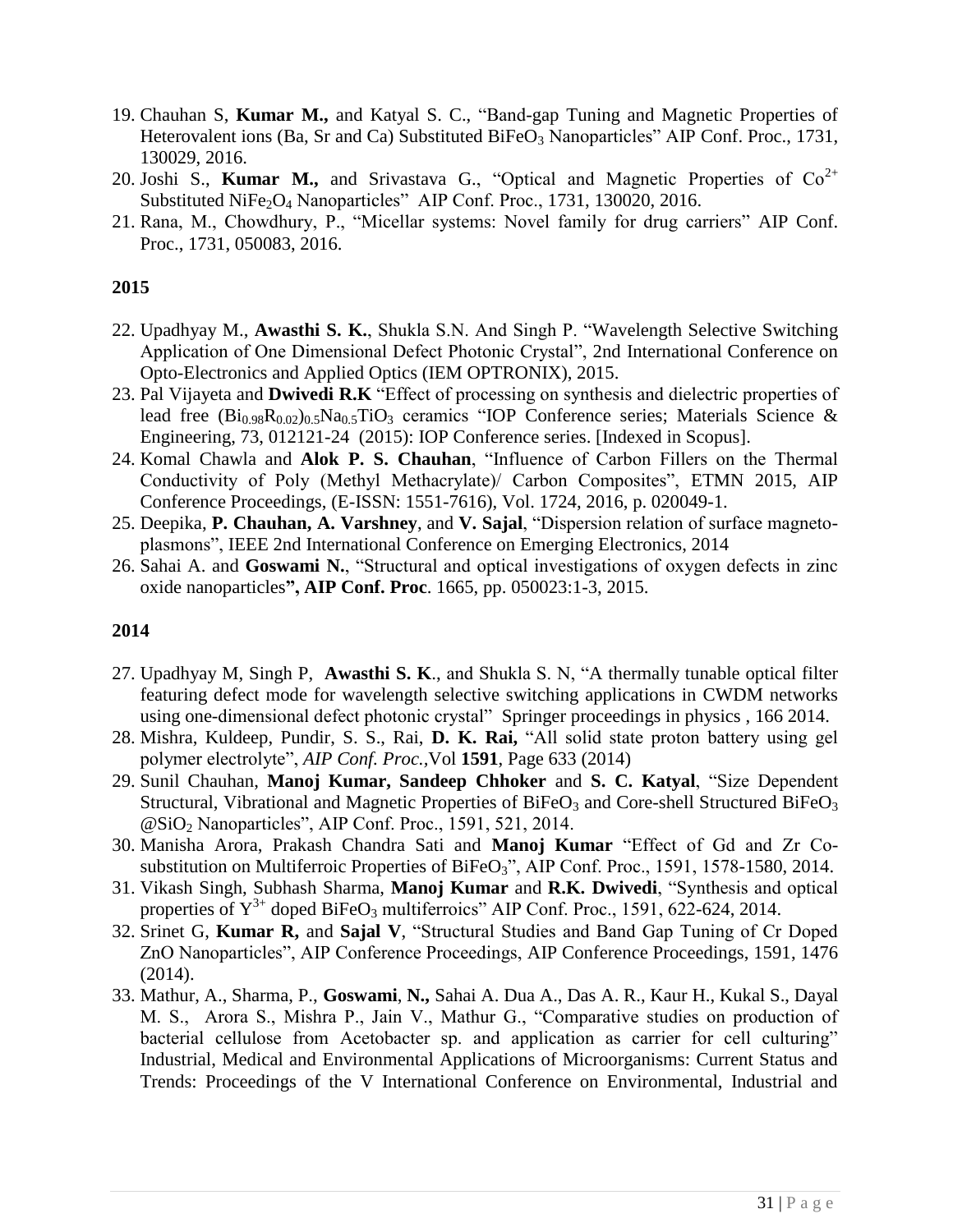Applied Microbiology (BioMicroWorld2013), Madrid, Spain, 2-4 October 2013, vol. **37**, issue 8, pp. 404-407, 2014.

### **2013**

- 34. Rani M., **Sharma, Navneet K.**, "ITO Based Fiber Optic SPR Sensor", AIP Conf. Proc., vol. 1536, pp. 1117-1118, 2013.
- 35. Sharma Subhash, Singh Vikash and **Dwivedi R. K.**, "Structural, Optical and Dielectric (0.95) PbZ $r_{0.52}$ Ti<sub>0.48</sub>O<sub>3</sub> ZT - (0.05)BiFeO<sub>3</sub> solid solution", AIP conference Proceedings, 1536, 849 (2013).
- 36. Srinet G, **Kumar R, and Sajal V**, "Effect of Ni doping on the structural, optical and magnetic properties of Zno" AIP Conf. Proc. 1512, pp. 1282-1283 (2013).
- 37. Srinet G, **Kumar R, and Sajal V**, "Effects of Mg doping on the structural and optical properties of Zno nanoparticles" AIP Conf. Proc. 1536, 247 (2013).
- 38. Singh V., Subhash, **Kumar M.** and **Dwivedi R. K.,** "Synthesis and optical properties of  $Y^{3+}$ doped BiFe $O_3$  multiferroics", AIP Conf. Proc., 1536, 1027-1028, 2013.
- 39. Singh V., Subhash, **Dwivedi R. K.**, **Kumar M.**, "Structural and optical properties of Pr doped BiFeO<sub>3</sub> multiferroic ceramics", AIP Conf. Proc., 1512, 462-63, 2013.
- 40. Pundir, S. S., Mishra, Kuldeep, Rai, D. K., "Studies on PEO-BMImHSO<sub>4</sub> Solid Polymer Electrolyte", AIP Conf. Proc., vol. 1512, pp. 1266-1267, 2013.
- 41. Upadhyay M., **Awasthi S.K.,** Srivastava S.K., Ojha S.P., Enlargement of omnidirectional bandgap region by using a one-dimensional quarternary plasma photonic crystal, AIP Conference Proceedings, Vol. 1536 Issue 1, p 749, Jun 2013.

### **2012**

- 42. Kumar P., Khah S.K., **Katyal S.C.,** Kumar R., Synthesis of magnetic thin films on glass substrates using  $NH_3$  vapours, Materials Science Forum, Vol. 710, pp. 762-767, 2012.
- 43. **Goswami N**." Effect of annealing and transition metal doping on structural, optical and magnetic properties of ZnO nanomaterial", Ceramic Transactions, 238, 3, 1012

### **2011**

- 44. Rahman M M, Banerjee A, Dueck G W, and **Pathak A**, "Two-Qubit Quantum Gates to Reduce the Quantum Cost of Reversible Circuit", 41st IEEE International Symposium on Multiple-Valued Logic, pp 86-92 DOI 10.1109/ISMVL.2011.56, 2011.
- 45. Kumar S., Sharma D., Sharma P., Sharma V., Barman P.B., **Katyal S.C.,** Structural and optical study of chemical bath deposited nano-structured CdS thin films, AIP Conference Proceedings, page 180, 2011.

### **2010**

46. Anchala, **S.P.Purohit** and **K.C.Mathur**, "Photoabsorption in Si semiconductor quantum dot nanostructure", AIP Conf. Proc. 1313 International Conference on Physics of Emerging Functional Materials, BARC, Mumbai, India pp. 230-32. Sept. 22-24, 2010.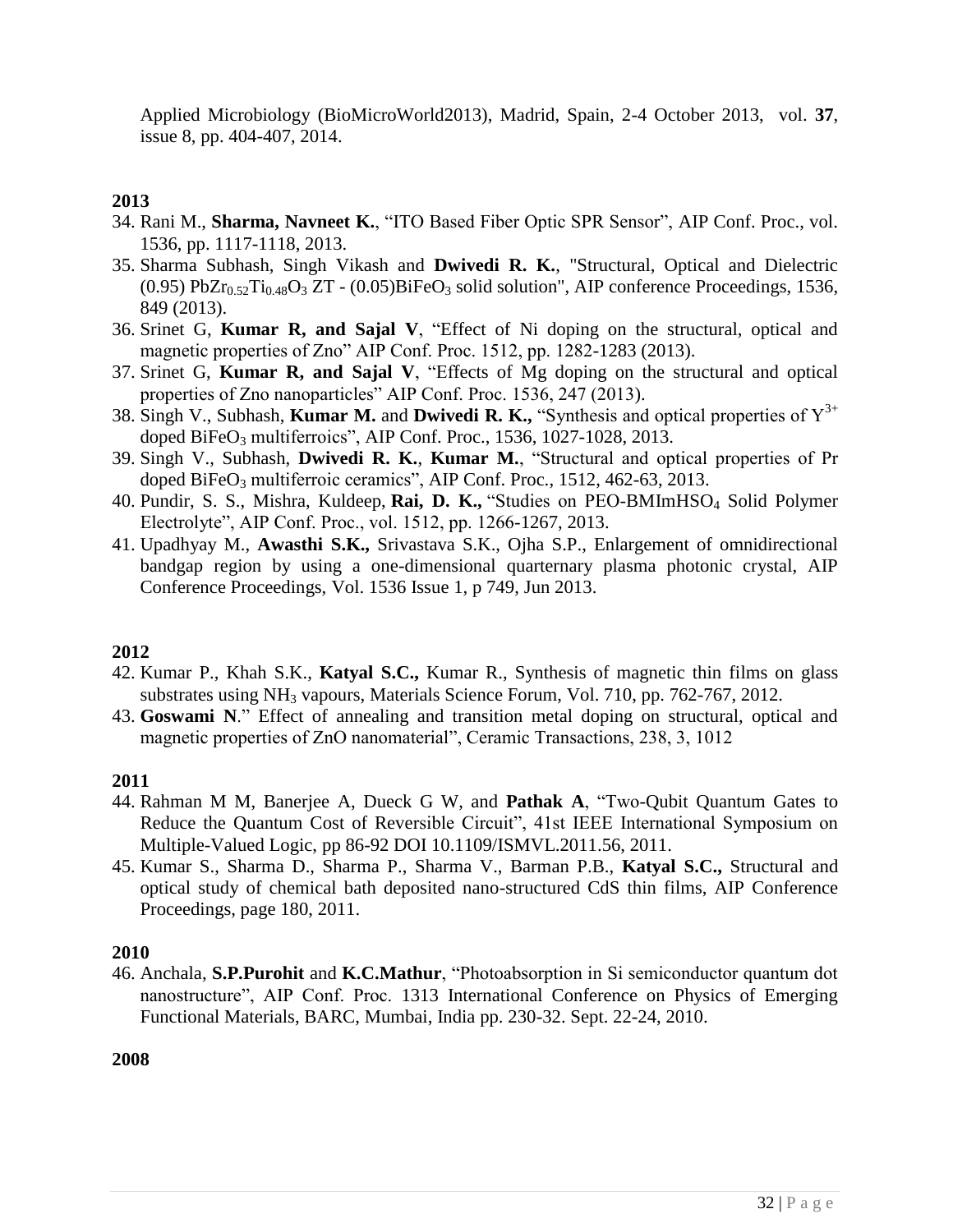47. **Verma, A.**, and **Pathak, A.**, "Which optical processes are suitable to make probabilistic single photon sources for quantum cryptography", Optics and Photonics 2008, San Diego, California, USA, 10-14 Aug'2008. Proc. SPIE, Vol. 7072, 70720R (2008).

#### **2006**

48. **Gupta, M.**, **Pathak, A.**, Srikanth, R., and Panigrahi, P., "Circuits for distributing quantum measurement", *AIP Conference Proceedings*, 864, pp. 197-207, 2006.

#### **Publications in National Conference**

- 1. Surendra Singh, **Navendu Goswami**, and S. C. Katyal. "Nanostructured Zn-Cu Ferrite: Structural, Magnetic Properties and Application." *AIP Conference Proceedings,* 2009, 020022 (1-4), 2018.
- 2. Surendra Singh, **Navendu Goswami**, and S. C. Katyal. "Cation Positions and Electron Spin Resonance Study of Nanostructured Zn-Cu Ferrite." *AIP Conference Proceedings*, **2009**, 020031 (1-3), (2018).
- 3. S. Chauhan, **M. Kumar**, C. Anand, V. Dillu, R. Mazumdar and S.C. Katyal, "Antibacterial activity and ferroelectric properties of Nd<sup>3+</sup> doped ZnO nanostructured materials" *AIP Conf. Proc.*, vol. 2009, pp. 020006, 2018.
- 4. S. Chauhan, **M. Kumar**, **H. Pandey** and M. Sahni, "Room temperature multiferroic properties of rapid liquid phase sintered Pb<sup>+2</sup> doped bismuth ferrite" *AIP Conf. Proc.*, vol. 2009, pp. 020005, 2018.
- 5. S. Chauhan, **M. Kumar**, **H. Pandey** and S. Chhoker, "Effect of Ca and Ni co-substitution on structural and magnetic properties of BiFeO<sub>3</sub> nanoparticles" *AIP Conf. Proc.*, vol. 2009, pp. 020032, 2018.
- 6. S. Sharma, **M. Kumar** and **S. Chhoker**, "Optical and electrical studies of barium stannate micro rods synthesized via chemical process" *AIP Conf. Proc.*, vol. 2009, pp. 020014, 2018.
- 7. **H. Pandey**, **M. Kumar**, A.K. Srivastava and S. Pandey, "Microstructural and transport characterization of Co2MnSi thin films", *AIP Conf. Proc.*, vol. 2009, pp. 020029, 2018.
- 8. **D. Tripathi**, **H. Pandey**, **A. Panwar** and **V. Sajal**, "Effect of sintering techniques on thermo-electric properties of bulk  $La<sub>1.96</sub>Sr<sub>0.04</sub>CuO<sub>4</sub><sup>2</sup>$ , *AIP Conf. Proc.*, vol. 2009, pp. 020035, 2018.
- 9. S. K[.Sharma,](https://aip.scitation.org/author/Sharma%2C+S+K) **D**.**Tripathi**, [R. Kumar,](https://aip.scitation.org/author/Kumar%2C+R) [P. Gautam,](https://aip.scitation.org/author/Gautam%2C+P) V. K. [Sachdev](https://aip.scitation.org/author/Sachdev%2C+V+K) and [R. P. Tandon,](https://aip.scitation.org/author/Tandon%2C+R+P) "Fabrication and characterization of ABS/rGO nano-composites for EMI shielding application", *AIP Conf. Proc.*, vol. 2009, pp. 020008, 2018.
- 10. V. K. Gangwar, **D. Tripathi** and T. K. Dey, ["Levitation force of Cu \(nano\) added MgB](javascript:void(0))<sub>2</sub> [superconductor"](javascript:void(0)), *AIP Conf. Proc.*, vol. 2009, pp. 020015, 2018.
- 11. Shah K., **Sharma N. K.**, "SPR based fiber optic sensor utilizing thin film of nickel", *AIP Conf. Proc.*, vol. 2009, pp. 020040, 2018.
- 12. Rana. M, **Chowdhury.P**, "Understanding of Size Dependent Properties of CdTe Nanoclusters", *AIP Conf. Proc.*, vol. 2009, pp. 020054, 2018.
- 13. Rana. M, Chatterjee. A, **Chowdhury. P**., "Investigation of Non Linear Optical Properties of Organic Based Di Amine Substituted Tetraphenylethylene", *AIP Conf. Proc.*, vol. 2009, pp. 020055, 2018.
- 14. S. Sharma and **S. Chhoker**, "Surface activation of self assembled carbon nanoflakes" *AIP Conf. Proc.*, vol. 2009, pp. 020024, 2018.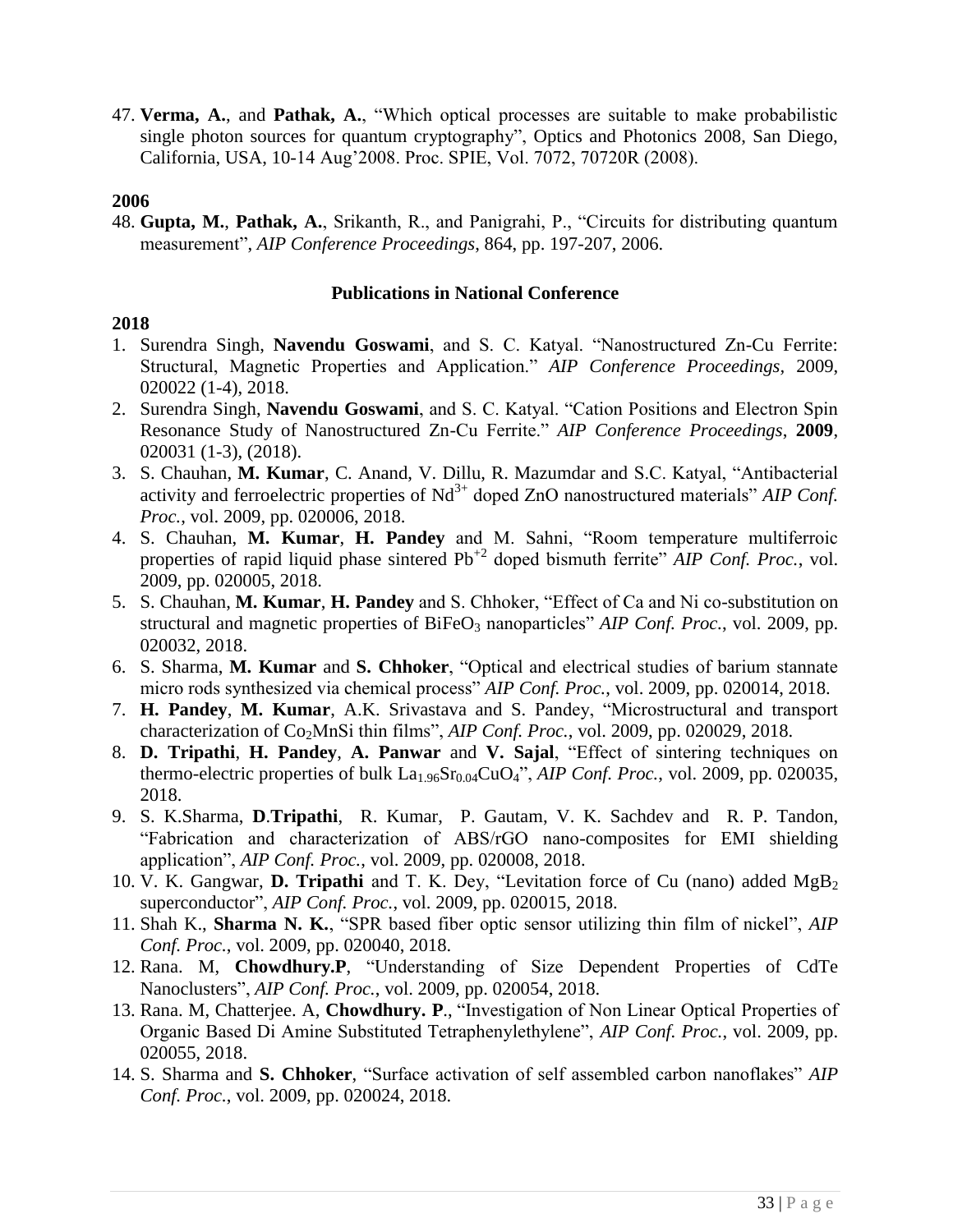15. S. Singh, **S. C. Katyal** and **N. Goswami**, "Impedance Spectroscopic Study of Nanoscale Zn-Cu Ferrite Prepared by Exploding Wire Technique." *63rdDAE-Solid State Physics Symposium-2018*, Guru Jambheshwar University of Science and Technology, Hisar, Haryana, India, Paper ID: c120, (Poster No. 150), 18 -22 December 2018.

#### **Books and Chapters**

#### **Book Publications:**

1. Elements of Quantum Computation and Quantum Communication, **Anirban Pathak**, CRC Press (Taylor and Francis), Boca Raton, USA, 2013, ISBN: 978-1-4665-1791-2.

2. **A. Pathak** and A. Banarjee "Optical quantum information and quantum communication", SPIE Spotlight Series, SPIE Press (2016); ISBN: 9781510602212.

3. **Suneet Kumar Awasthi** "Engineering Physics-II" **Techguru Publications, India** (2017) **ISBN**: 9788192865898.

4. **Suneet Kumar Awasthi** "Engineering Physics-I" **Techguru Publications, India** (2016) **ISBN**: 9788192865805.

### **Edited Books:**

- 5. A. Ghatak, **A. Pathak** and V. P. Sharma (Eds.) "Light and its Many Wonders", Viva Books, New Delhi, India (2015); ISBN 978-81-309-3428-0.
- 6. **A. Pathak** and A. Ghatak (Eds.) "Lectures on Quantum Mechanics", Viva Books, New Delhi, (2019); ISBN 978-81-309-2995-8.

### **Book Chapters:**

- 7. Deepika, Prashant Chauhan, Anshu Varshney, D. B. Singh, and **Vivek Sajal** "External Magnetic Field Effect on Absorption of Surface Plasma Waves by Metal Nano-Particles in Plasma and Fusion Science, Apple Press Academy, Canada (2016) ISBN:9781771884532 (Chapter 14).
- 8. A. Ghatak and **A. Pathak**, "Simple Interesting Experiments with Photons", in Light and its Many Wonders, A. Ghatak, A. Pathak and V. P. Sharma (Eds.), Viva Books, New Delhi, India (2015); ISBN 978-81-309-3428-0; 119-137 (Chapter 8).
- 9. **A. Pathak**, "Optical Communication: Flaming Torch to Quantum Communication with Single Photons" in Light and its Many Wonders, A. Ghatak, A. Pathak and V. P. Sharma (Eds.), Viva Books, New Delhi, India (2015); ISBN 978-81-309-3428-0; 309-324 (Chapter 19).
- 10. A. Dixit, N. Singh, M. Dhoundiyal, **S. K. Awasthi**, "Leading Towards Placements", Winger Publications Hyderabad, Edition: First -2013 (ISBN 978-81-921580-4-4).

### **Books Reviewed:**

- 11. **V. Sajal** Reviewed: Sushil K. Tomar "A comprehensive book in Quantum Mechanics, Concepts & Practice, First Edition", Exude Talent Publishing House, Ghaziabad (2016); ISBN 978-81-931770-0-6
- 12. **V. Sajal** Reviewed: Sushil K. Tomar "A comprehensive book in Physics, Third Edition", Exude Talent Publishing House, Ghaziabad (2015); ISBN 978-93-5087-124-9.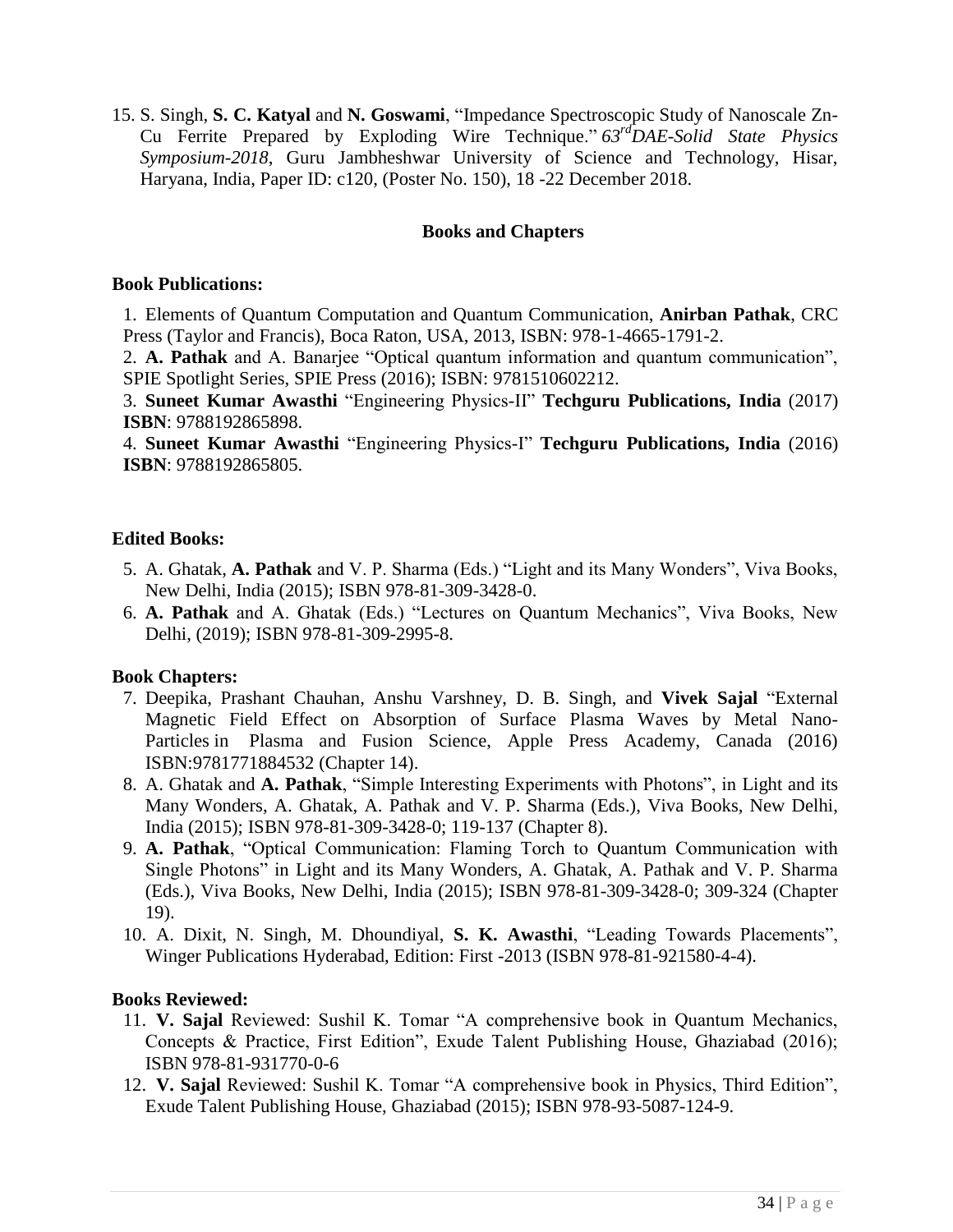## **Ph.D. Thesis**

| S.                                             | <b>Title of Thesis/Dissertation/Project</b>                   | <b>Names of</b>                 | Enrol. No. &                  | <b>Status</b> |  |  |
|------------------------------------------------|---------------------------------------------------------------|---------------------------------|-------------------------------|---------------|--|--|
| No.                                            |                                                               | <b>Supervisors</b>              | Name of the<br><b>Student</b> |               |  |  |
| <b>Group 1: Advanced Materials and Devices</b> |                                                               |                                 |                               |               |  |  |
| $\mathbf{1}$                                   | Magnetism and magneto-transport in half and                   | Prof. R.K.                      | 064010062                     | Completed     |  |  |
|                                                | over doped manganites: Impact of substrate                    | Dwivedi, & Dr.                  | Pawan Kumar                   |               |  |  |
|                                                | induced strain and polycrystalline disorder                   | H. K.Singh                      |                               |               |  |  |
| $\overline{2}$                                 | Preparation, Characterization and Battery                     | Prof. D. K. Rai                 | 08410061<br>Kuldeep           | Completed     |  |  |
|                                                | Applications of Proton Conducting Polymer<br>Electrolytes     |                                 | Mishra                        |               |  |  |
| 3                                              | Exploring the proton transfer dynamics of some                | Dr. P.                          | 10411064                      | Completed     |  |  |
|                                                | hydrogen bonded heterocyclic molecules in                     | Chowdhury                       | Nidhi Singla                  |               |  |  |
| $\overline{4}$                                 | different environments                                        | Prof. R.K.                      | 9410061                       |               |  |  |
|                                                | Multifunctional Properties of Doped<br>Multiferroic           | Dwivedi, &                      | Vikash Singh                  | Completed     |  |  |
|                                                |                                                               | Dr. M. Kumar                    |                               |               |  |  |
| 5                                              | Some Studies on Linear and Nonlinear Optical                  | Prof. S.P.                      | 9410063                       | Completed     |  |  |
|                                                | properties of Intraband Transitions in Silicon                | Purohit & Prof.<br>K. C. Mathur | Anchala                       |               |  |  |
| 6                                              | <b>Quantum Dots</b><br>Study of isovalent and aliovalent ions | Dr. M. Kumar                    | 10411061                      | Completed     |  |  |
|                                                | substitution in BiFeO3 multiferroic ceramics                  | & Dr. V. Sajal                  | Prakash C. Sati               |               |  |  |
| $\overline{7}$                                 | Studies on structural, dielectric and piezoelectric           | Prof. R. K.                     | 10411065                      | Completed     |  |  |
|                                                | properties of lead free ceramics synthesized by               | Dwivedi                         | Vijayeta Pal                  |               |  |  |
|                                                | semi-wet method                                               |                                 |                               |               |  |  |
| 8                                              | Synthesis and characterization of multiferroic                | Dr. M. Kumar                    | 10411063<br>Manisha Arora     | Completed     |  |  |
| 9                                              | nanomaterials<br>Investigations on structural, dielectric and | Dr. G.                          | 11411607                      | Completed     |  |  |
|                                                | piezoelectric properties of PZT-PVDF                          | Srivastava                      | Vineet Tiwari                 |               |  |  |
|                                                | composites                                                    |                                 |                               |               |  |  |
| 10                                             | Light emitting diode and solar cell                           | Dr. B. C. Joshi                 | 12411604                      | Completed     |  |  |
|                                                |                                                               |                                 | Vanita Devi                   |               |  |  |
| 11                                             | Preparation and characterization of ferroelectric             | Prof. R. K.<br>Dwivedi          | 10411062<br>Subhash           | Completed     |  |  |
|                                                | bulk and thin film materials                                  |                                 | Sharma                        |               |  |  |
| 12                                             | Investigations on structural and electrical                   | Prof. R. K.                     | 11411608                      | Completed     |  |  |
|                                                | behaviour of substituted bismuth ferrite                      | Dwivedi                         | Pardeep Kumar                 |               |  |  |
|                                                | multiferroics ceramics                                        |                                 |                               |               |  |  |
| 13                                             | Some Studies of Electronic and Optical                        | Prof. S.P.<br>Purohit & Prof.   | 10411068<br>Deepti            | Completed     |  |  |
|                                                | Properties in Atomic Structures and<br>Nanostructure          | K. C. Mathur                    | Maikhuri                      |               |  |  |
| 14                                             | Synthesis and Characterization of Metal Oxide                 | Dr. N.                          | 11411604                      | Completed     |  |  |
|                                                | Nanostructures                                                | Goswami                         | Anshuman                      |               |  |  |
|                                                |                                                               |                                 | Sahai                         |               |  |  |
| 15                                             | Synthesis and characterization of                             | Prof. S.C.                      | 11411606                      | Completed     |  |  |
|                                                | multifunctional nanostructures                                | Katyal & Dr.<br>M. Kumar        | Sunil Chauhan                 |               |  |  |
| 16                                             | Synthesis and characterization of nanofunctional              | Dr. M. Kumar                    | 12411603                      | Completed     |  |  |
|                                                | materials                                                     |                                 | Seema Joshi                   |               |  |  |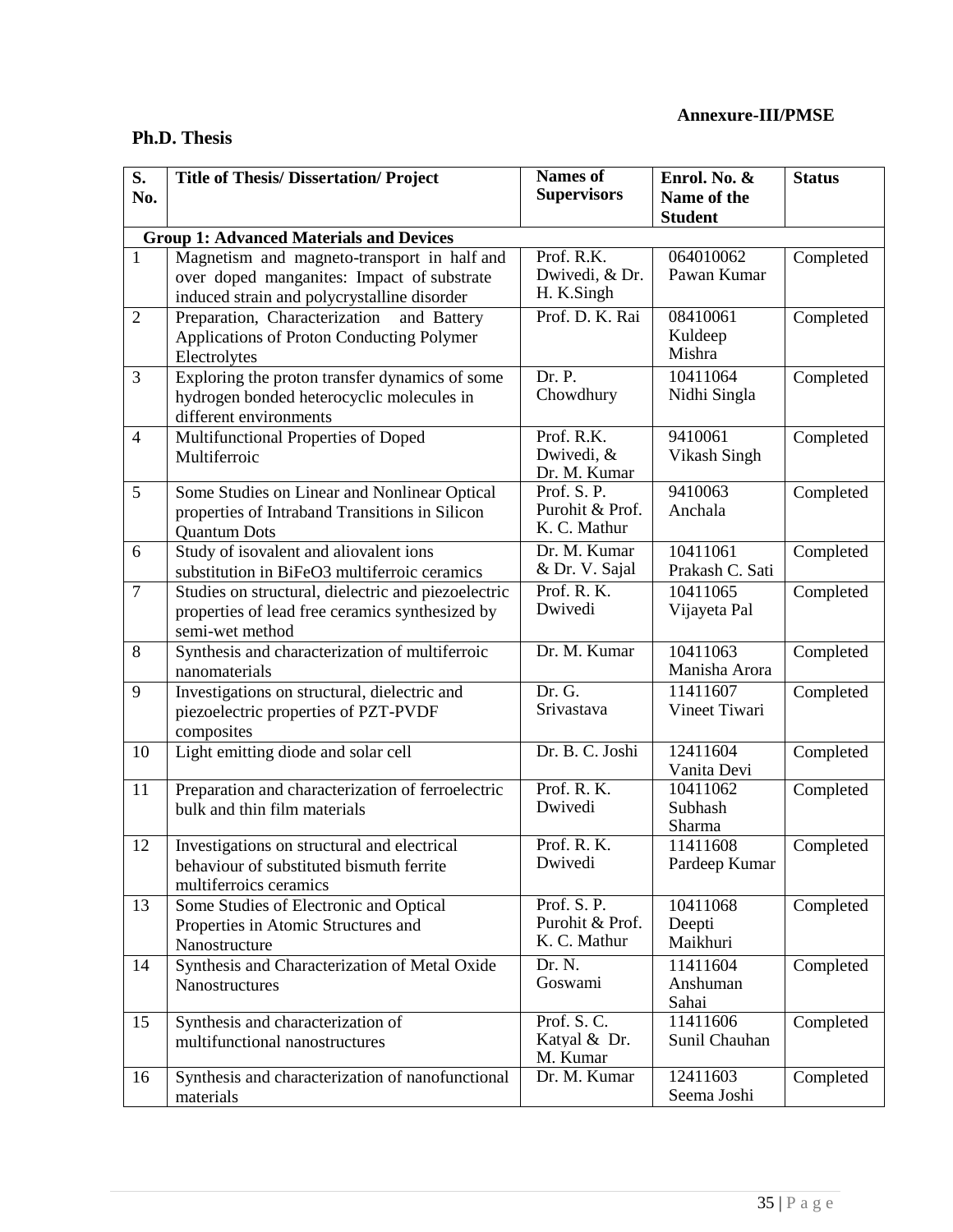| 17.            | Ion transportation studies of some ionic liquid<br>based solid electrolytes                     | Prof. D. K. Rai                                 | 9410062<br>Saurabh Singh<br>Pundir | Ongoing   |
|----------------|-------------------------------------------------------------------------------------------------|-------------------------------------------------|------------------------------------|-----------|
| 18             | Polymer matrix composites                                                                       | Dr. A. P. S.<br>Chauhan                         | 12410605<br>Komal Chawla           | Ongoing   |
| 19             | Synthesis and optical properties of pure and<br>doped oxide nano structures                     | Dr. S. Chhoker                                  | 14410001<br>Shalu Sharma           | Ongoing   |
| 20             | To study optical and electrical properties of<br>quantum dots                                   | Dr. P.<br>Chowdhury                             | 14410004<br>Meenakshi<br>Rana      | Ongoing   |
| 21             | Polymer electrolytes based sodium ion batteries                                                 | Prof. D. K. Rai<br>and Dr.<br>Kuldeep<br>Mishra | 16410001<br>Harshlata<br>Verma     | Ongoing   |
| 22             | Synthesis and Characterization of Nano<br>materials                                             | Dr. N.<br>Goswami and<br>Prof. S.C.<br>Katyal   | 16410002<br>Surendra Singh         | Ongoing   |
| 23             | Some studies of Atomic and Nanostructures                                                       | Prof. S. P.<br>Purohit                          | 17410001<br>Sukanya Nasa           | Ongoing   |
| 24             | Experimental Investigation on SPR Based Fiber<br><b>Optic Refractive Index Sensors</b>          | Dr. N. K.<br>Sharma                             | 1819006<br>Vicky Kapoor            | Ongoing   |
| 25             | Synthesis and Characterization of nanoparticles                                                 | Dr. N.<br>Goswami                               | 18410001<br>Divya Chawla           | Ongoing   |
| 26             | Magnesium Ion Conducting Polymer Electrolyte<br>for Battery Applications                        | Prof. D. K. Rai                                 | 18410002<br>Chandan<br>Yadav       | Ongoing   |
| 27             | Rare Earth Doped Complex Selenium Based<br>Chalcogenides for Mid to Far Infrared<br>Application | Prof. S.C.<br>Katyal                            | 18410003<br>Chandresh<br>Kumari    | Ongoing   |
| 28             | <b>Composite Polymers</b>                                                                       | Dr. A. P. S.<br>Chauhan                         | 18410004<br>Sheetal Sharma         | Ongoing   |
| 29             | <b>Functional Pervoskites Oxides</b>                                                            | Prof. R. K.<br>Dwivedi                          | 18410006<br>Pushpender<br>Chouhan  | Ongoing   |
| 30             | Studies of Optical and Chemical Properties of<br>Some Nanosize Material and Quantum Dots        | Dr. P.<br>Chowdhury                             | 18410007<br>Pooja                  | Ongoing   |
|                | <b>Group 2: Photonics, Plasma and Quantum Computing</b>                                         |                                                 |                                    |           |
| $\mathbf{1}$   | Theoretical study of higher order non-<br>classicality in intermediate states                   | Prof. A. Pathak                                 | 64010063<br>Amit Verma             | Completed |
| $\overline{2}$ | Synthesis, optimization and testing of reversible<br>& quantum circuits                         | Prof. A. Pathak                                 | 64010064<br>Anindita<br>Banerjee   | Completed |
| 3              | Studies on surface plasmon resonance based<br>fiber optic sensors                               | Dr. N. K.<br>Shrama                             | 11411603<br>Mahima Rani            | Completed |
| $\overline{4}$ | Design and Analysis of Quantum<br><b>Communication Protocols</b>                                | Prof. A. Pathak<br>and Dr. A.<br>Verma          | 11411602<br>Chitra Shukla          | Completed |
| 5              | Synthesis and Characterization of doped ZnO                                                     | Dr. R. Kumar<br>and Dr. V.<br>Sajal             | 10411066<br>Gunjan Srinet          | Completed |
| 6              | Terahertz Radiation Generation by Laser<br>Beating in a Magnetized Plasma                       | Dr. V. Sajal<br>and Dr. R.                      | 11411605<br>Prateek                | Completed |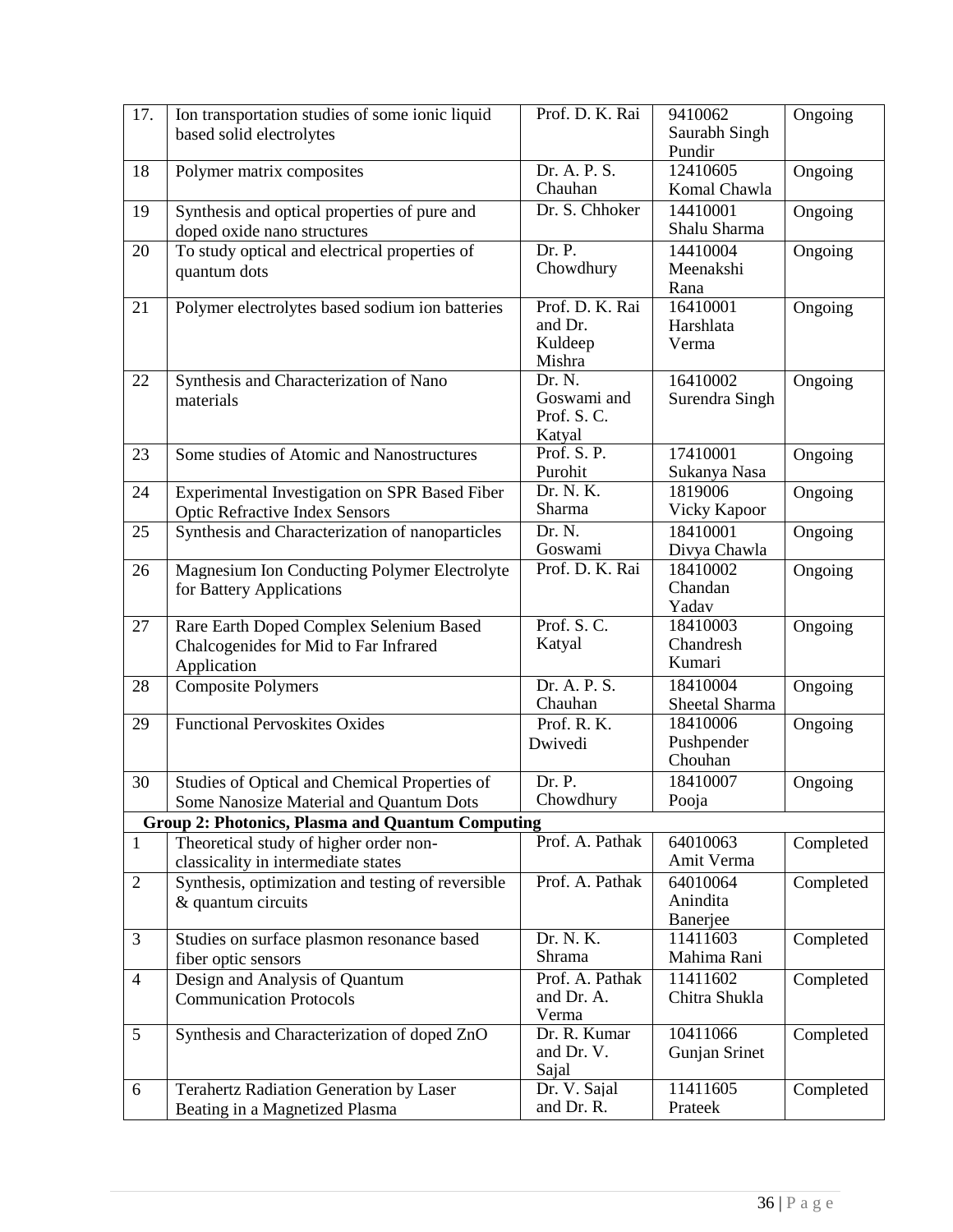|                |                                                 | Kumar           | Varshney       |           |
|----------------|-------------------------------------------------|-----------------|----------------|-----------|
| $\overline{7}$ | Theoretical studies on surface plasmon          | Dr. N. K.       | 13411601       | Completed |
|                | resonance based fiber optic sensors with        | Shrama          | Sarika Shukla  |           |
|                | different materials                             |                 |                |           |
| 8              | Interaction of Electromagnetic wave with        | Dr. P. K.       | 12411601       | Completed |
|                | surface plasmons                                | Chauhan         | Deepika Goel   |           |
| 9              | Parametric instabilities in a magnetized plasma | Dr. V. Sajal    | 12410606       | Completed |
|                |                                                 |                 | Kanika Verma   |           |
| 10             | Investigation of Electromagnetic wave           | Dr. S. K.       | 11411601       | Completed |
|                | propagation in Photonic Crystal                 | Awasthi         | Maitreyi       |           |
|                |                                                 |                 | Upadhyay       |           |
| 11             | A theoretical study of nonclassical effects in  | Prof. A. Pathak | 14410002       | Completed |
|                | optical, atomic & optomechanical systems &      |                 | Kishore        |           |
|                | their potential applications                    |                 | Thapliyal      |           |
| 12             | Terahertz radiation generation laser plasma     | Dr. V. Sajal    | 15410004       | Ongoing   |
|                | interaction                                     |                 | Kusum L.       |           |
|                |                                                 |                 | Mann           |           |
| 13             | Design and analysis of protocols quantum        | Prof. A. Pathak | 15410006       | Ongoing   |
|                | communication optical resources                 |                 | Mitali Sisodia |           |
| 14             | Surface Plasmon based Fiber Optics, chemical    | Dr. N. K.       | 15410007       | Ongoing   |
|                | sensors                                         | Sharma          | Kruti Shah     |           |
| 15             | Higher order non classical states of            | Dr. A. Verma    | 16410004       | Ongoing   |
|                | electromagnetic radiation                       |                 | Kathakali      |           |
|                |                                                 |                 | Mandal         |           |
| 16             | Generation and Applications of Nanclassical and | Prof. A. Pathak | 16410005       | Ongoing   |
|                | <b>Non-Gaussian States</b>                      |                 | Ashwin Saxena  |           |
| 17             | Photonics crystal applications                  | Dr. Anshu D     | 18410010       | Ongoing   |
|                |                                                 | Varshney and    | Sujeet Kumar   |           |
|                |                                                 | Dr. P. K.       |                |           |
|                |                                                 | Chauhan         |                |           |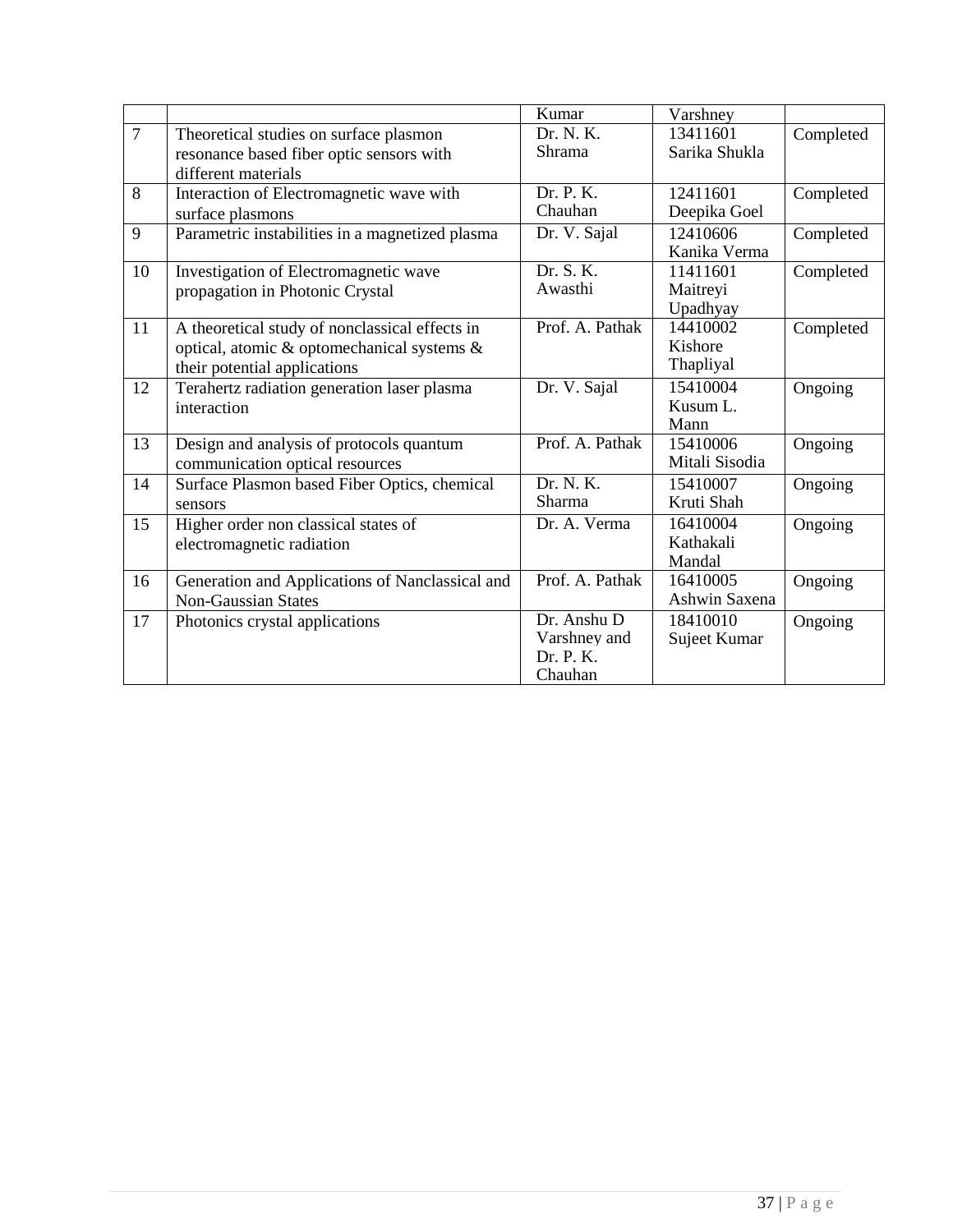## **M. Tech. Dissertation**

| S.                                             | <b>Title of Thesis/ Dissertation/ Project</b>        | <b>Names of</b>    | Enrol. No. &         | <b>Status</b> |  |  |
|------------------------------------------------|------------------------------------------------------|--------------------|----------------------|---------------|--|--|
| No.                                            |                                                      | <b>Supervisors</b> | Name of the          |               |  |  |
|                                                |                                                      |                    | <b>Student</b>       |               |  |  |
| <b>Group 1: Advanced Materials and Devices</b> |                                                      |                    |                      |               |  |  |
| $\mathbf{1}$                                   | Studies on synthesis and magneto-electrical          | Prof. RK.          | 06311201             | Completed     |  |  |
|                                                | properties of manganites                             | Dwivedi            | Anubha Gupta         |               |  |  |
| $\overline{2}$                                 | Quantum analysis of spectroscopic behaviour of       | Dr. Papia          | 06311202             | Completed     |  |  |
|                                                | pyrrole derivative and its experimental              | Chowdhury          | Neeraj Kumar         |               |  |  |
|                                                | verification                                         |                    |                      |               |  |  |
| 3                                              | Synthesis and Characterization of Metal-             | Dr. Navendu        | 06311203             | Completed     |  |  |
|                                                | <b>Polymer Nanocomposites</b>                        | Goswami            | <b>Anurag Prasad</b> |               |  |  |
| $\overline{4}$                                 | Synthesis and Characterization of Zinc Oxide         | Dr. Navendu        | 06311204             | Completed     |  |  |
|                                                | Nanostructures                                       | Goswami            | Dhirendra            |               |  |  |
|                                                |                                                      |                    | Kumar Sharma         |               |  |  |
| 5                                              | Studies on proton conduction composite soild         | Prof. D. K. Rai    | 07311202             | Completed     |  |  |
|                                                | electrolyte                                          |                    | Kapil Malik          |               |  |  |
| 6                                              | Studies on proton conduction gels                    | Prof. D. K. Rai    | 07311203             | Completed     |  |  |
|                                                |                                                      |                    | Somya<br>Hasan       |               |  |  |
|                                                |                                                      |                    | Ahmad Ben            |               |  |  |
| $\overline{7}$                                 | Photophysical and photochemical study of             | Dr. Papia          | 07311205             | Completed     |  |  |
|                                                | organic and inorganic material                       | Chowdhury          | Rakesh Kumar         |               |  |  |
| 8                                              | Studies on Magneto-electrical properties<br>of       | Prof. RK.          | 07311208             | Completed     |  |  |
|                                                | manganites                                           | Dwivedi            | Vikash Singh         |               |  |  |
| 9                                              | Studies on dielectric behavior doped perovskite      | Prof. RK.          | 07311209             | Completed     |  |  |
|                                                | oxide materials                                      | Dwivedi            | <b>Arvind Kumar</b>  |               |  |  |
| 10                                             | Host guest inclusion complex with cyclodextrin       | Dr. Papia          | 07311210             | Completed     |  |  |
|                                                |                                                      | Chowdhury          | Salahuddin           |               |  |  |
|                                                |                                                      |                    | Mohammad             |               |  |  |
| 11                                             | Optical and magnetic properties of Mn doped          | Dr. Ravindra       | 08311951             | Completed     |  |  |
|                                                | ZnO diluted magnetic semiconductor                   | Kumar & Dr.        | Gunjan               |               |  |  |
|                                                |                                                      | Vivek Sajal        | Srinet               |               |  |  |
| 12                                             | Synthesis and characterization of lead free          | Prof. R K.         | 08311953             | Completed     |  |  |
|                                                | piezoelectric ceramics                               | Dwivedi            | Vijayeta Pal         |               |  |  |
| 13                                             | Synthesis and characterization of ZnO                | Dr. Navendu        | 08311954             | Completed     |  |  |
|                                                | Nanomaterial                                         | Goswami            | Vinod Kumar          |               |  |  |
|                                                |                                                      |                    | Sharma               |               |  |  |
| 14                                             | Synthesis and Characterization of a proton           | Prof. D. K. Rai    | 08311955             | Completed     |  |  |
|                                                | conducting gel                                       |                    | Singh<br>Sanjay      |               |  |  |
|                                                |                                                      |                    | Yadav                |               |  |  |
| 15                                             | Synthesis & characterization of Nano-based           | Dr. Papia          | 08311956             | Completed     |  |  |
|                                                | composites in micellar system                        | Chowdhury          | Prakash Sati         |               |  |  |
| 16                                             | Synthesis and studies on dielectric behavior of      | Prof. RK.          | 09311952             | Completed     |  |  |
|                                                | functional Perovskite oxides                         | Dwivedi            | Mahesh<br>Pal        |               |  |  |
|                                                |                                                      |                    | Singh                |               |  |  |
| 17                                             | Synthesis of nanomaterials and their                 | Dr. Navendu        | 09311954             | Completed     |  |  |
|                                                | characterization for structural, optical, electronic | Goswami            | Anshuman             |               |  |  |
|                                                | and electrical properties                            |                    | Sahai                |               |  |  |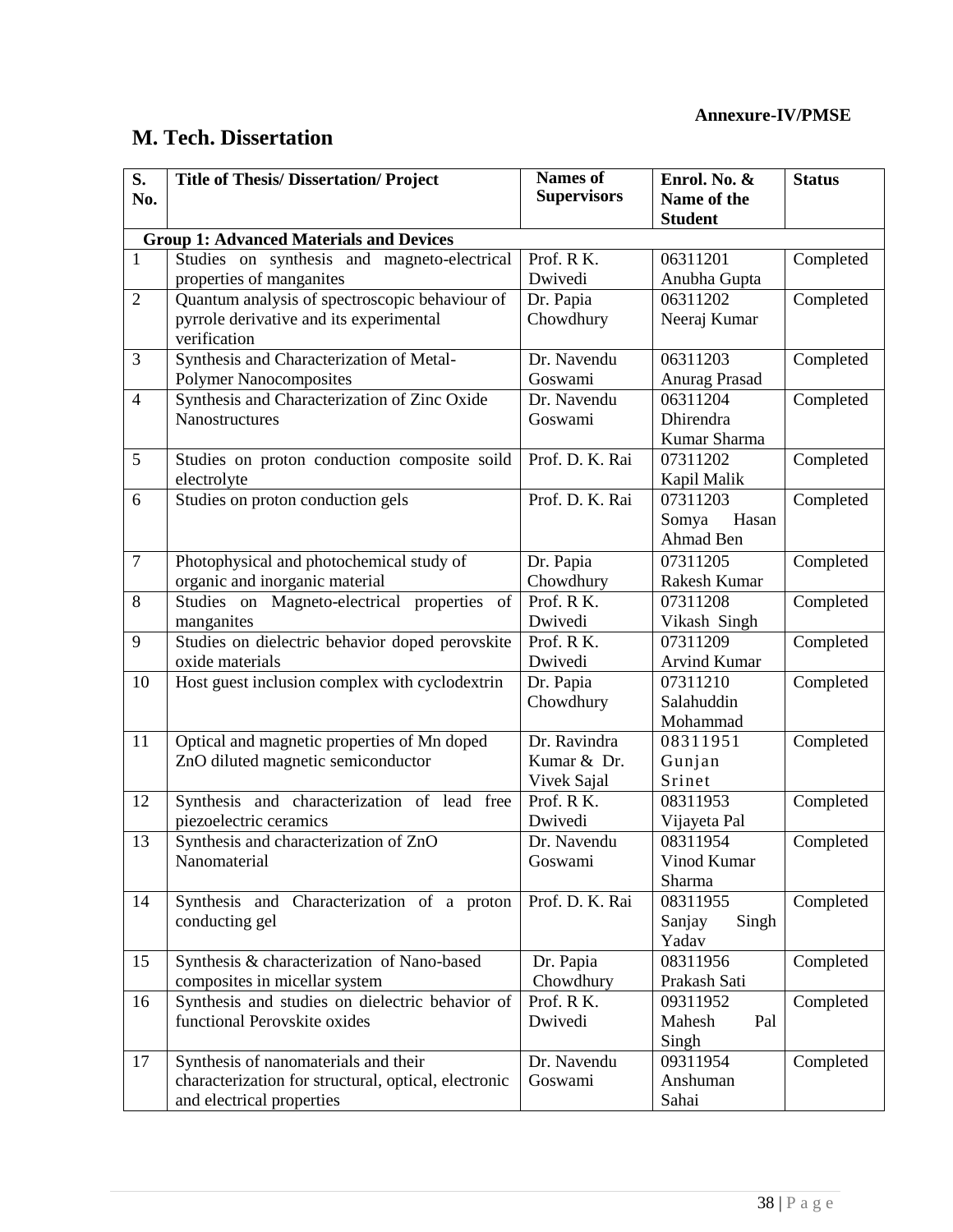| 18             | SnO <sub>2</sub> /PAni Nanocomposite: Investigation of Gas       | Dr. Navendu     | 10311203         | Completed |
|----------------|------------------------------------------------------------------|-----------------|------------------|-----------|
|                | <b>Sensing Applications</b>                                      | Goswami         | Amit Badola      |           |
| 19             | Optimization<br>design<br>of<br>of<br>parameters                 | Prof. R. K.     | 10311205         | Completed |
|                | Piezoelectric properties for uni-morph cantilever                | Dwivedi & Dr.   | Rashiya Sharma   |           |
|                |                                                                  | Geetika         |                  |           |
|                |                                                                  | Srivastava      |                  |           |
| 20             | Synthesis and Characterization of Nitrogen                       | Dr. Navendu     | 10311206         | Completed |
|                | Doped ZnO Nanoparticles                                          | Goswami         | Renu Kumari      |           |
| 21             | Synthesis and characterization of $\overline{Ba_{1-x}Bi_xTiO_3}$ | Prof. R. K.     | 11310203         | Completed |
|                | ceramics                                                         | Dwivedi         | Ranvir<br>Singh  |           |
|                |                                                                  | & Dr. Ravindra  | Chauhan          |           |
|                |                                                                  | Kumar           |                  |           |
| 22             | Synthesis and Characterization of Multiferroic                   | Dr. Manoj       | 11411606         | Completed |
|                | Nanoparticles                                                    | Kumar           | Sunil            |           |
| 23             | Optical and magnetic properties of Co doped                      | Dr. Ravindra    | 11411605         | Completed |
|                | ZnO diluted magnetic semiconductor                               | Kumar & Dr.     | Prateek          |           |
|                |                                                                  | Vivek Sajal     | Varshney         |           |
| 24             | Preparation and characterization of ion                          | Prof. D. K. Rai | 12311201         | Completed |
|                | conducting polymer electrolyte                                   |                 | Supriya          |           |
|                |                                                                  |                 | Srivastava       |           |
| 25             | Polymer baser optical sensors                                    | Dr. Papia       | 12311203         | Completed |
|                |                                                                  | Chowdhury       | Ashish Tripathi  |           |
| 26             | InGaN/GaN Multi Quantum wells light emitting                     | Dr. B.C. Joshi  | 12311204         | Completed |
|                | diodes                                                           |                 | Jaya Singh       |           |
| 27             | Synthesis & characterization of carbon black                     | Dr. A. P. S.    | 13311203         | Completed |
|                | and carbon black-composites                                      | Chauhan         | Kauslendra       |           |
|                |                                                                  |                 | Pandey           |           |
| 28             | Droop improvement in InGaN/GaN LEDs                              | Dr. B.C. Joshi  | 13311204         | Completed |
|                |                                                                  |                 | Gaurav<br>Pratap |           |
|                |                                                                  |                 | Singh            |           |
| 29             | Investigation of Nanosized Copper by Polyol                      | Dr. A. P. S.    | 13311206         | Completed |
|                | Technique in Carbon Environment                                  | Chauhan         | Santhoshkumar    |           |
|                |                                                                  |                 | Mahadevan        |           |
| 30             | Investigation of Nano-Material Prepared by                       | Dr. Navendu     | 13311206         | Completed |
|                | Exploding Wire Technique (EWT)                                   | Goswami         | Santhoshkumar    |           |
|                |                                                                  |                 | Mahadevan        |           |
|                | <b>Group 2: Photonics, Plasma and Quantum Computing</b>          |                 |                  |           |
| $\mathbf{1}$   | Synthesis and Study of Electro-Optical                           | Prof. Anirban   | 07311207         | Completed |
|                | Properties of Metal Doped Oxides and Doped                       | Pathak          | Saurabh Singh    |           |
|                | Polymers                                                         |                 | Pundir           |           |
| $\mathfrak{2}$ | Fabrication and characterization of optical thin                 | Dr Navneet Kr   | 08311952         | Completed |
|                | films                                                            | Sharma          | Subhash          |           |
| 3              | Studies on prism based surface plasmon                           | Dr Navneet Kr   | 12311202 Swati   | Completed |
|                | resonance sensors                                                | Sharma          | Yadav            |           |